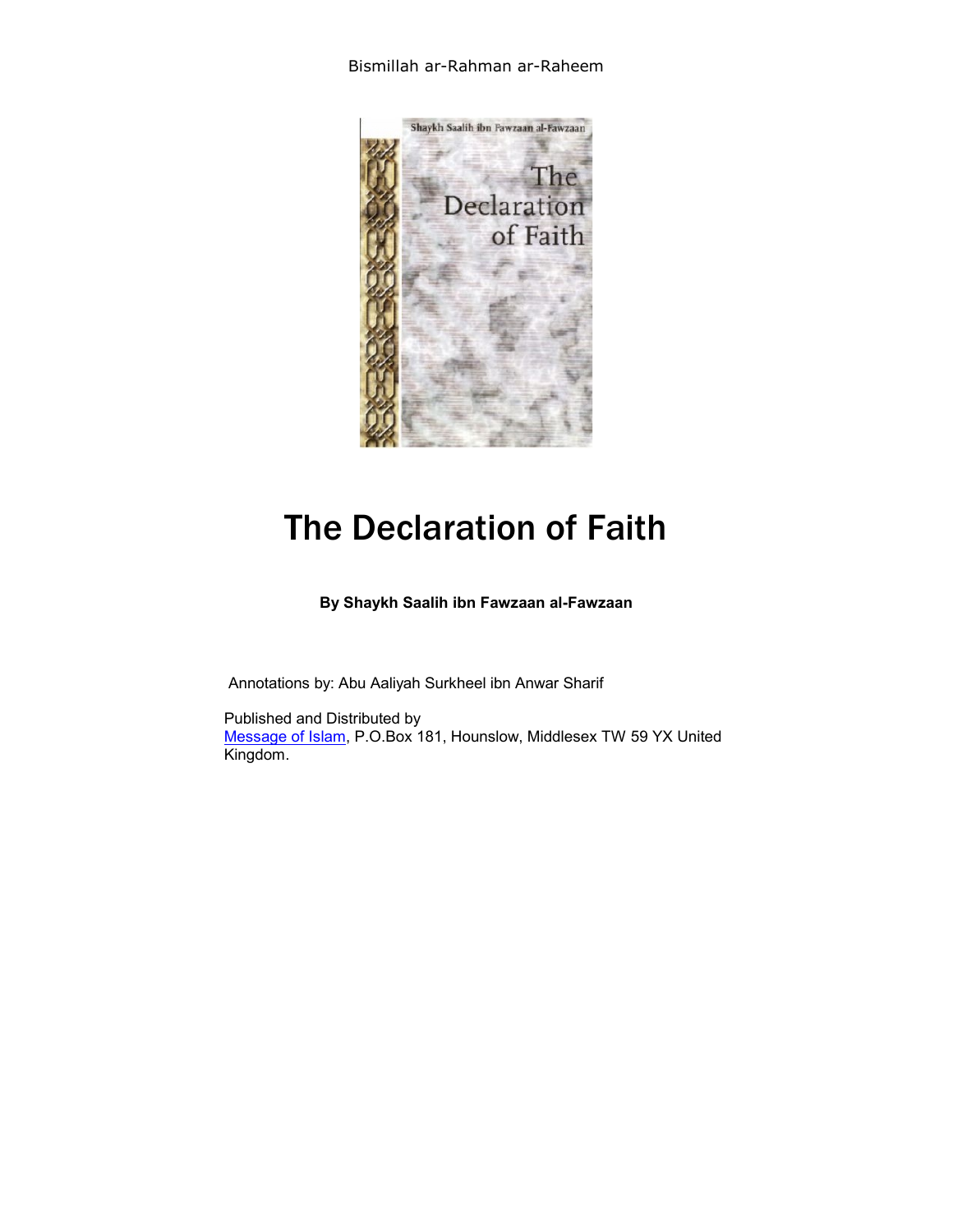# **TABLE of CONTENTS**

[Translator's](#page-2-0) Preface Author's [Introduction](#page-5-0) The Status of the [Declaration of](#page-8-0) Faith The Virtues of the [Declaration of](#page-14-0) Faith A [Grammatical Analysis](#page-18-0) of the Declaration of Faith The Pillars of the [Declaration](#page-19-0) of Faith The Conditions of the [Declaration](#page-24-0) of Faith The Requirements of the [Declaration of](#page-26-0) Faith When A Person [Benefits from](#page-40-0) It and When He Does Not [The Effects of the Declaration](#page-50-0) of Faith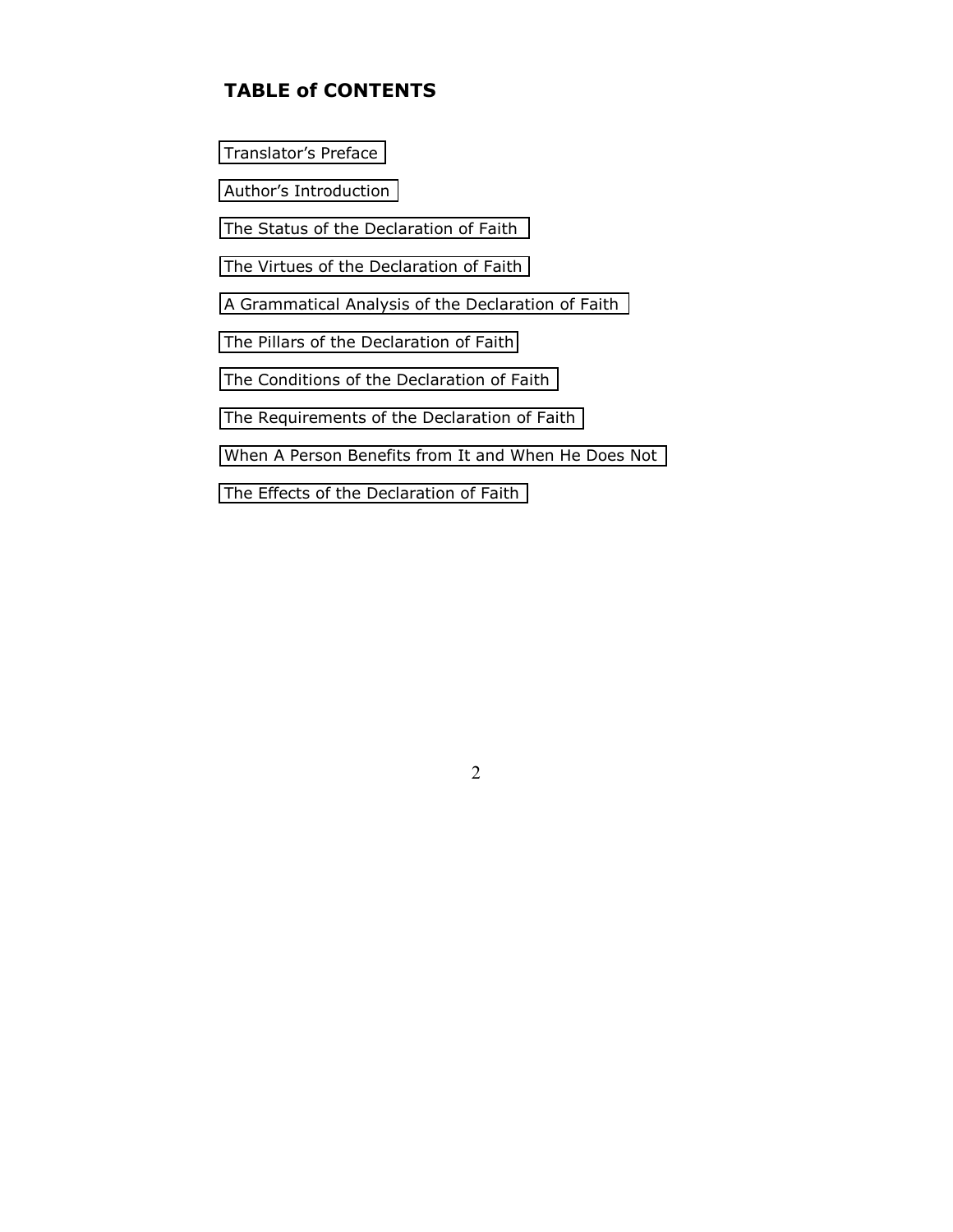## **TRANSLATOR' S PREFACE**

<span id="page-2-0"></span>Indeed all praise belongs to Allaah, we praise Him, seek His aid and seek His forgiveness. We seek refuge in Him from the evil [whisperings] to our souls and from our evil actions. Whosoever Allaah guides, none can misguide, but whosoever He leaves to stray, none can guide that person aright. I bear witness that none has the right to be worshiped except Allaah alone, without any partner; and I bear witness that Muhammad *sallallahu alaihi wasallam* is His Slave and Messenger.

#### To continue:

 $\overline{a}$ 

Allaah the Exalted said: **"So have knowledge of la ilaaha illallaah; that none has the right to be worshiped except Allaah; and ask forgiveness for your sins and for the sins of the believing men and women."** [Soorah Muhammad 47:19]

This is, by Allaah's Grace, a translation of the Arabic book: Laa illaaha illallaah; its Meaning, its Requirements and its Effects Upon the Individual and the Society, by the esteemed scholar, Shaykh Saalih al-Fawzaan - may Allaah protect him and continue benefiting the ummah with him. Although a translation of this book appeared a decade ago, it was, however, in need of a number of corrections and improvements  $1$ . Rather than revising the existing translation, it was decided that these corrections were best dealt with by undertaking a complete re-

 $1$  It was published by Imaam Muhammad ibn Sa'ud University; Saudi Arabia - by the Department of Culture and Publications under the title: The Meaning of: There is no Divine but Allaah; 1409H / 1989CE. The

translators were Dr. Yusuf Omar Babakr and Muhammad Muhammad Khamis; may Allaah reward them for their work and efforts.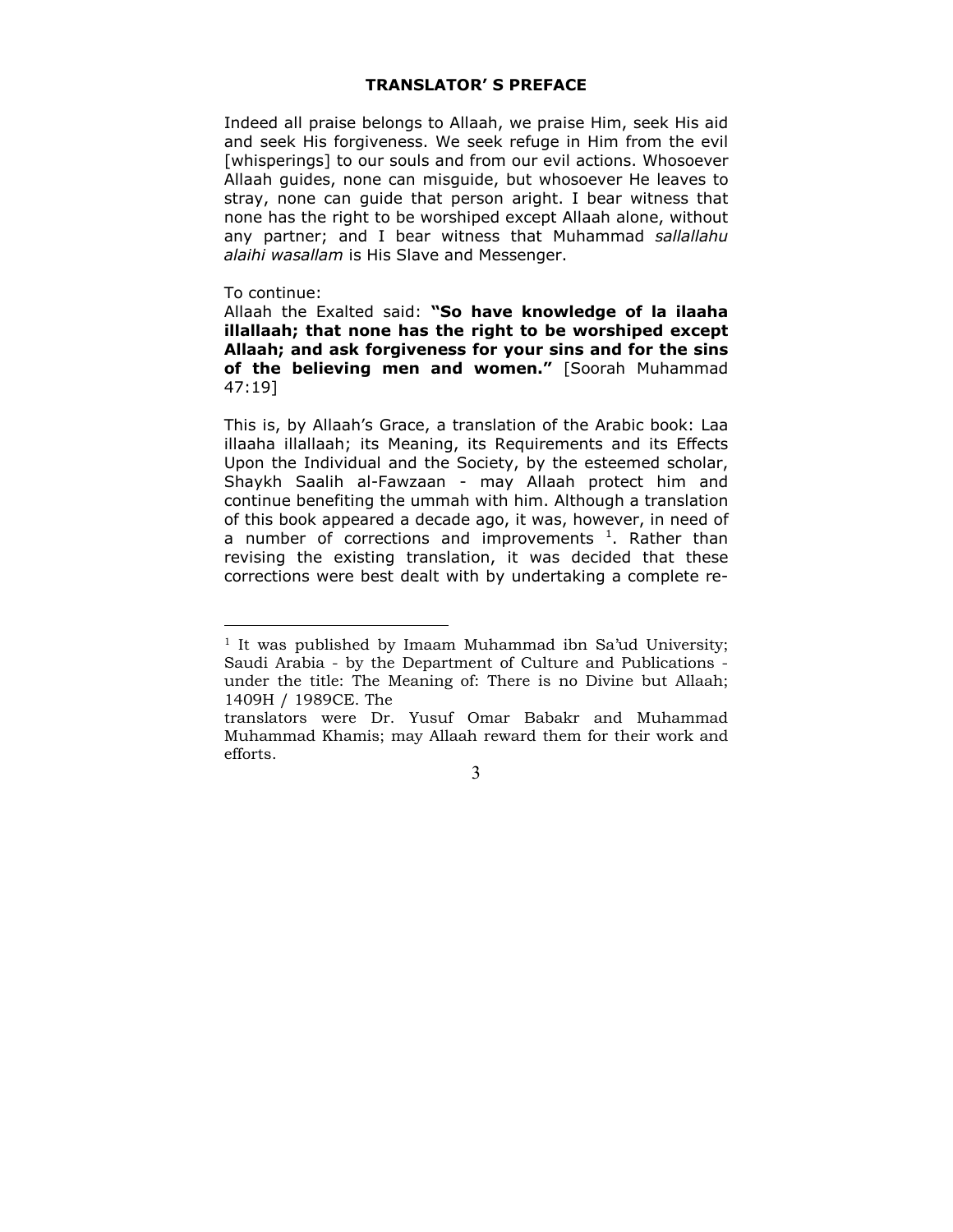translation; the result of which is now in the hands of the noble reader.

Furthermore, there were points in the text of the book for which it was felt that a further explanation would be useful to the English speaking reader and in some cases, perhaps even essential. Therefore, some explanatory notes have been supplied in footnote form - most of which have been taken from other writings and publications of the Shaykh himself - hoping that such notes may aid in enhancing the reader's understanding and appreciation of this vital topic. Indeed, knowledge concerning laa ilaaha illaalaah is the most fundamental issue of Islaam and thus it is the most important and most excellent type of knowledge, since: "The excellence [of a particular type] of knowledge, depends upon what it is connected with.  $2\pi$  Also, the sources for the ahaadeeth  $3$  have been referenced, along with a brief comment upon their degrees of authenticity, as have the statements and narrations from the scholars quoted in the text of this book.

I would like to express my deepest thanks to those who aided in the translation and publication of this book, in particular to Dr. 'Abdullaah al-Farsee; whose revision of the translation and suggestions for its clarity and improvement were very useful. Indeed, the Prophet *sallallahu alaihi wasallam* said: "He who does not thank the people, does not thank Allaah."<sup>4</sup>

Finally, I ask Allaah by His beautiful Names that He accepts this humble endeavor and that He causes the book to be of benefit

 $\overline{a}$ 

<sup>2</sup> Sharhul-Aqeedatit-Tahaawiyyah (1/5) of Imaam lbn Abil-'Izz.

<sup>3</sup> Written records or narratives of what the Prophet *sallallahu alaihi wasallam* did, said or tacitly approved of. The singular of ahaadeeth is: hadeeth.

<sup>4</sup> Saheeh: Reported by at-Tirmidhee in his Sunan (no.2021), from Abu Sa'eed *radhiyallahu anhu*. it was declared to be authentic (saheeh) by Shaykh al-Albaanee in as-Saheehah (no.416).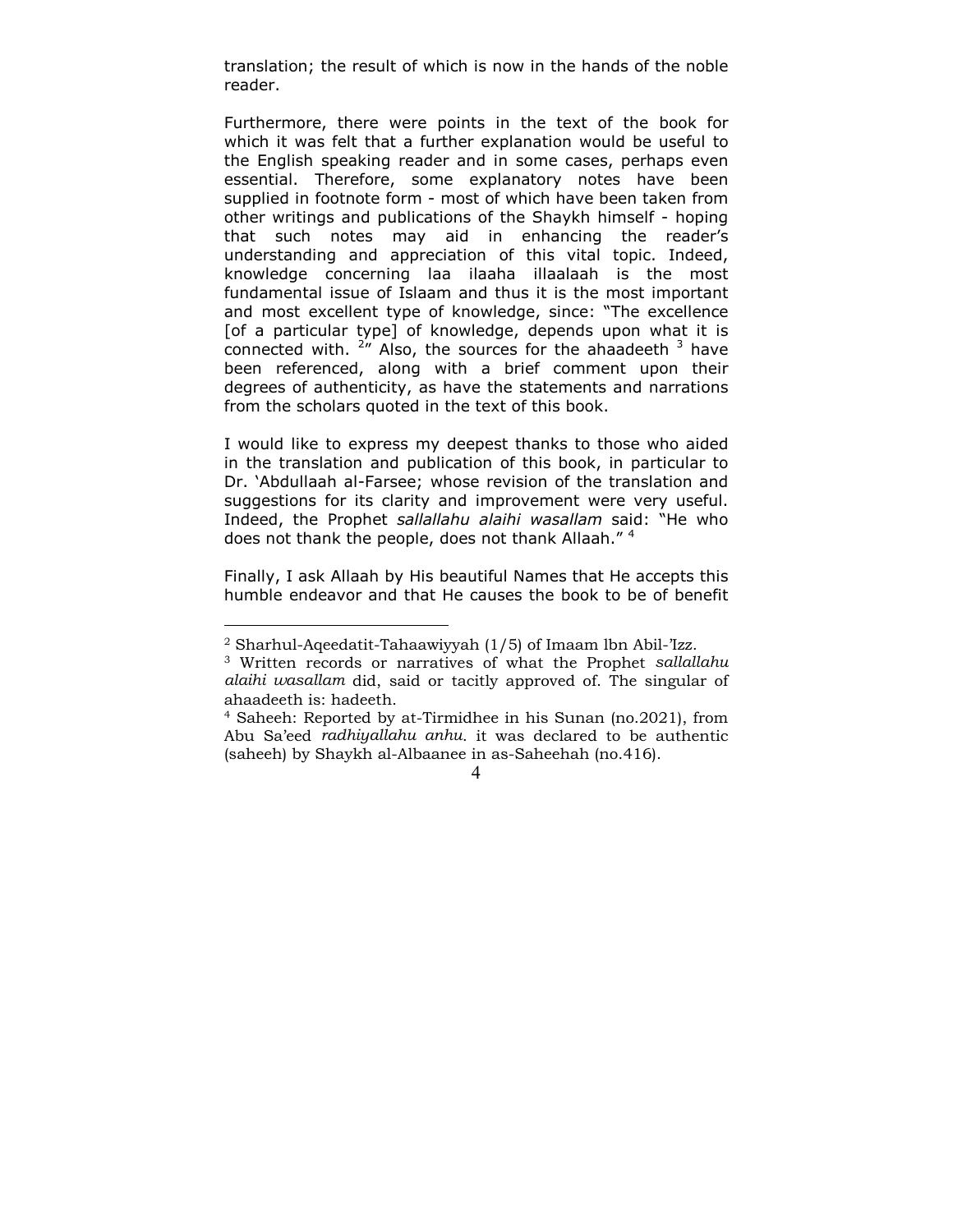to Islaam and the Muslims. And all praise be to Allaah, Lord of the universe; and may He extol and send the blessings of peace upon our master and leader, Muhammad; and upon his Family, his Companions and those who follow them in goodness until the Day of Resurrection.

> ABU 'AALIYAH SURKHEEL IBN ANWAR SHARIF 21st day of Rabee'uth-Thaanee 1419H (15th of August 1998CE) London, England

 $\sim$  5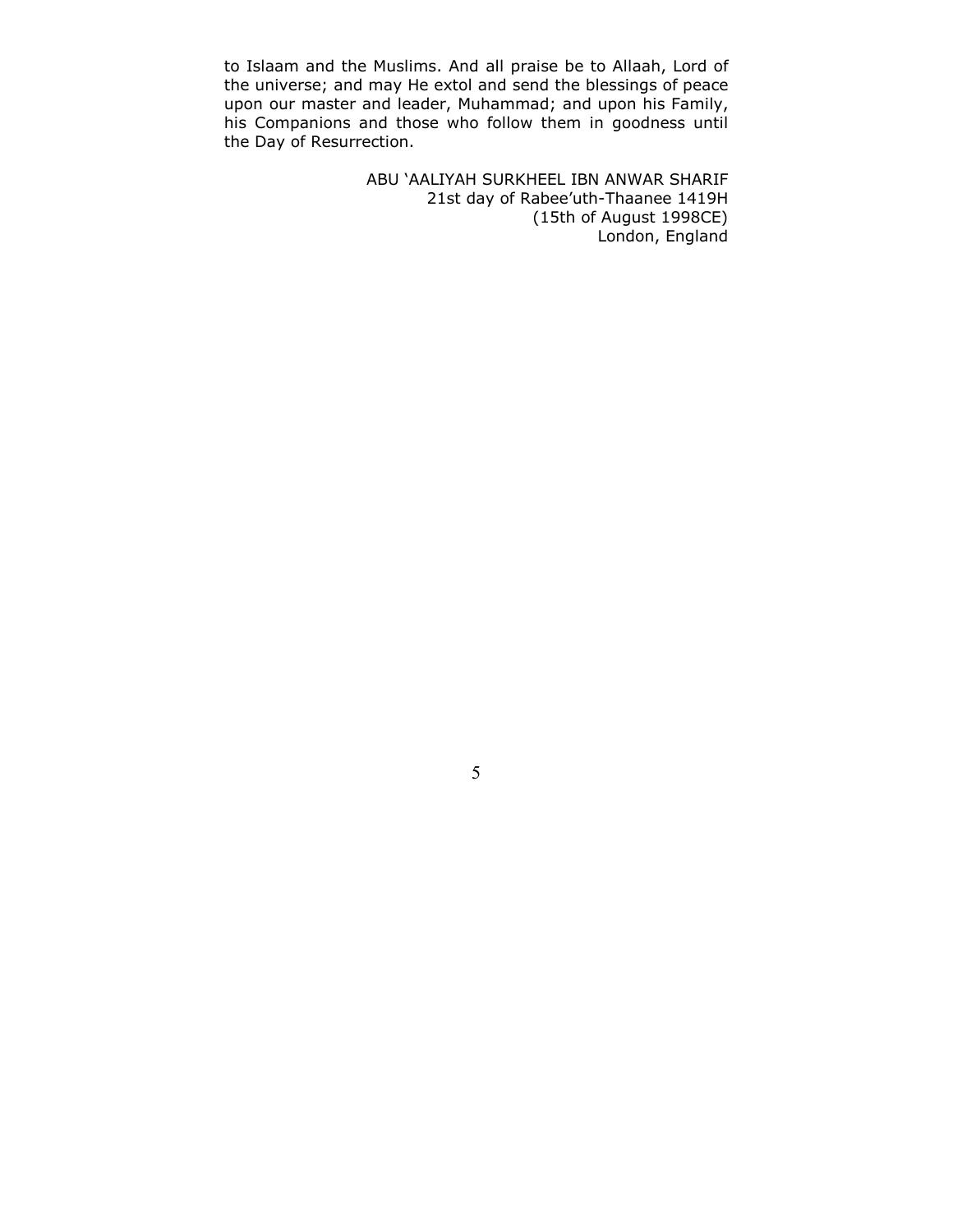#### **INTRODUCTION**

<span id="page-5-0"></span>Indeed all praise is for Allaah. We praise Him; seek His aid and assistance; and seek His forgiveness. We seek refuge in Allaah from the evil [whisperings] to our souls and from our own evil actions. Whosoever Allaah guides, none can misguide; but whosoever Allaah leaves to stray, none can guide aright. I bear witness that none has the right to be worshiped except Allaah alone, Who has no partner; and I bear witness that Muhammad *sallallahu alaihi wasallam*, is His Slave and Messenger.

To proceed:

Allaah, the Most Perfect, commanded us to celebrate His remembrance. He praised those who remember Him and promised them a tremendous reward. He commanded us to remember Him in general, and more particularly, after completing the various prescribed acts of worship. Allaah the Exalted said:

# **"When you have finished the Prayer, then remember Allaah; standing, sitting or lying down on your sides."**

[Soorah an-Nisaa 4:103]

And Allaah said: **"When you have completed your Pilgrimage rites, then remember Allaah as you remember your forefathers, or with far greater remembrance."** 

[Soorah al-Baqarah 2:200]

Allaah ordered that His remembrance be celebrated, particularly during the performance of the Pilgrimage (hajj) itself. About this Allaah the Most High said: **"Then when you leave 'Arafaat, remember Allaah at the Sacred-Site."**

[Soorah al-Baqarah 2:198]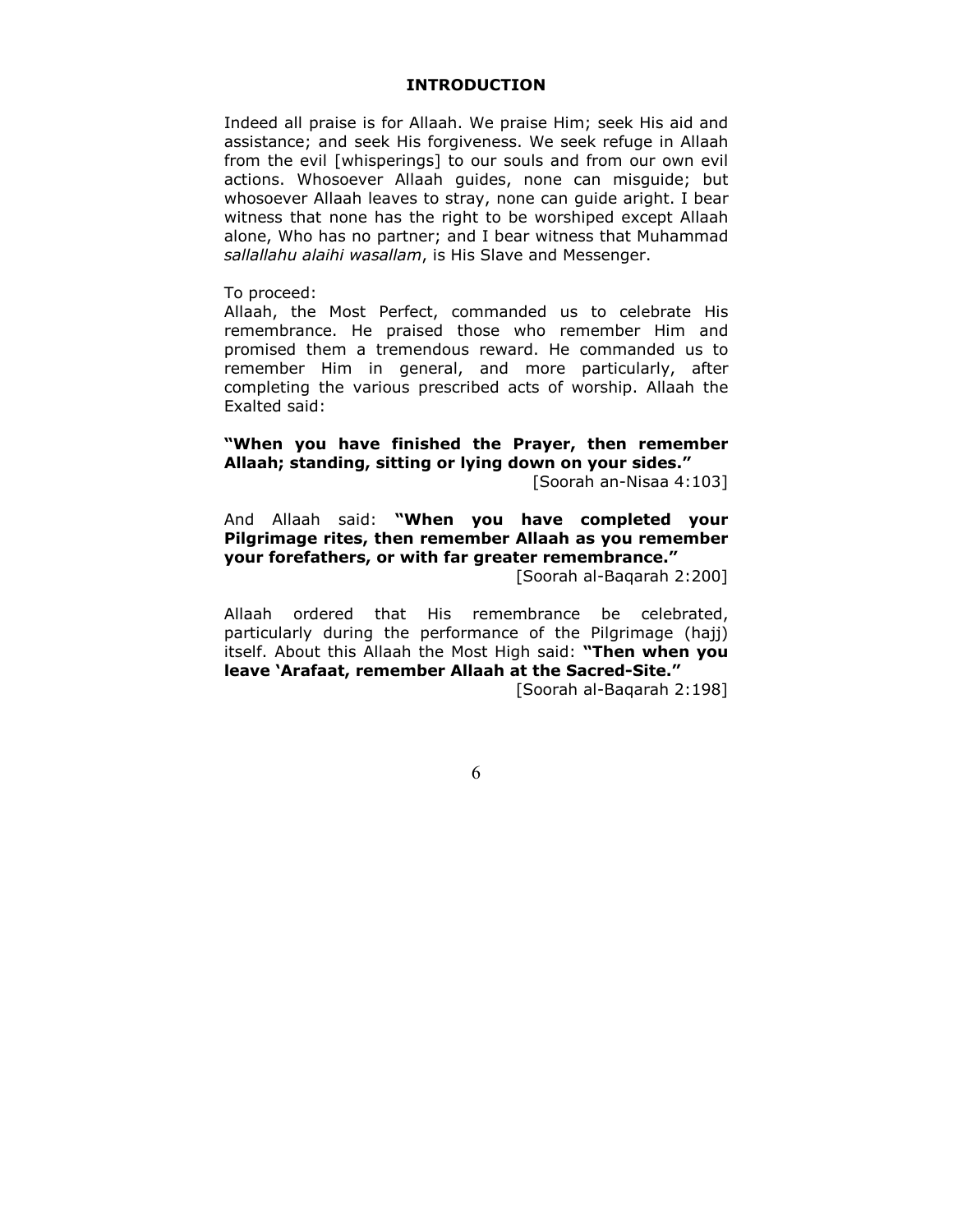Allaah the Exalted also said: **"And remember the Name of Allaah during the appointed days over the beasts of cattle that He has provided them for their sacrifice."**

[Soorah al-Hajj 22:28]

Allaah the Exalted also said: **"And remember Allaah during the appointed days."** 

[Soorah al-Baqarah 2:203]

Allaah ordered the establishment of Prayer (salaah) in order to celebrate His remembrance, as He said: **"And establish the Prayer for My remembrance."** 

[Soorah Taa Haa 20:14]

The Prophet sallallaahu 'ala yhi wa sallam said**: "The days of at-tashreeq are days of eating, drinking and remembering Allaah.**" 5

Allaah the Exalted said: **"0 you who believe! Remember Allaah in abundance and glorify His praises, morning and evening."**

[Soorah al-Ahzaab 33:41-42]

The best remembrance (dhikr) is: None has the right to be worshiped, except Allaah, alone, having no partner; as is related from the Prophet *sallallahu alaihi wasallam* who said: "The best supplication is the supplication on the day of 'Arafah; and the best that I, or any other Prophet sent before me, have said is: None has the right to be worshiped except Allaah,

<sup>5</sup> Reported by Muslim in his Saheeh (no.1141) from Nubayshah al-Hudhalee *radhiyallahu anhu*.

Imaam an-Nawawee said in Sharh Saheeh Muslim [8/15]: "The days of at-tashreeq are the three days following the day of [the 'Eed] Sacrifice."

 <sup>7</sup>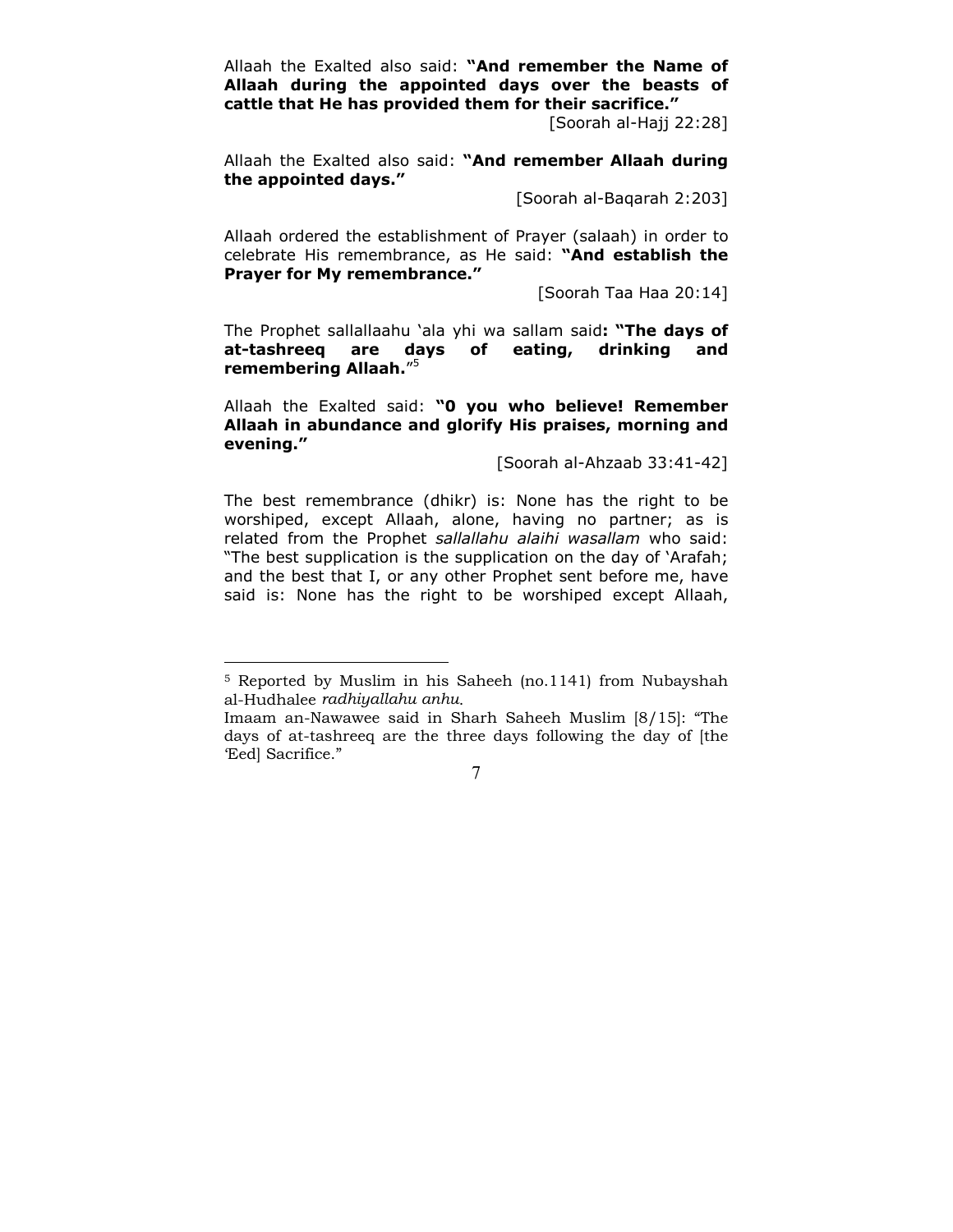alone, having no partner, to Him belongs the sovereignty and to Him belongs all praise and He has power over everything."<sup>6</sup>

Therefore, since this great declaration (kalimah) of laa ilaaha illallaah stands out amongst the various types of remembrance and because it is not merely something that is uttered by the tongue - rather it has certain rulings, conditions, meanings and requirements attached to it - I decided to choose this kalimah as the subject of my discussion. I hope that Allaah the Exalted makes us all from amongst those people who cling firmly to it; recognize its true meaning; and act in accordance with its requirements, both inwardly and outwardly.

My discussion concerning the kalimah will be confined to the following points:

- **EXT** its status in the life of a Muslim
- **i** its virtues and excellence
- **i** its lexical analysis
- **its pillars**
- **i** its conditions
- **i** its meaning and requirements
- when it benefits the one who says it and when it does not
- **its effects**

 $\overline{a}$ 

So I say, whilst seeking the help of Allaah the Exalted:

<sup>6</sup> Hasan: Reported by at-Tirmidhee (no.3585). It was declared to be sound (hasan) by the hadeeth master (haafidh), Zaynud-Deen al-'Iraaqee, in Takhreejul-Ihyaa (1/254-255).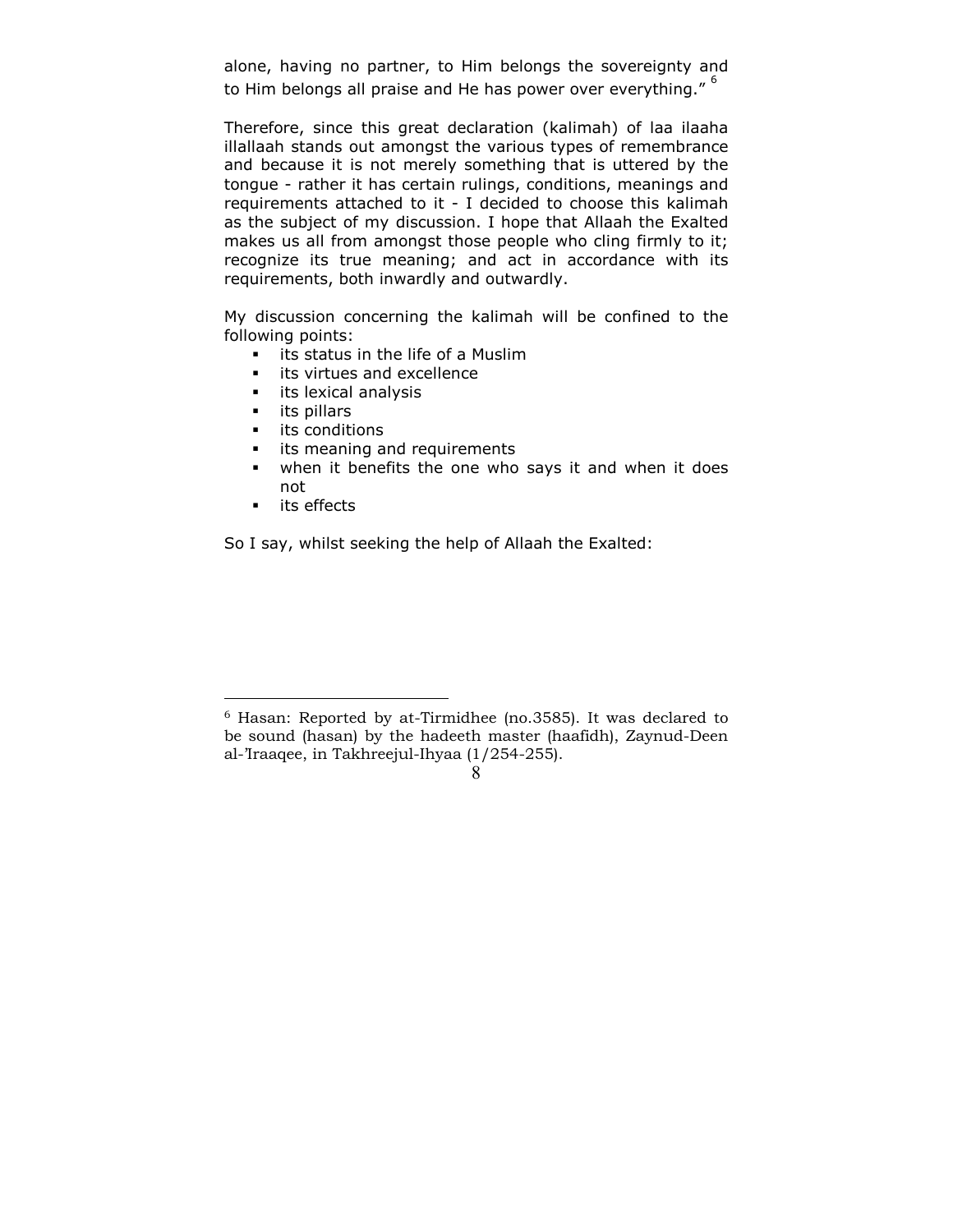# **THE STATUS OF The Declaration of Faith**

<span id="page-8-0"></span>It is a declaration (kalimah) that the Muslims proclaim in their daily lives; in their call to Prayer (adhaan), their call to establishing the Prayer ('iqaamah), their sermons and their speeches. It is: "A declaration upon which the heavens and the earth are established, and for which the whole of the creation was created, and for which Allaah sent Messengers, revealed Books, and prescribed Divine Laws. Because of it the Scales and the Registers were set-up, as were Paradise and Hellfire. Due to it creation was divided into Believers and unbelievers; righteous and wicked. It is the root cause for [there being] creation, command, rewards and punishments. It is the right for which the creation was created and about it and its rights will they be questioned and brought to account. Because of it there is punishment and reward; due to it the direction of Prayer (qiblah) was set-up; upon it rests the very foundation of the Religion; and because of it swords are drawn for striving and fighting (jihaad). It is the Right of Allaah over His slaves; the Declaration (kalimah) of Islaam; and the key to Paradise; about it both the earlier and later people will be questioned. Indeed, no person will stand before Allaah without being asked two questions: What did you worship? And how did you respond to the Messengers? The reply to the first is by realization of laa ilaaha illallaah; knowing it, affirming it, and acting by it. The reply to the second is by realization that Muhammad *sallallahu alaihi wasallam* is the Messenger of Allaah; knowing it, complying with it, and being obedient to it."  $7.8$ 

<sup>7</sup> Shaykh Saalih al-Fawzaan (hafidhahullaah) said in Sharhul-Aqeedatil Waasitiyyah (p.8): "Bearing witness that he is the Messenger of Allaah requires having faith (eemaan) in him; obeying him in what he commanded; keeping away from what he prohibited; believing in whatever he informed; and following him in what is prescribed as Law."

<sup>8</sup> Zaadul-Ma'aad (1/34) of Imaam Ibn al-Qayyim.

 <sup>9</sup>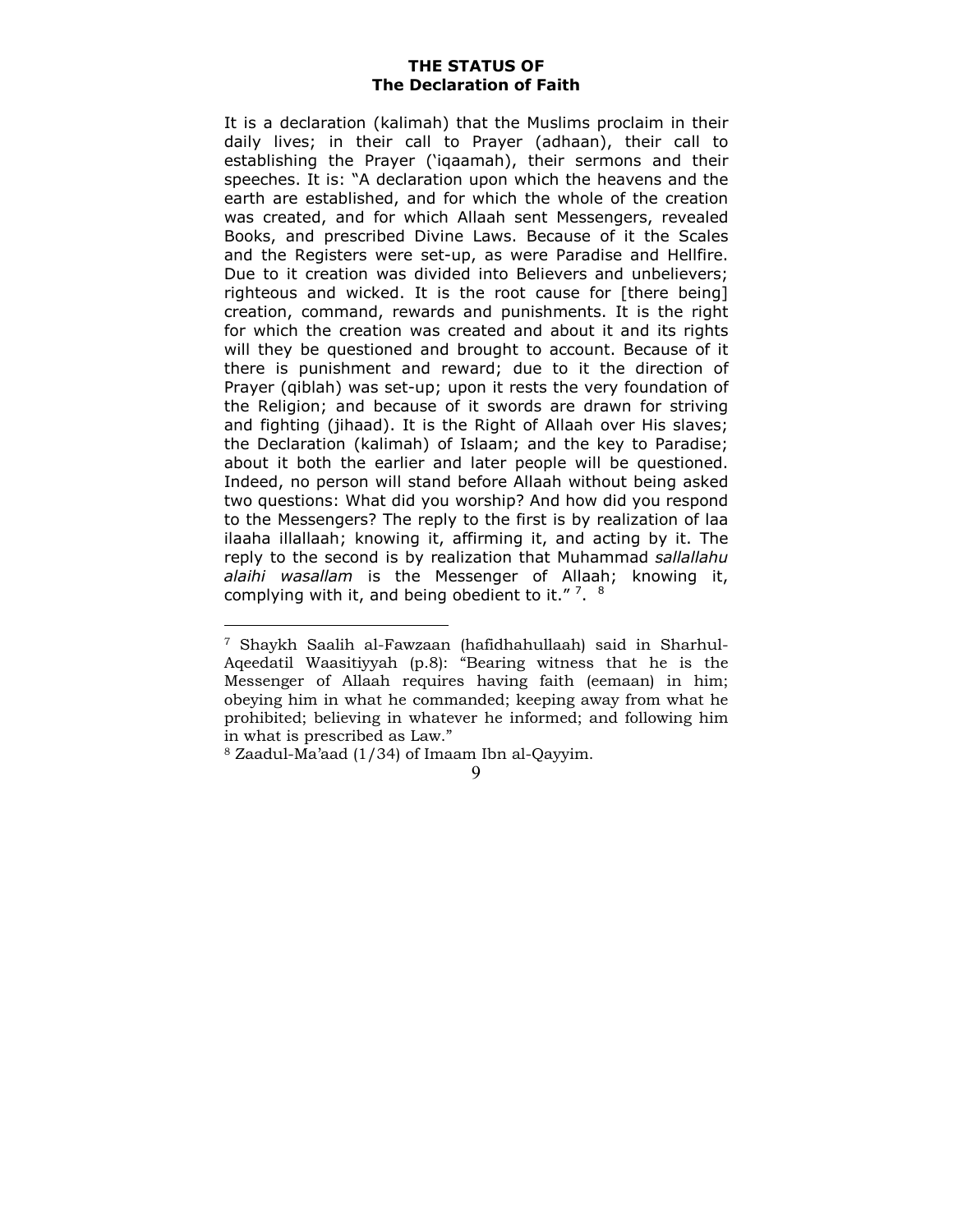This kalimah is the dividing line between unbelief (kufr) and Islaam. It is the word of piety (kalimatut-taqwaa), the firm and trustworthy hand-hold (al-'urwatul-wuthqaa) and it is what Ibraaheem *alaihis-salaam* made as:

**"A Word to endure amongst his offspring, that they may turn to Allaah in repentance and obedience."** 

[Soorah az-Zukhruf 43:28]

It is [a kalimah] that Allaah Himself has testified to, as have the angels and those who possess knowledge from amongst His creation. Allaah the Most High said:

**"Allaah bears witness that none has the right to be worshiped except Him; as do the angels and those who possess knowledge. He maintains His creation upon justice. None has the right to be worshiped except Him, the All-Mighty, All-Wise."** 

[Soorah Aal-'Imraan 3:18]

It is the word of purity and sincerity (kalimatul-ikhlaas), a witness and an invitation to the truth, a declaration of dissociation from shirk <sup>9</sup> and it is the reason why the creation was created; as Allaah the Exalted said:

 $\overline{a}$ 

Imaam as-Sa'dee, rahimahtdlaah, has given a comprehensive definition of shirk in al-Qawlus-Sadeed (p.48):

<sup>9</sup> The Shaykh, hafidhahullah, said in Kitaabut-Tawheed (p.9): "Shirk is to set-up partners with Allaah the Exalted in those matters concerning His Lordship (ruboobiyyah), or His Divinity and Worship (uloohiyyah). The predominant form of shirk occurs in matters of His Divinity and Worship; such as supplicating to other than Allaah or directing any form of worship, such as slaughtering, vowing, or [reverential] love, fear and hope, to others besides Allaah - and shirk is the greatest of all sins."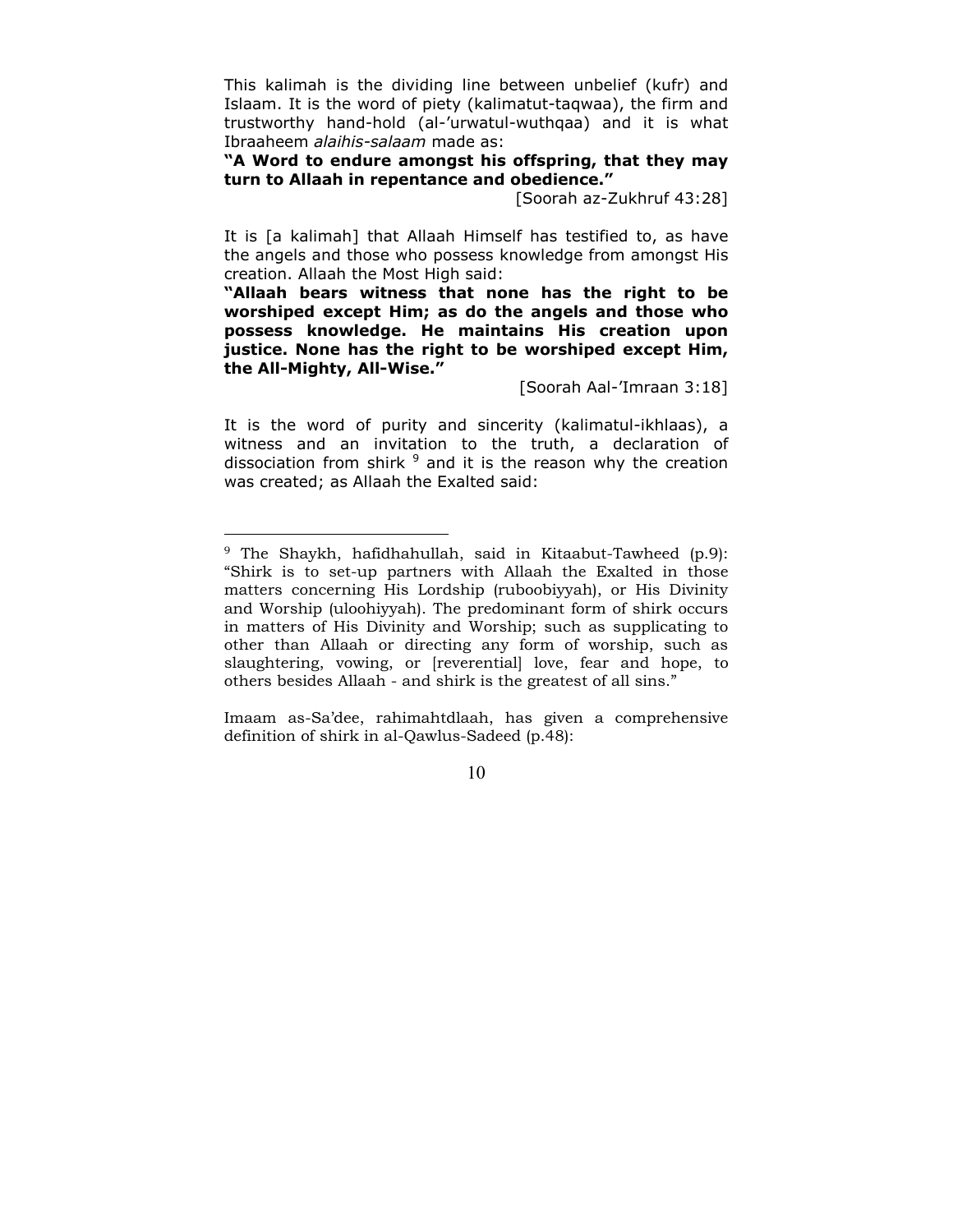**"I did not create the jinn and mankind except to worship Me."** 

[Soorah adh-Dhaariyaat 51:56]

Because of it Messengers were sent and Divine Books and Scriptures were revealed, as Allaah said: **"We did not send any Messenger before you, except that We revealed to him that none has the right to be worshiped except Me; so worship Me."**

[Soorah al-Anbiyaa 21:25]

Allaah the Exalted also said: **"He sends down the angels with the revelation of His commands to whosoever of His slaves that He wills, saying: Warn mankind that none has the right to be worshiped except Me. So fear Me [by keeping away from sin and disobedience]."**

[Soorah an-Nahl 16:2]

Ibn 'Uyaynah, (*radhiyallahu anhu*) said: **"Allaah has not bestowed any favour upon His slaves greater than the favour of them realising laa ilaaha ilallaah. Indeed laa** 

 $\overline{a}$ 

<sup>&</sup>quot;The definition of the greater shirk and its explanation that encompasses all its types and elements is: The servant directing any form or part of worship to other than Allaah. So every belief, statement or action which has been confirmed as being prescribed by the sharee'ah, then directing it solely to Allaah is tawheed, faith (eemaan) and sincerity (ikhlaas); whereas directing it to other than Allaah is shirk and unbelief (kufr). So adhere to this guideline concerning the greater shirk, [a guideline] which entails no exception at all. Likewise, the definition of the lesser shirk is: Every intent, statement or action that does not reach the level of worship, but is a means or an avenue leading to the greater shirk."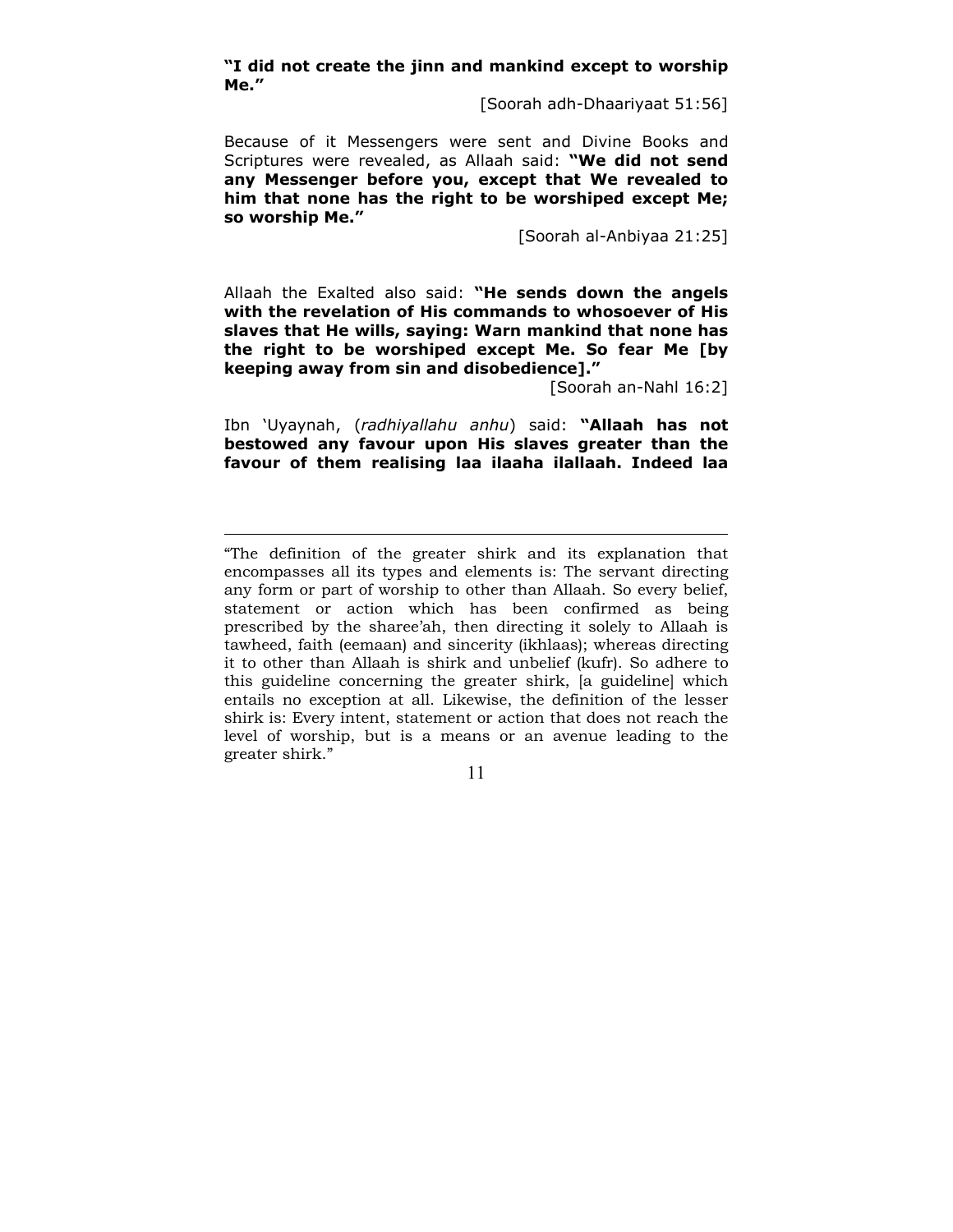# **ilaaha illallaah is to the people of Paradise, what cool**  water is to the people of this world."<sup>10</sup>

Whoever utters it will have his wealth and his blood safeguarded, but whoever refuses to do so, then his property and his blood are not safeguarded. It has been reported in [one of] the Saheeh collections that the *sallallahu alaihi wasallam* said: "**Whoever says: laa ilaaha illallaah and rejects whatever else is worshiped besides Allaah, then his property and blood become sacred and his reckoning is**  with Allaah."<sup>11</sup>

It is the first thing sought from the unbelievers when they are invited to embrace Islaam, since as the Prophet *sallallahu alaihi wasallam* was sending Mu'aadh to Yemen, he said to him: **"You are going to a people from the people of the Book. So let the first thing to which you call them be the worship of Allaah."** <sup>12</sup>

So with this you have come to know about the place of laa ilaaha illallaah in the Religion, its importance in the life of a

 $\overline{a}$ 

Imaam Ibn al-Mundhir, (rahimahullaah) said in al-Awsat (p.73 5): "There is a consensus from all those whose views have been preserved from the people of knowledge, that when an unbeliever who has reached the age of puberty and is sound of mind, testifies to laa ilaaha illallaah; and to the fact that Muhammad is His Slave and Messenger; and that everything Muhammad *sallallahu alaihi wasallam* came with is the truth and frees himself from every religion which contradicts the Religion of Islaam - then he is a Muslim."

<sup>10</sup> Related by Ibn Rajab in Kalimatul-Ikhlaas (p.53)

 $11$  Reported by Muslim (no.37)

<sup>&</sup>lt;sup>12</sup> Reported by al-Bukhaaree (no.1458) and Muslim (no.31). In the narration of Muslim (no.2 9) there occurs the wording: "So call them to testify to laa ilaaha illallaah ..."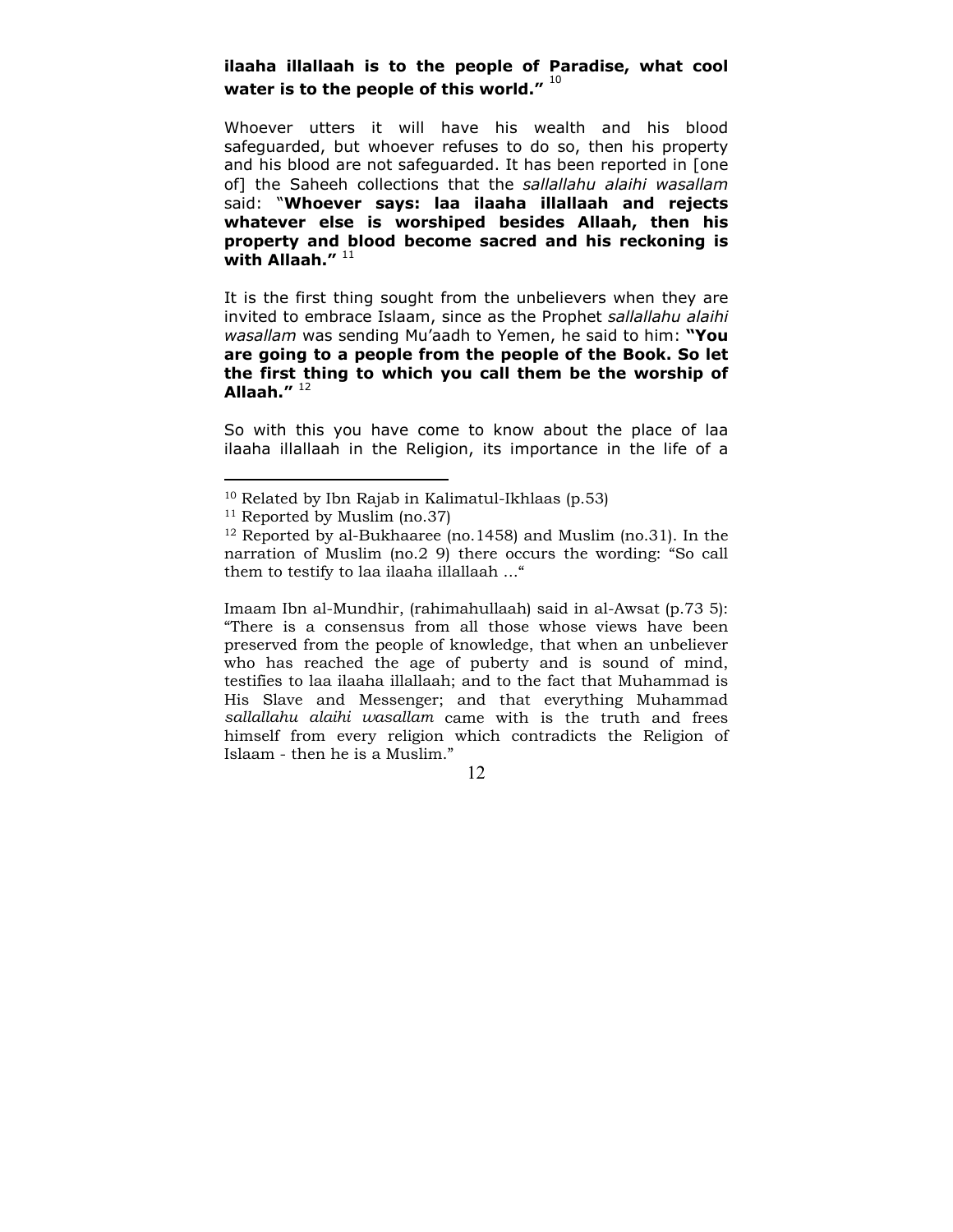Muslim and that it is the very first obligation upon the people, since it is the foundation upon which all actions are based.  $^{13}$ 

 $\overline{a}$ 

Imaam Ibn Abil-'Izz, rahimahullaah, spoke about this in Sharhul Aqeeclatit -Tahaawiyyah (1/23): "What is correct is that the first obligation upon the one who is morally responsible (mukallaf) is to testify to laa ilaaha illallaah. It is not to rationally contemplate, nor intend to contemplate, nor to doubt - which are the views of the leaders of blameworthy and innovated speech (al-kalaamulmadhmoom). Rather, the scholars of the Pious Predecessors (Salaf) were all in agreement that the first obligation a person is ordered with are the two testifications of faith (shahaadatain)."

Imaam an-Nawawee, rahimahullaah, stated the likes of the above in Sharh Saheeh Muslim (1/187) saying: "In this is an evident proof for the view of the verifying scholars, as well as the majority of the Salaf and the later scholars (khalaf), that when a person binds himself to the Religion of Islaam - with a decisive belief, having no doubt about it - then this suffices him. He is a Believer from the people of tawheed. It is not obligatory for him to learn the proofs of the rationalists (almutakallimoon) or to know Allaah the Exalted by them. This is contrary to those who obligate this and make it a condition for him to be from the people of the Qiblah [i.e. Muslims], claiming that the ruling of someone being a Muslim could not be applied except by this. **This view, which is the saying of many of the Mu'tazilah and some of our colleagues from the people of kalaam, is a clear error,** since what is required is a firm and decisive trust which has already been attained; and since the Prophet *sallallahu alaihi wasallam* declared trust in what he came with to be sufficient and he did not make knowing such [rational] proofs a condition."

<sup>&</sup>lt;sup>13</sup> As for the view that the first obligation upon each person is to know Allaah through rational proofs and contemplation - a view which has regrettably gained currency amongst a party of the present-day callers to Islaam - then this is indeed an error!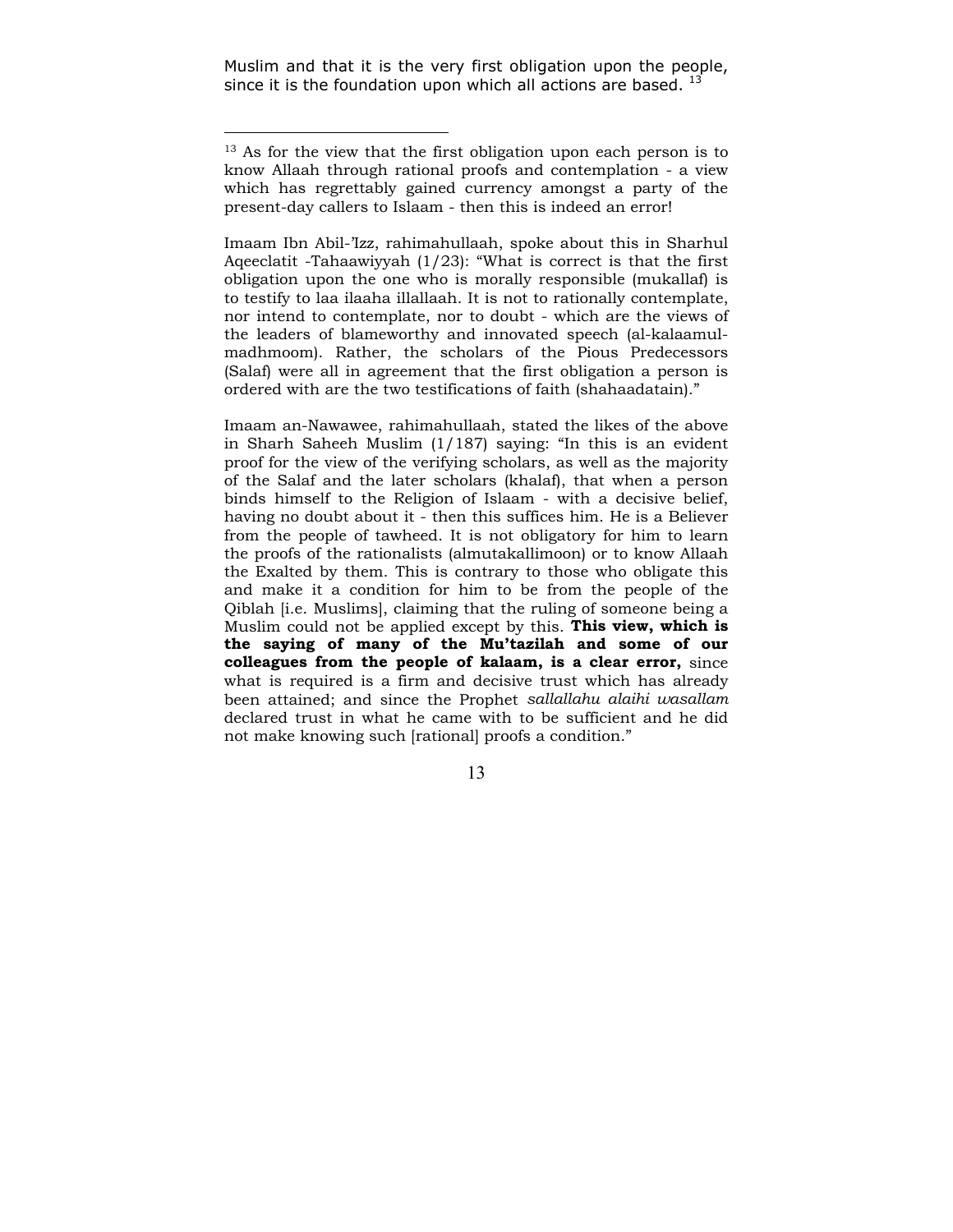Shaykhul-Islaam Ibn Taymiyyah said in Dar'ut-Ta'aarudil-Aql wan-Naql (8/21): "A group held that knowing Allaah through rational contemplation was obligatory, there being no way to reach this except through it; so they obligated rational contemplation upon everyone. This view was spread in the ummah by the Mu'tazilah and their ilk."

 $\overline{a}$ 

Ibn Hajr al-'Asqalaanee, rahimahullaah, also rebutted this erroneous view in Fathul-Baaree (13/437) saying: "His words are supported by what Aboo Daawood reports from Ibn 'Abbaas: "That a man said to Allah's Messenger *sallallahu alaihi wasallam*: Did Allaah send you so that we should testify that none has the right to be worshiped except Allaah and that we should forsake [the deities] al-Laat and al-'Uzzaa? He replied: "Yes." So the man became a Muslim." The basis of this can be found in the report of the two Saheehs in the story of Dammaam ibn Tha'labah. In the hadeeth of 'Amr ibn 'Abasa, which is reported by Muslim, 'Amr said: "I came to the Prophet *sallallahu alaihi wasallam* and said: What are you? He replied: A Prophet of Allaah. I said: Did Allaah send you? He replied: Yes. I said: With what? He replied: To single out Allaah alone with worship and not to associate anything else in worship with Him. ['Amr then embraced Islaam]." ... Also there are the letters that the Prophet *sallallahu alaihi wasallam* sent to Hercules, Chosroes and other kings, calling them to tawheed. These and other continuously recurring (mutawaatir) reports (which are mutawaatir in meaning) prove that when the Prophet *sallallahu alaihi wasallam* called the unbelievers to have faith in Allaah and to affirm what he came with, he did not increase upon this [i.e. he did not require them to contemplate or to know rational proofs]. So whoever responded to the message, it was accepted from him, regardless of whether he contemplated or not."

Point to Note: Shaykh Muhammad Ibn Maani' said in Sharhul 'Aqeedatis- Safaareeniyyah (p.61): "Some scholars have said: Rational contemplation (nadhr) is obligatory in some situations but not in others, and upon some individuals but not upon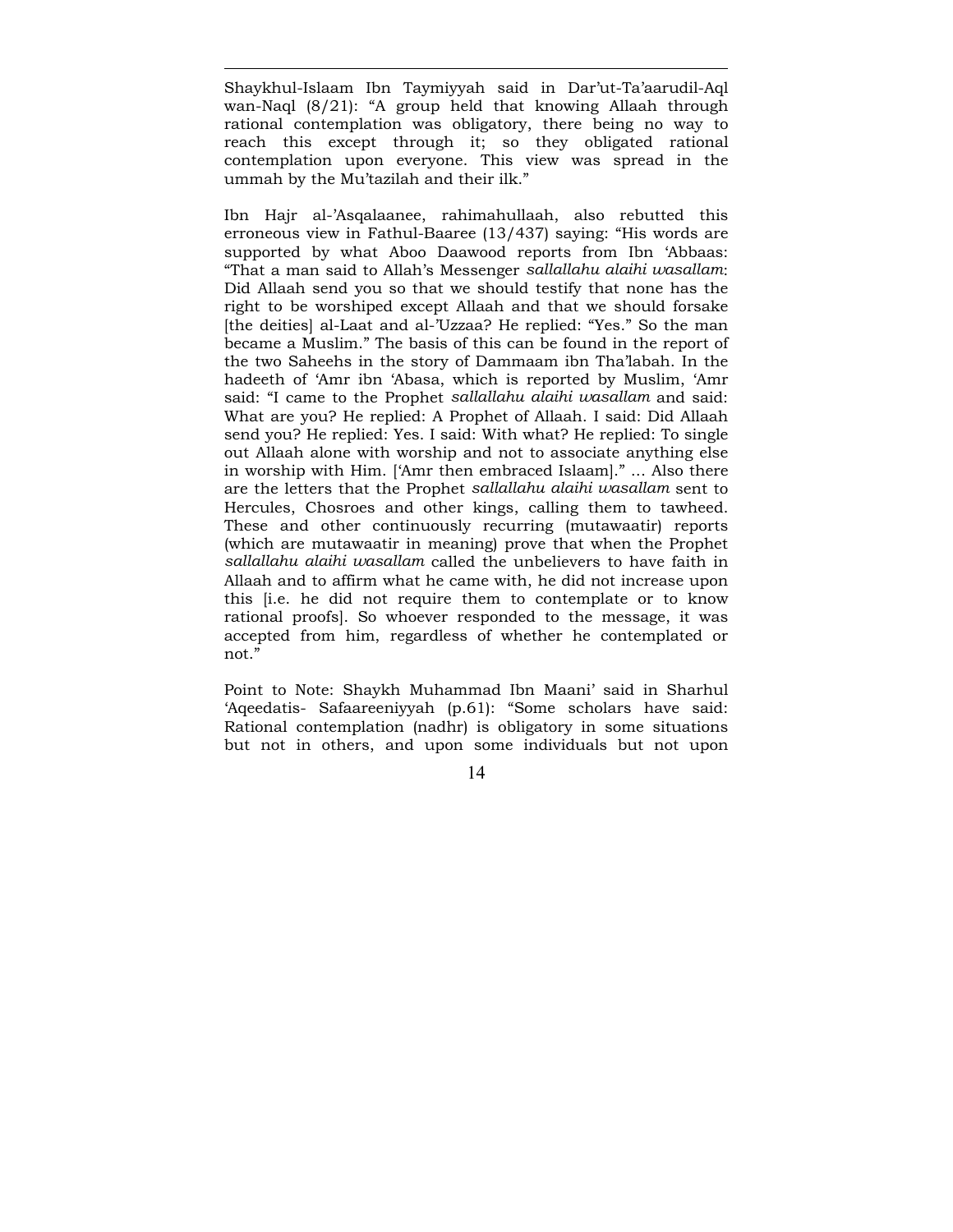#### **THE VIRTUES OF THE DECLARATION OF FAITH**

<span id="page-14-0"></span>It has great virtues and has a great place with Allaah. Whoever says it with truthfulness will enter the Gardens of Paradise and whoever did not utter it truthfully, his property and blood will be safeguarded in this world, but his reckoning will be with Allaah the Mighty and Majestic. It is a concise declaration that contains few letters; light upon the tongue, yet heavy in the scales. It has been reported by Ibn Hibbaan, as well as al-Haakim who declared it to be authentic (saheeh), from Abu Sa'eed al-Khudree *radhiyallahu anhu*, that Allaah's Messenger *sallallahu alaihi wasallam* said: "**Moses said: 0 my Lord! Teach me something by which I can remember You and supplicate to You. Allaah said: 0 Moses! say laa ilaaha ilallaah. Moses said: 0 my Lord! All Your slaves say this. Allaah said: 0 Moses! If the seven heavens and all that they contain, other than Me, and the seven earths were placed in one scale, and laa ilaaha ilallaah were put in the other, then laa ilaaha illallaah would outweigh them all."** <sup>14</sup>

others. It is obligatory upon one whose natural instinct to submit to Allaah (fitrah) has been so corrupted that he is in need of rational contemplation. As for one who can acquire cognisence of Allaah without contemplation, nor has his fitrah been corrupted, then it is not obligatory upon him."

 $\overline{a}$ 

The likes of this was also stated by Ibn Taymiyyah in Majmoo' Fataawaa (16/328). For a detailed treatment of this topic consult: Dar'ut-Ta'aarudil- 'Aql wan-Naql (8/351-359) and Fathul-Baaree (13/432-439).

14 Reported by Ibn Hibbaan in his Saheeh (no.2324) and al-Haakim in al-Mustadrak (1/528).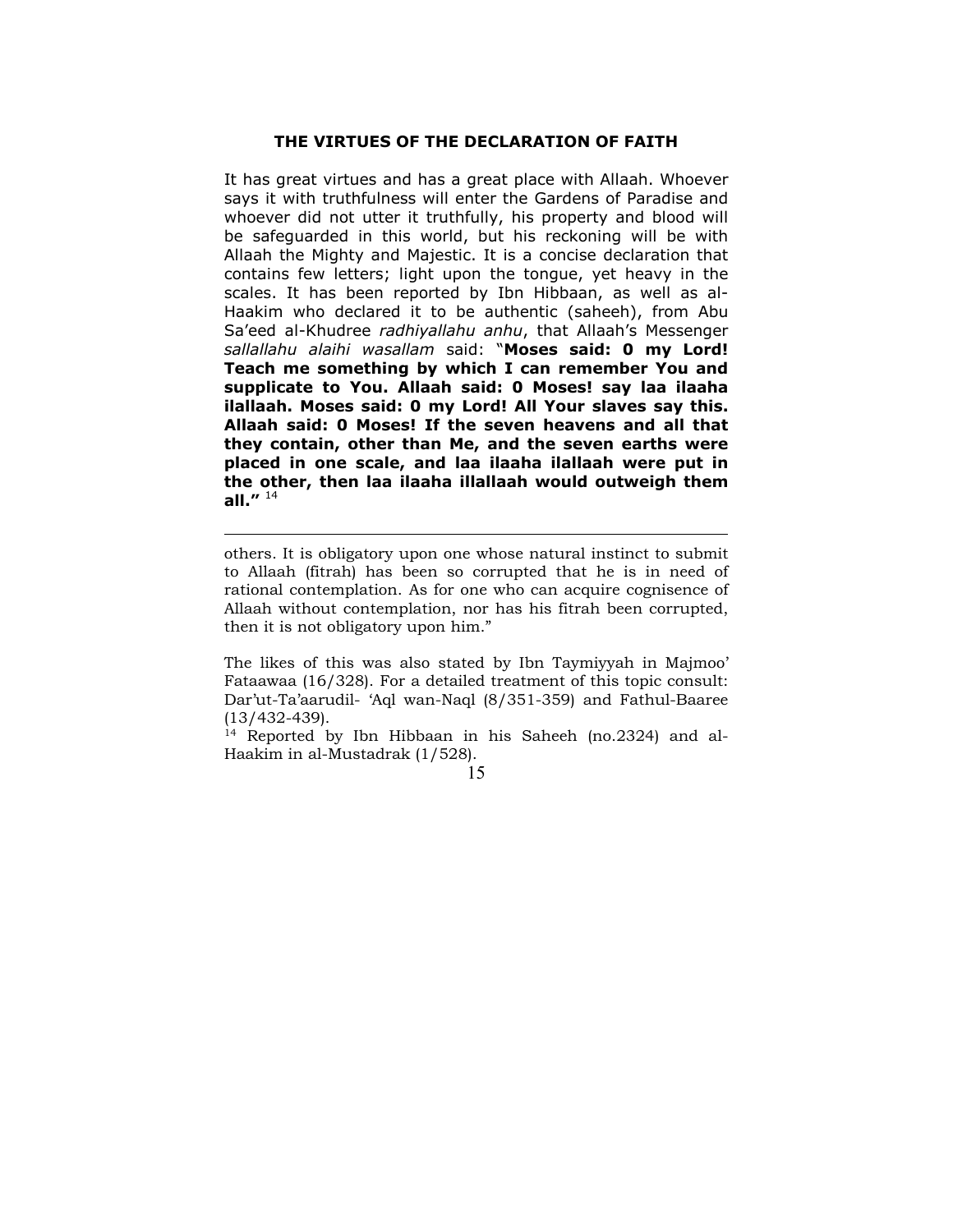This hadeeth proves that laa ilaaha illallaah is the best form of remembrance, as also occurs in the hadeeth of 'Abdullaah ibn Umar: **"The best supplication is the supplication on the day of 'Arafah, and the best that I, or any other Prophet sent before me, have said is: None has the right to be worshiped except Allaah, alone, having no partner. To Him belongs the sovereignty, and to Him belongs all praise, and He has power over everything."** <sup>15</sup>

A further indication as to how weighty this kalimah is in the scales can be seen from what at-Tirmidhee reports and declares to be sound - as well as an-Nasaa'ee, and al-Haakim who said that it is authentic according to the criterion of Muslim - from 'Abdullaah ibn 'Amr, from the Prophet *sallallahu alaihi wasallam*, who said: '**A person from my ummah will be summoned in front of everyone on the Day of Resurrection. Ninety-nine scrolls will be unfurled for him, each scroll extending as far as the eye can see. Then it will be said: Do you deny any of this [i.e. your bad deeds]? So the man will reply: No, 0 Lord. Then it will be said: Do you have any excuse or any good deed? The man, in a state of terror, will answer: No. It will then be said: Rather, you do have some good deeds and no** 

Even though the authenticity of this hadeeth has been disputed by some scholars of hadeeth - as pointed out by Shaykh Shu'ayb al-Arna'oot in his verification to Sharhus-Sunnah (5/55) of al-Baghawee - the actual virtue under discussion is mentioned in another narration reported by Ahmad (2/169), from 'Abdullaah ibn 'Amr *radhiyallahu anhu*. This latter narration was declared to be saheeh by the leading hadeeth specialist (rnuhaddith) of our age, Shaykh Muhammad Naasirud-Deen al-Albaanee, in as-Saheehah (no.134).

 $15$  Hasan: Its authentication has preceded (p.12).

 $\overline{a}$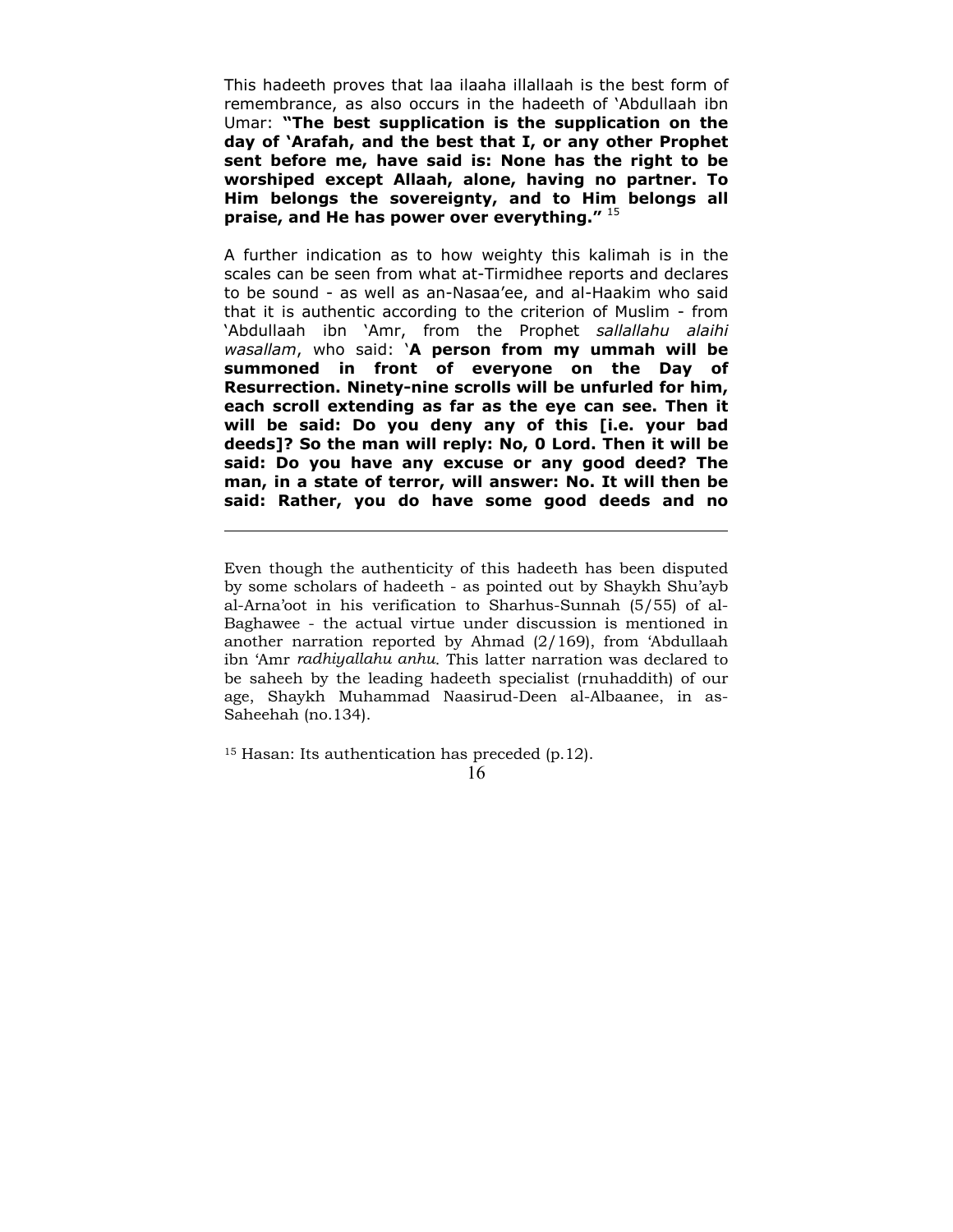**injustice will befall you this Day. So a parchment will be taken out for him, upon which there will be the testification of laa ilaaha illallaah and the testification that Muhammad is the Slave and Messenger of Allaah. The man will say: 0 Lord, what is this parchment in comparison to those scrolls! It will be said to him: No injustice shall befall you. The scrolls will then be placed in one of the scales and the parchment in the other; the scrolls will be light in weight, whereas the parchment will be heavy."** <sup>16</sup>

Indeed, this tremendous kalimah has many virtues, a number of which have been mentioned by Haafidh Ibn Rajab in his essay entitled Kalimatul-Ikhlaas. These include:-

- It is the price to pay for the Gardens of Paradise (jannah) He whose last words are laa ilaaha illallaah will enter the Gardens of Paradise
- **It is salvation from the Hellfire**
- It necessitates being forgiven
- It is the best of all good actions
- **It wipes away sins**

 $\overline{a}$ 

- It renews the faith (eemaan) that is planted in the heart
- It outweighs, on the scales, the records of sins
- It traverses all barriers until it reaches Allaah the Majestic
- It is a kalimah whose sayer Allaah declares truthful
- It is the best of what the Prophets have said
- It is the best form of remembrance, the best of all actions and the one that is multiplied the most [in reward]
- **It is equivalent to freeing slaves**
- It is a protection against Shaytaan

<sup>16</sup> Saheeh: Reported by at-Tirmidhee (no.2641), from 'Abdullaah ibn 'Amr *radhiyallahu anhu*. It was declared to be saheeh by Shaykh al-Albaanee in as-Saheehah (no.135).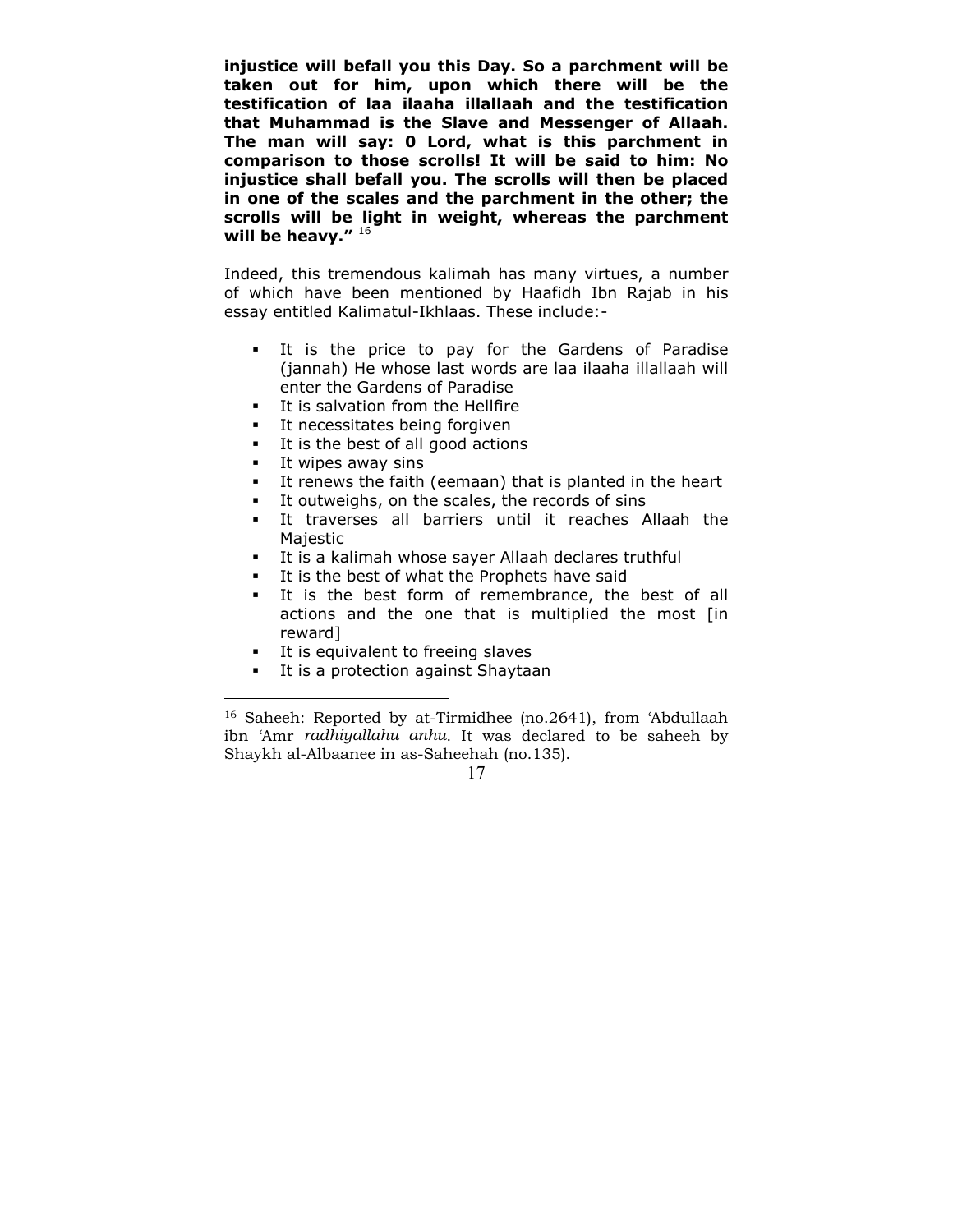- It is a means of safety from the darkness in the grave and from the terror of the gathering (al-hashr)
- It is a distinguishing sign for the Believers when they emerge from their graves
- All eight gates of Paradise will be opened to its testifier and he may enter by any one he chooses. Even if its testifier enters the Hellfire due to falling short in fulfilling [some of] its rights, most definitely, that person will eventually be taken out from it.

These were the main points that Ibn Rajab mentioned in his essay concerning the virtues of the kalimah, bringing a proof for each one of these points.<sup>17</sup>

<sup>17</sup> Consult Kalimatul-Ikhlaas (pp.54-66).

 <sup>18</sup>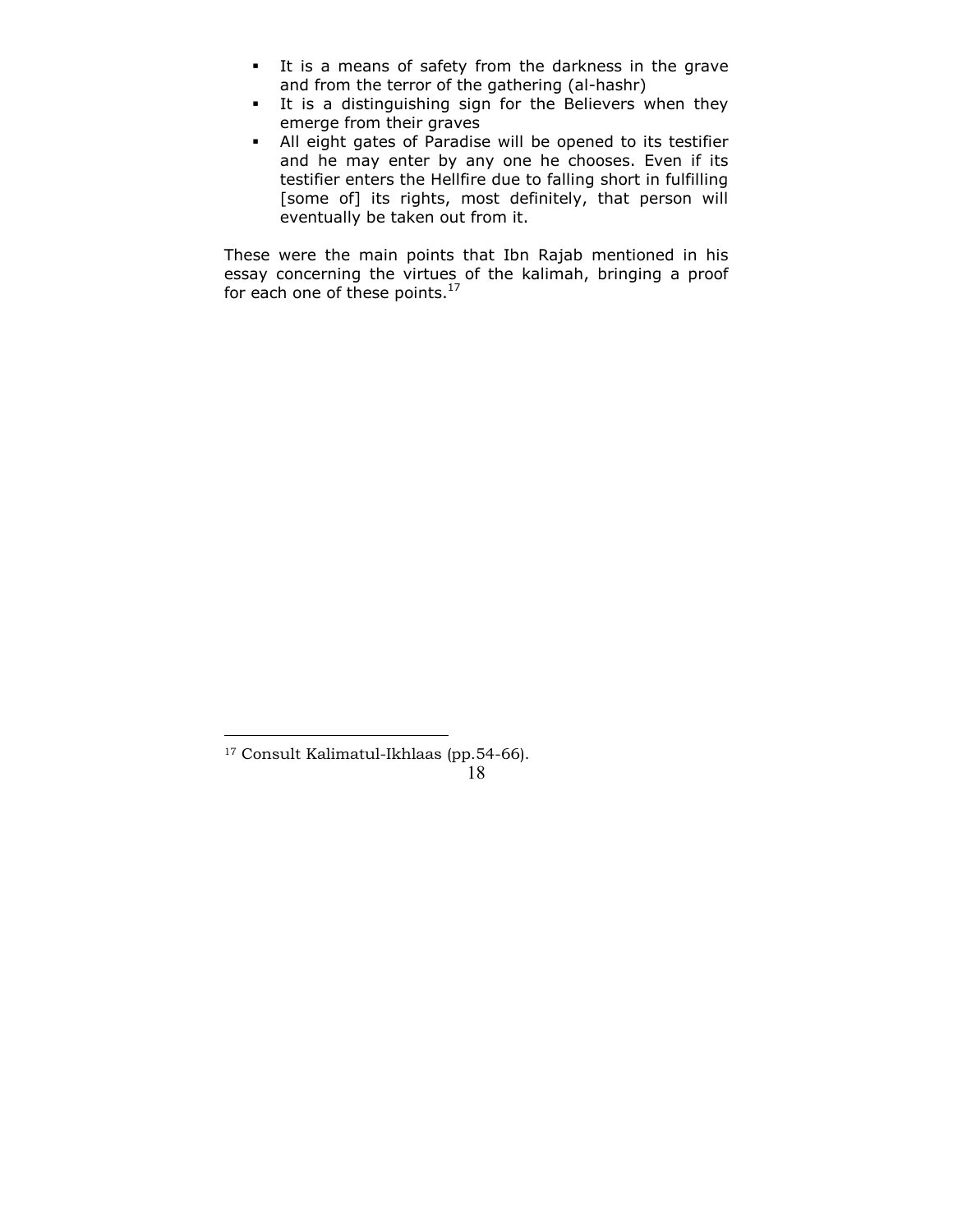#### <span id="page-18-0"></span>**A GRAMMATICAL ANALYSIS OF THE DECLARATION OF FAITH**

Since understanding the meaning of a statement depends upon knowing its grammatical analysis, the scholars - may Allaah have mercy upon them - have paid great attention to the grammatical analysis of laa ilaaha illallaah. So they say:

The word: laa [which means: No] is known as a particle of absolute negation. The word: ilaah is its corresponding noun, which is inflected and which carries with it an implication of an omitted syntactical term (taqdeer). In this case the taqdeer is designated as being the term: haqq (right); meaning that none has the right (or deserves) to be an ilaah. The phrase: illallaah (except Allaah) is an exception to the previous negation and is in the nominative case.

The meaning of ilaah is: That which is deified with worship. It is that which hearts love, adore and deify; hoping in it for the attainment of benefit or for the protection against harm.  $^{18}$ 

It is an error to think that the ellipsis (taqdeer) is the word: existence (mawjood) or object of worship (ma'bood), because [the declaration of Faith would then mean: No deity exists except Allaah, or: No deity is worshiped except Allaah]; whereas there are many things in existence that are worshiped besides Allaah; such as idols, tombs and other things. However, the only One that has the right to be worshiped is Allaah and whatever else is worshiped besides Him is futile: the worship of which is false.

This is also what the two pillars (arkaan) of laa ilaaha illallaah dictate:

 $\overline{a}$ 

<sup>&</sup>lt;sup>18</sup> Thus, the meaning of is: That none has the right to be [deified] and] worshiped, except Allaah.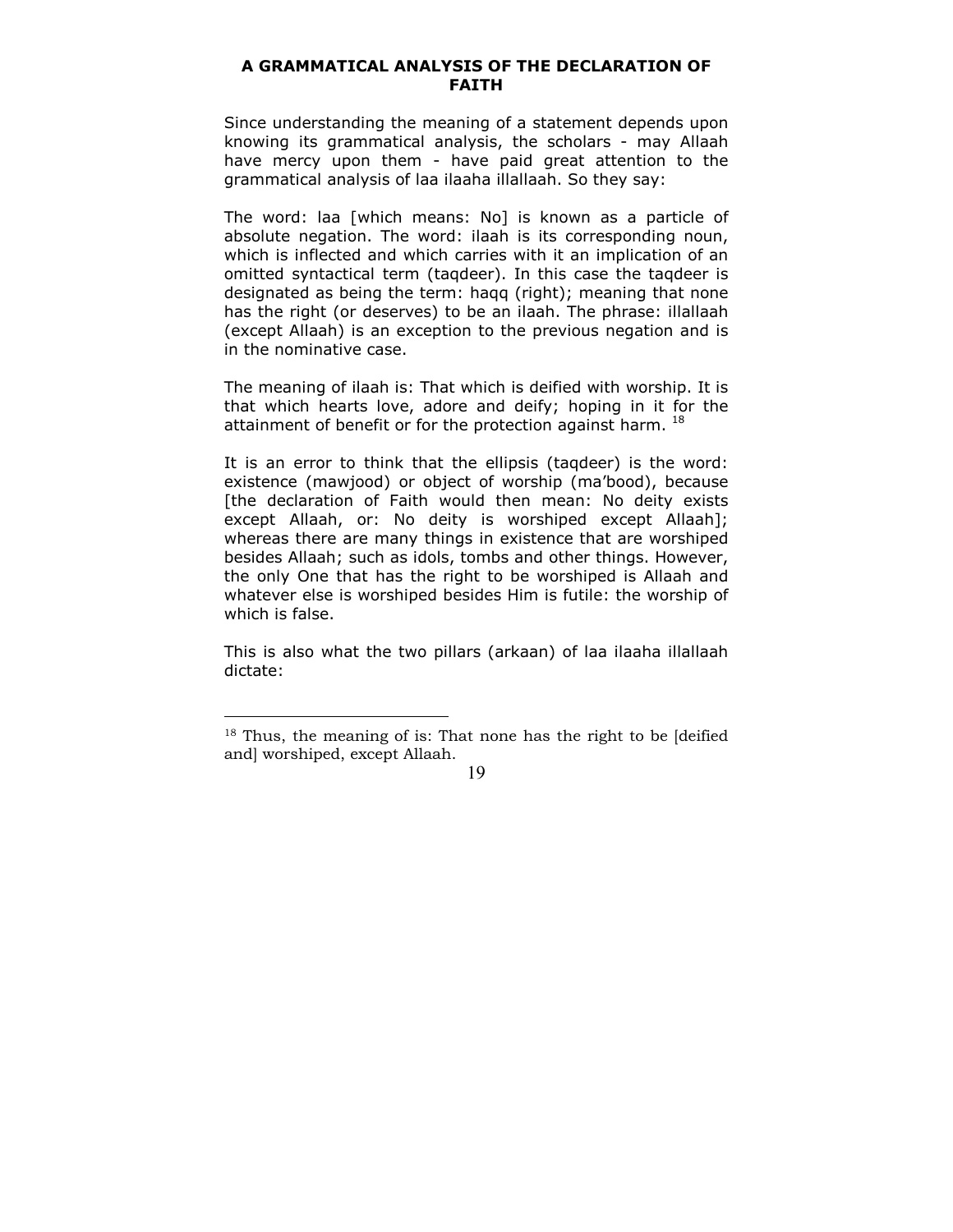#### **THE PILLARS OF THE DECLARATION OF FAITH**

<span id="page-19-0"></span>It has two pillars: The first pillar is the pillar of negation (nafee), whilst the second is the pillar of affirmation (ithbaat). What is meant by negation is to negate divinity and worship (ilaahiyyah) for anything except Allaah, the Most High. What is meant by affirmation is to affirm divinity and worship only for Allaah the Most Perfect; for it is He alone that is the true Deity. So whatever else is taken by the unbelievers as deities to be worshiped are in fact all false and futile:

#### **"That is because Allaah is the true Deity to be worshiped, and whatever else they invoke besides Him is vain falsehood."**

[Soorah al-Hajj 22:62]

Imaam Ibn al-Qayyim said: "The significance of laa ilaaha illaltaah in affirming divinity and worship for only Allaah is far greater than just saying that Allaah is an ilaah. This is because the saying that Allaah is an ilaah does not negate divinity and worship to other than Allaah. This is different to the saying: laa ilaaha illallaah; which obligates restricting divinity and worship to only Allaah. Likewise, those who explain al-Ilaah to mean: The one who has the ability to create and originate (al-qaadir 'alaalikhtiraa') have, for sure, committed a grave error.

Shaykh Sulaymaan ibn 'Abdullaah said in his explanation to Kitaabut-Tawheed: "If it is said: The meaning of deity (ilaah) and divinity (ilaahiyyah) have been clarified, but what is the reply to those who say that the meaning of al-Ilaah is: The one who has the ability to create and originate; or other such similar expressions? Then the answer to this is from two angles: -

Firstly: That this saying is a newly-invented saying which none of the scholars, nor any of the leading linguists, have ever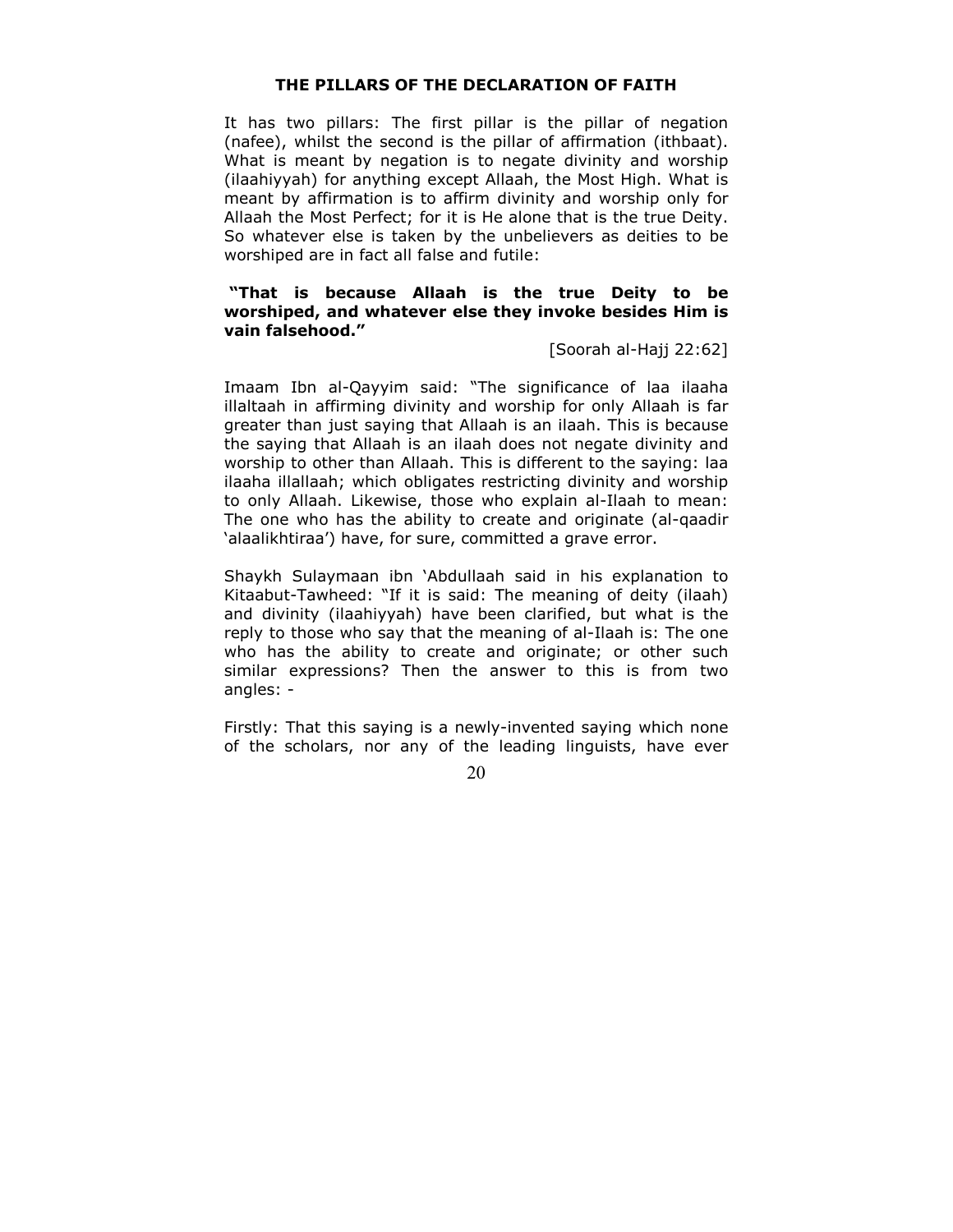advocated; rather the words of the scholars and linguists agree with what we have previously mentioned. Therefore this view is false.

Secondly: Even if this is accepted, then it is only an explanation of what is essential for a true ilaah. Indeed, it is essential that the true ilaah be a Creator who is capable of creating and originating. If this is not the case, then that is not the true ilaah, even if he is called this. It certainly does not mean that whoever realises that ilaah means the one who is capable of creating and originating, that such a person has entered into Islaam  $19$ . No one has ever said this, since it would imply that the Arab unbelievers would have to be considered as Muslims  $20!$ ! If some of the later scholars did intend this, then they are

 $\overline{a}$ 

Also consult the explanation of Soorah al-Qasas; verse 70 by Imaam at-Tabaree in his Tafseer (20/102) and Ibn Katheer in his Tafseer (3/408).

20 The Shaykh, hafidhahullaah, explained this matter further in Mujmal 'Aqeedatus-Salafis-Saalih (pp.10-12), where he said:

 21 "The belief that Lordship and whatever it entails belongs solely to Allaah (tawheed ar-ruboobiyyah) is engrained in the very nature

<sup>&</sup>lt;sup>19</sup> The Shaykh said in Bayaan Haqeeqatut-Tawheed (p.19): "Some of them explain ilaah to mean: the One that has the ability to originate and create. So the meaning of laa ilaaha illallaah in their view is: None has the ability to originate and create, except Allaah; and this is a serious error! For whoever explains [the kalimah] to mean just this, has not affirmed anything different than what the unbelievers already affirmed. They used to affirm that none has the ability to originate, nor to create, nor to provide and sustain, nor to give life, nor to cause death, except for Allaah - just as Allaah, the Exalted, mentions about them. Yet He did not declare them to be Muslims [because of this belief]. Yes, this meaning that is mentioned, enters into the [overall] meaning of laa ilaaha illallaah. However, it is not the main implication of this kalimah."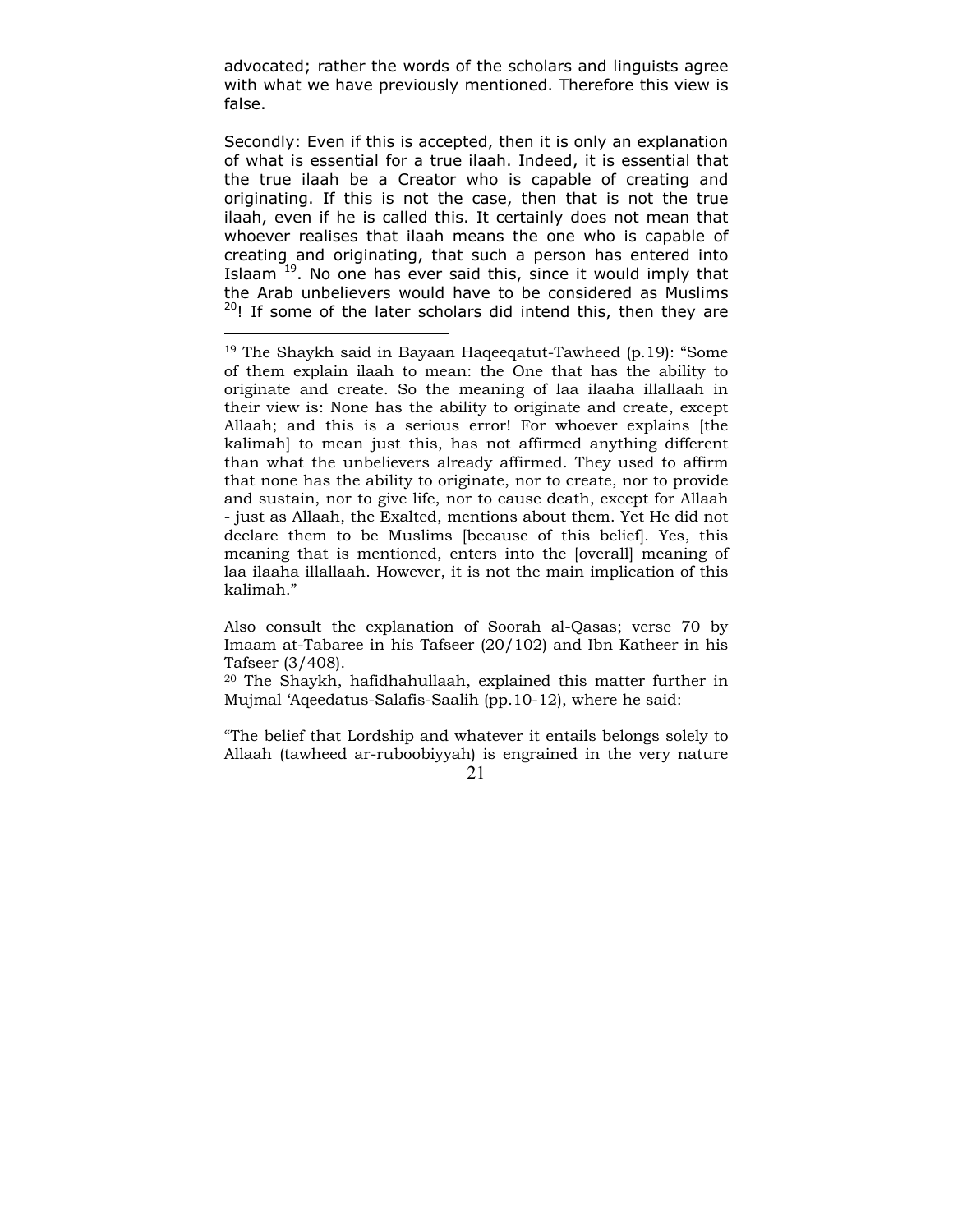(fitrah) of man, hardly anyone amongst mankind has disputed this; to the extent that lblees - the leader of unbelief - said:

"0 my Lord, because you left me to stray." [Soorah al-Hijr 15:39]

And he said: "By Your Might, I will surely mislead them all." [Soorah Saad 38:82]

Thus he acknowledged that Lordship (ruboobiyyah) belongs to Allaah alone and he [even] took an oath by Allaah's Might. The same is the case for the rest of the unbelievers who also acknowledged this; such as Aboo Jahl and Aboo Lahab and other leaders of unbelief who opposed [the Prophet]. They all acknowledged that Lordship belongs to Allaah alone - along with the fact that they were unbelievers and misguided. Allaah the Majestic said [about such unbelivers]:

"And if you ask them who created them, they would surely say: Allaah. How then are they turned away." [Soorah az-Zukhruf 43:87]

And Allaah the Exalted said: "Say: Who is the Lord of the seven heavens and the Lord of the Great Throne: They will say: Allaah." [Soorah al-Mu'minoon 23:86]

Allaah the Majestic [also] said: "Say: In Whose Hand is the sovereignty of everything, Who protects all, whilst against Whom there is no protector, if you do know? They will say: It belongs to Allaah." [Soorah al-Mu'minoon 23:89-90]

Allaah the Majestic [also] said: "Say: Who provides for you from the sky and the earth? Or to Whom belongs hearing and sight? And Who brings out the living from the dead and brings out the dead from the living? And Who is the Disposer of affairs? They will say: Allaah."

Soorah Yoonus 10:31]

 $\overline{a}$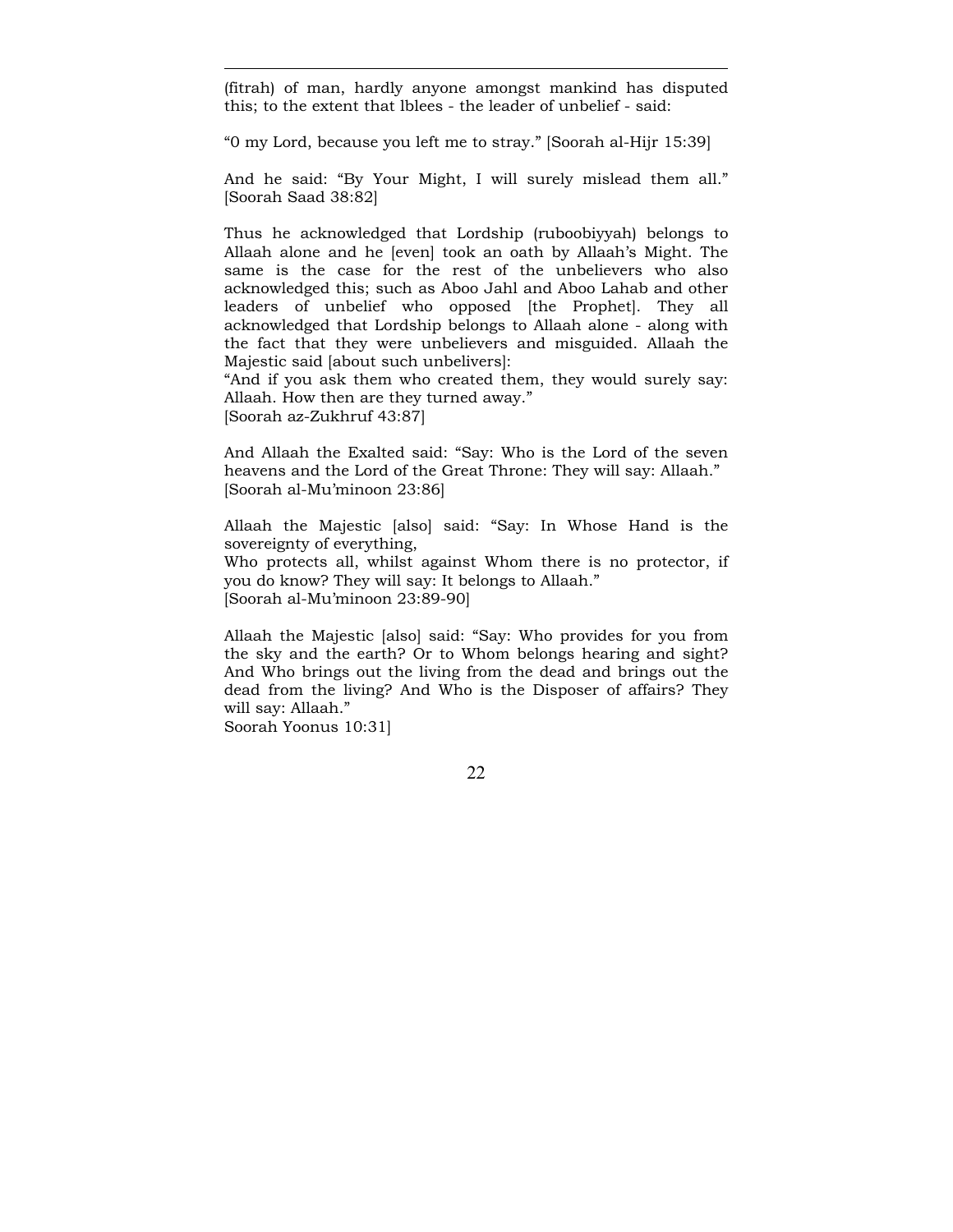So they acknowledged all of this, along with the fact that in times of difficulty and hardship they would supplicate exclusively to Allaah alone. This is because they knew that there can be no salvation from difficulty except with Allaah the Most Perfect; knowing [also] that their deities and idols had no power at all to save them from [any] destruction. Allaah the Exalted said [about them]:

 $\overline{a}$ 

"When some harm inflicts you upon the sea, those that you call upon vanish from you, except Allaah alone. But when Allaah brings you safely to dry land, you turn away from him. Indeed, man is ever ungrateful." [Soorah al-Israa 17:67]

So whoever acknowledges [just] this type of tawheed, has not entered into Islaam nor will he be saved from the Hellfire. The unbelievers - as an example - acknowledged and affirmed tawheed ar-ruboobiyyah, yet their acknowledgement of it did not make them Muslims. Rather, Allaah [still] called them idolworshippers (mushriks) and unbelievers (kuffaar) and the ruling upon them was that they would be consigned to the Hellfire for eternity; even with their acknowledgement of tawheed arruboobiyyah!

From this can be seen the mistake of those who - because of adopting the way of the rationalists (ahlul-kalaam) in their writings concerning [Islaamic] beliefs - explain tawheed as [merely] being the affirmation that Allaah exists and that He is the sole Creator, Sustainer, etc. So we say to them: This is not the belief with which Allaah sent the Prophets, since the mushriks and the unbelievers - and indeed, even lb lees - already affirmed [the concept of] tawheed ar-ruboobiyyah."

Imaam Ibn Abil-'Izz, rahimahullaah, said in Sharhul-'Aqeedatit-Taahawiyyah (1/28-29): "The tawheed to which the Messengers called and for which the Scriptures were revealed is tawheedulilaahiyyah; that Allaah alone has the right to be worshiped,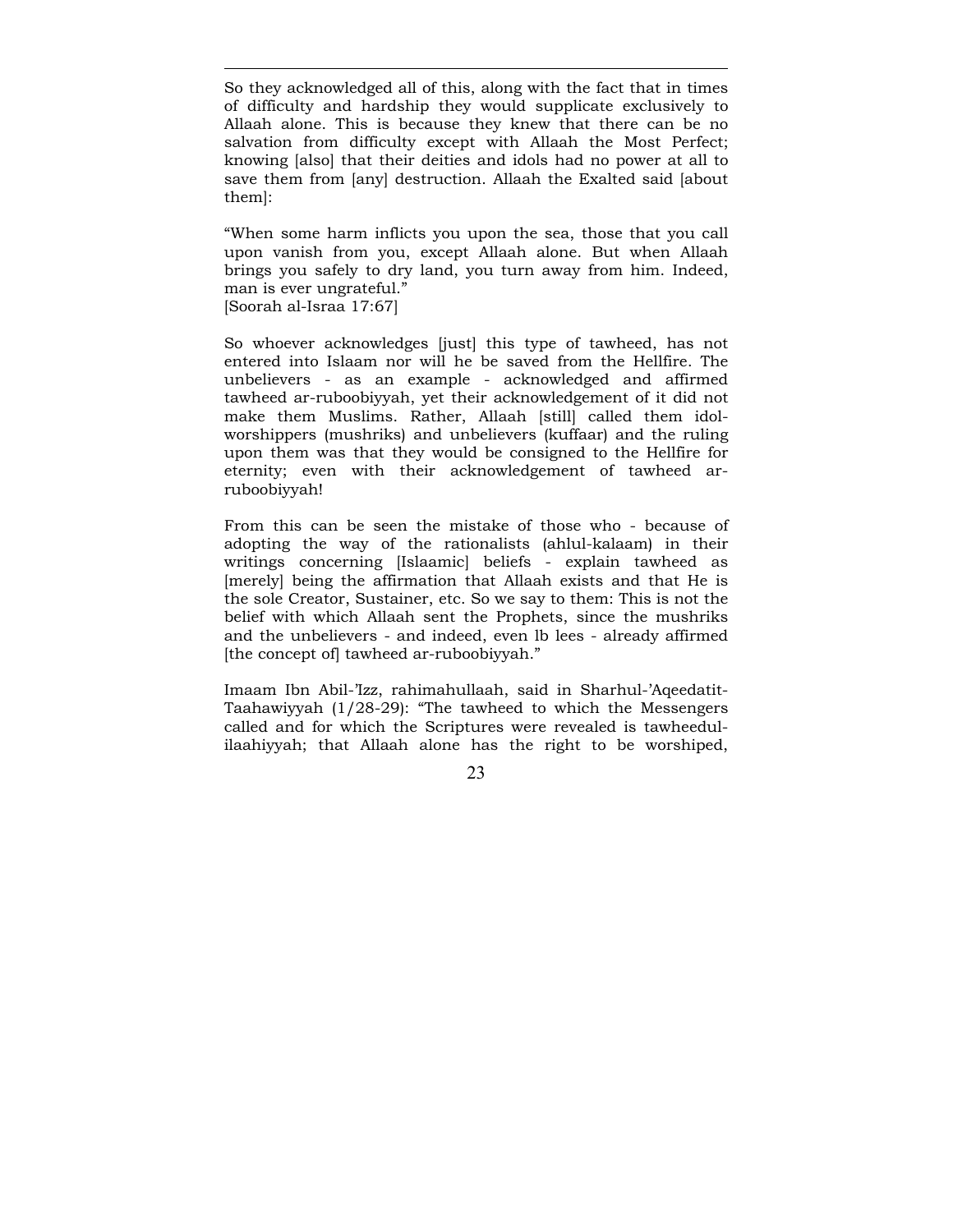mistaken, and [this view] is refuted by both textual proofs and intellectual proofs." 21

without ascribing any partner to Him in this; and this encompasses tawheed ar-ruboobiyyah. Indeed the Arab mushriks used to acknowledge tawheed ar-ruboobiyyah and that the Creator of the heavens and the earth was One."

Finally, Imaam at-Tabaree relates in Jaami'ul-Bayaan 'an Ta'weelilQur'aan (13/50-51) that Ibn 'Abbaas radiallaahu "anhu said: "If you ask them who created the heavens and the earth, they will reply: Allaah. Yet along with this, they still worshiped others besides Him."

21 Tayseerul- 'Azeezil-Hameed (pp.56-57).

 <sup>24</sup>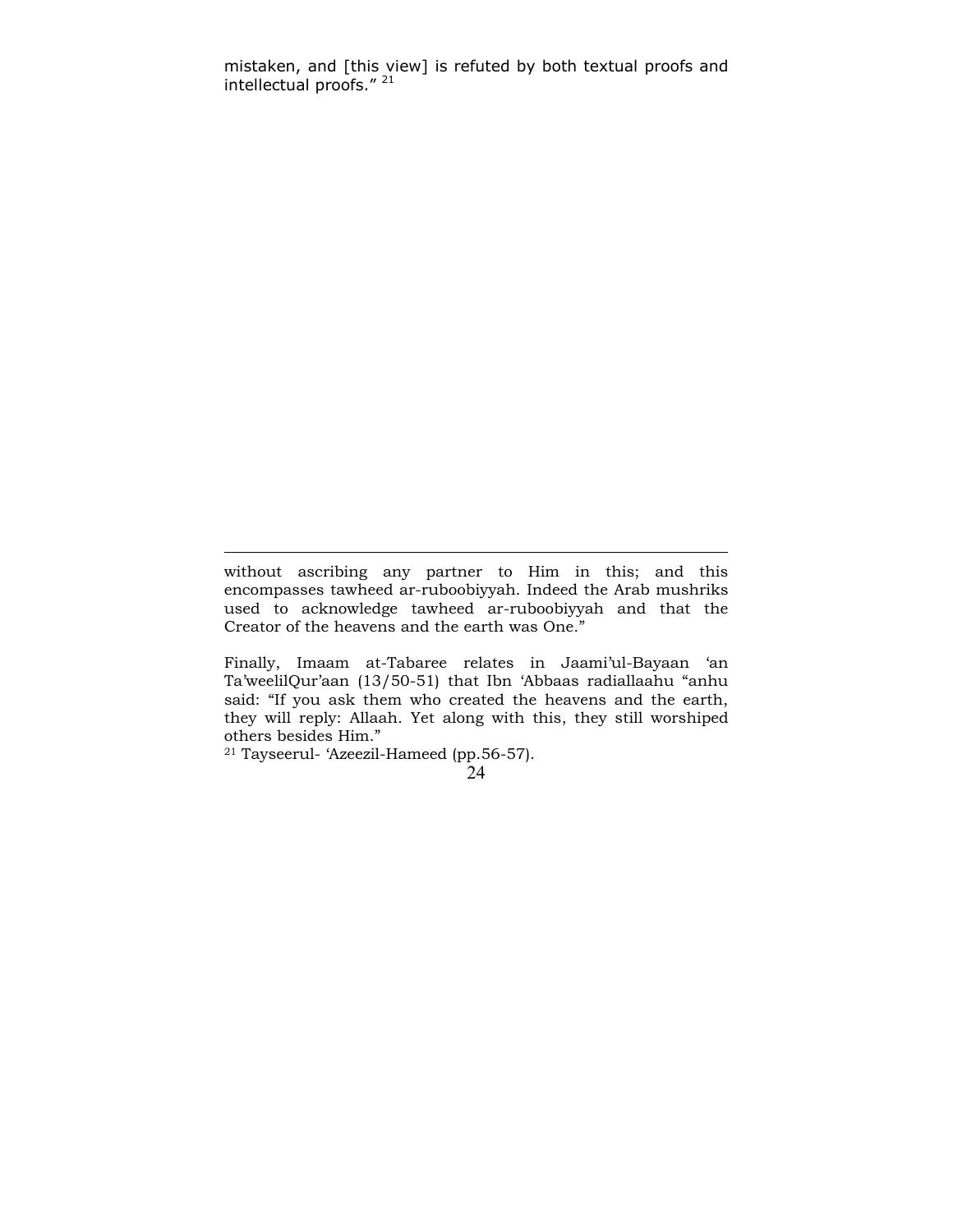## **CONDITIONS FOR THE DECLARATION OF FAITH**

<span id="page-24-0"></span>It will not benefit the one who says it unless the following seven conditions are fulfilled:- $22$ 

**Firstly:** Knowledge (al-'ilm) of its meaning, what it negates and affirms. If a person says it without knowing its meaning, nor what its requirements are, then he will not benefit by it, because he has not believed in what it requires. Rather, he is like someone who speaks in a language that he does not understand.

**Secondly:** Certainty (al-yageen), which is [to have] complete surety of it and which leads to repelling any doubt or suspicion about it.

**Thirdly:** Exclusively worshipping Allaah (al-ikhlaas), which is contrary to shirk. This is what laa ilaaha illallaah points towards.

**Fourthly:** Truthfulness (as-sidq), which prevents hypocrisy (nifaaq). Indeed, the hypocrites uttered it with their tongues, but did not inwardly believe in what it signified.

**Fifthly**: Love (al-mahabbah) for this kalimah and having love and pleasure for whatever it necessitates. This is contrary to the [state of the] hypocrites.

**Sixthly:** Submissive compliance (al-ingiyaad), by fulfilling its rights - which are the obligatory actions - with sincerity to Allaah and seeking His good pleasure. This is its requirement.

 $\overline{a}$ 

<sup>22</sup> Some scholars, such as Shaykh 'Abdul-'Azeez bin Baaz in Majmoo' Fataawaa wa Maqaalaat Mutanawwi'ah (7/56) and Shaykh 'Abdullaah ibn Jibreen in ash-Shahaadataan (p.77), add an eighth condition: The rejection of whatever else is worshiped besides Allaah.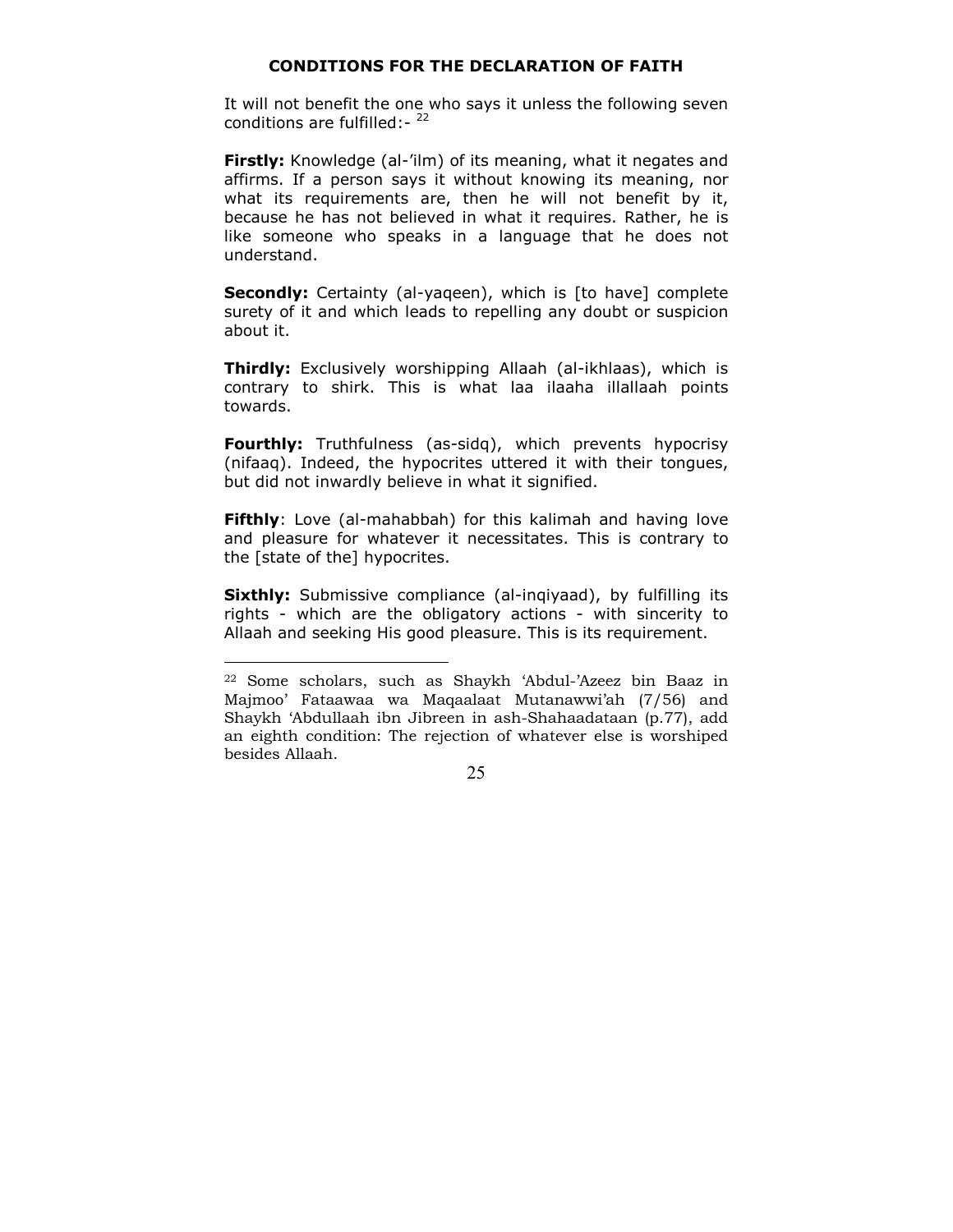Seventhly: Acceptance (al-qabool), which prevents rejection. This is achieved by acting upon what Allaah has commanded and abandoning whatever He has prohibited.

Scholars have deduced these conditions from those texts of the Book and the Sunnah which are pertinent to [understanding] this great kalimah; and which explain its rights and restrictions and that it is not merely a word that a person utters.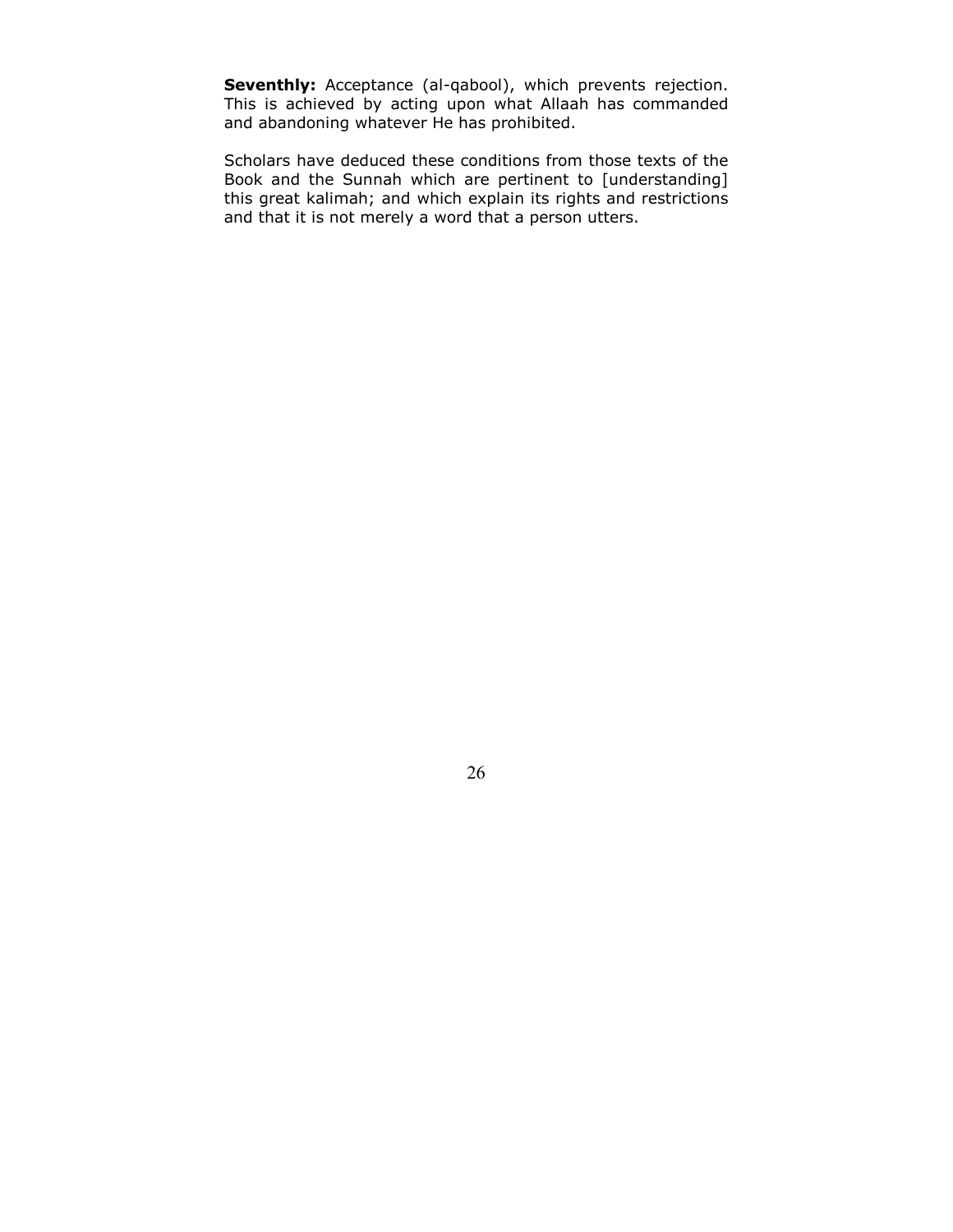#### **THE REQUIREMENTS OF THE DECLARATION OF FAITH**

<span id="page-26-0"></span>It is clear from what has preceded, that the meaning of laa ilaaha illallaah is: None has the right to be worshipped except the One [true] Deity; which is Allaah, alone, without any partner. He alone is the One Who deserves to be worshiped.

Therefore, this great kalimah implies that whatever else is worshiped besides Allaah is not a true deity that deserves to be worshiped, rather, all such deities are false. It is for this reason that many of the commands to worship Allaah are also accompanied by a [command] to negate worship along with Him. because the worship is not correct if others are worshipped along eith Him. Allah the Most High said:

"**Worship Allah alone, and do not associate anything else as partners with Him**." [Soorah An-Nisa (4): 36]

Allah, the Most High also said: **"Whosoever disbelieves in at-taaghoot and believes in Allaah, has grasped the most trustworthy handhold that never breaks. And Allaah is the All-Hearer, the All-Knower."** [Soorah al-Baqarah  $2:256]^{23}$ 

Allaah the Exalted [also] said: **"We sent a Messenger to every nation ordering them to worship Allaah alone, obey Him, and make their worship purely for Him; and that they should avoid everything worshiped besides Allaah."** [Soorah an-Nahl 16:36]

The Prophet *sallallahu alaihi wasallam* said: **"Whoever says laa ilaaha illallaah and rejects whatever is worshiped** 

 $\overline{a}$ 

<sup>23</sup> Imaam Ibn-Qayyim rahimahullah, said in I'laamul-Muwaqqi'een (1/53): "At-Taaghoot is anyone concerning whom a person exceeds the limits, whether it is with regards to someone [who is pleased to be] worshipped, obeyed, or followed."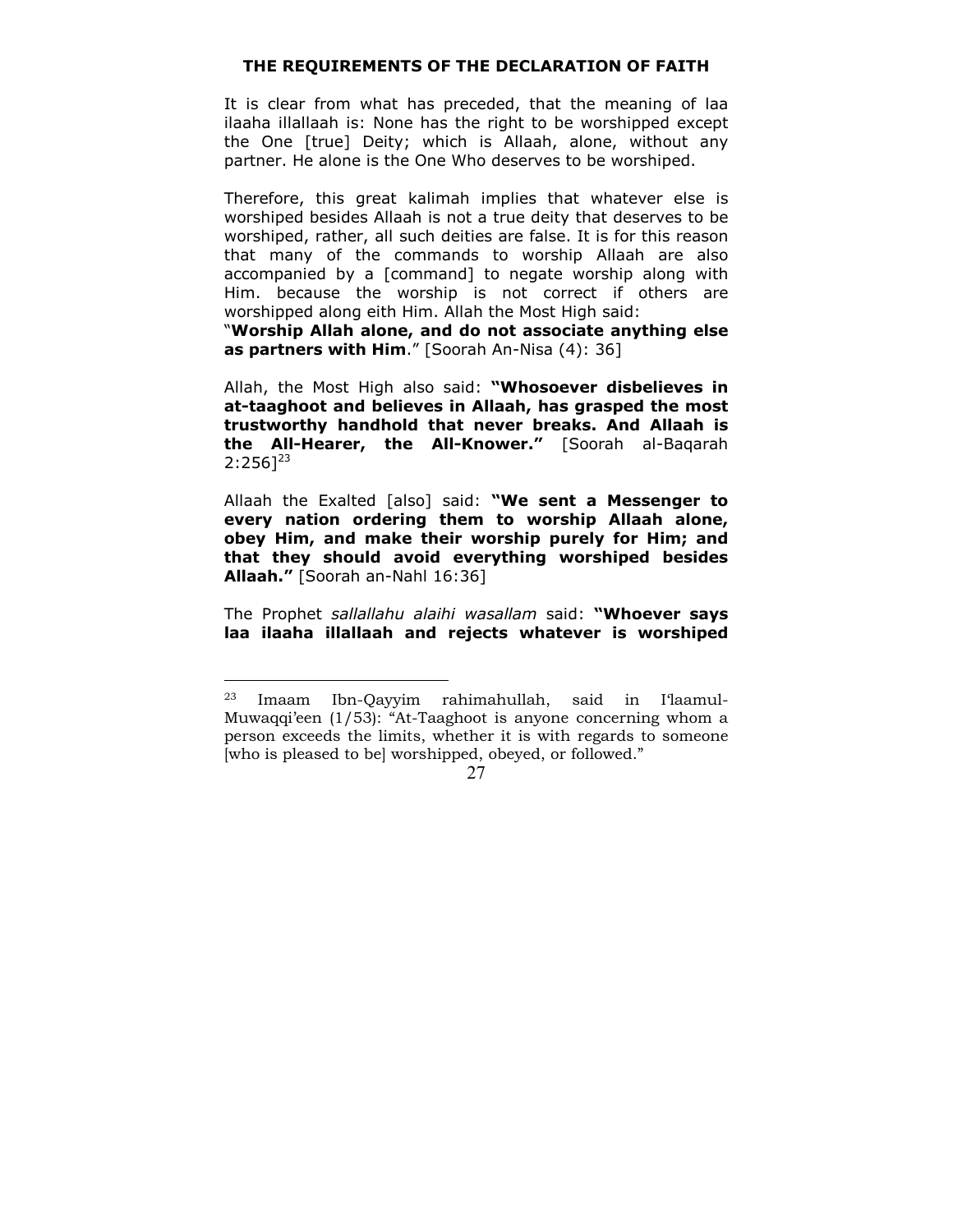**besides Allaah, his blood and his wealth become sacred and his account is with Allaah."** <sup>24</sup>

Every Messenger said to his people: **"0 my people! Worship Allaah alone. You have none other than Him that has the right to be a deity to be worshiped."** 

[Soorah aI-A'raaf 7:59]

And there are evidences other than this.

Imaam Ibn Rajab, rahimahullaah, said: "To explain this meaning and to clarify it: When a person says laa ilaaha illallaah, it means, according to him, that none has the right to be deified and worshiped except Allaah. And al-Ilaah is the One Who is obeyed and not disobeyed; due to awe and veneration of Him, and due to love, fear, hope and reliance upon Him; as well as being the One Who is asked from and is supplicated to. And none of this is correct, except for Allaah the Mighty and Majestic."<sup>25</sup>

This is why when the Prophet *sallallahu alaihi wasallam* said to the unbelievers of the Quraysh: **Say laa ilaaha illallaah**, they retorted: **"Has he made all the deities into a single Deity to be worshiped Ii.e Allaah]. Indeed, this is something very peculiar!"** 

[Soorah Saad 38:5]

They [the unbelievers] understood that this kalimah rendered false the worship of any and every deity and restricted worship to just Allaah alone, and they did not want this. So it is clear that laa ilaaha illallaah, along with its requirement, implies: That Allaah alone should be singled out with worship; and that the worship of other than Him should be abandoned. So when a person says laa ilaaha illallaah, he is proclaiming that it is

 $\overline{a}$ 

<sup>24</sup> Reported by Muslim (no.37)

<sup>25</sup> Kalimatul-Ikhlaas (p.25).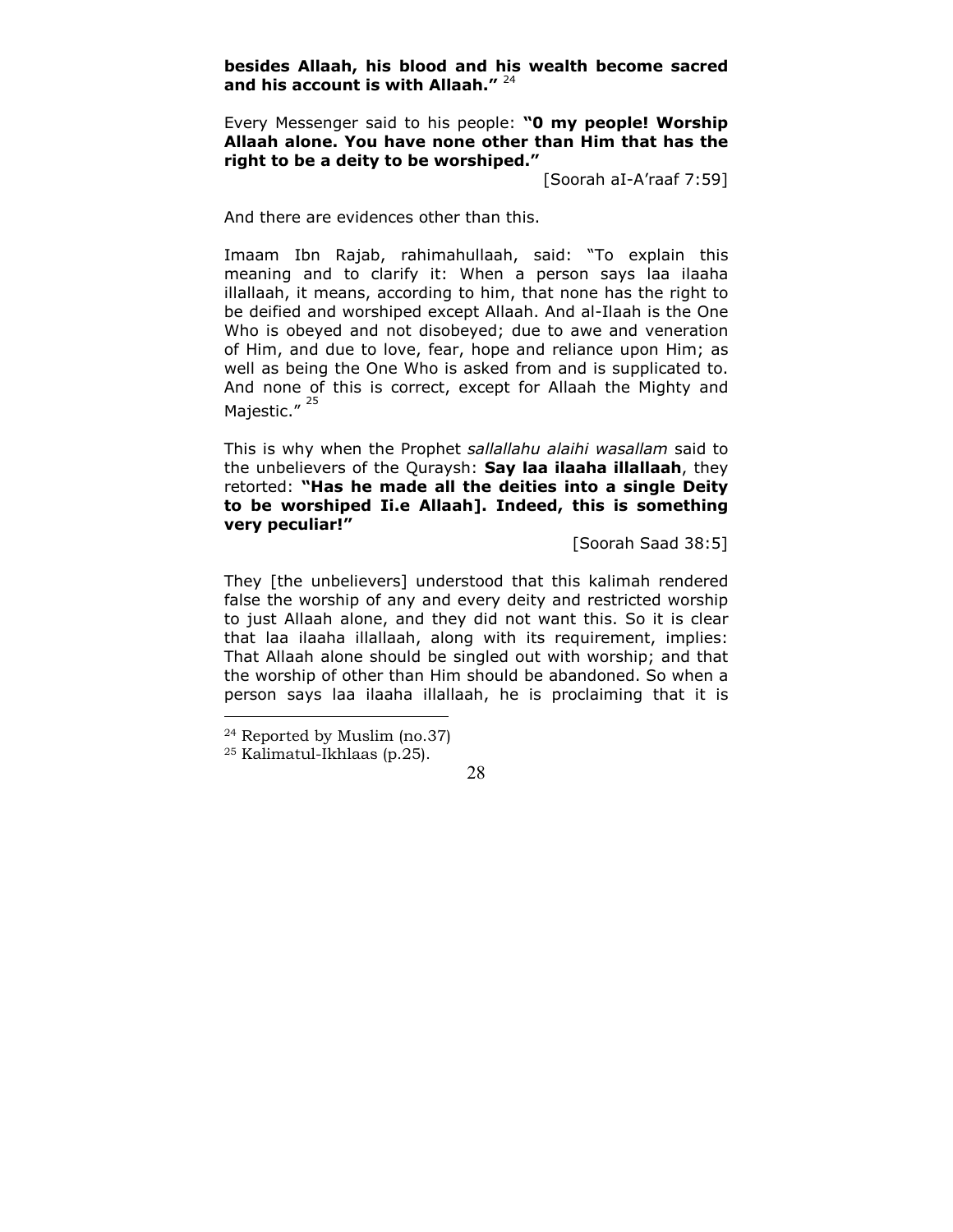obligatory to single out Allaah alone with worship, and he is [at the same time] denouncing the worship of other than Him; such as [the worship] of idols; [the dead in the] graves; the pious and righteous.

The falsehood of those who worship the [dead in the] graves, and the likes, can be seen in that they believe laa ilaaha illallaah merely implies the affirmation that Allaah exists, or that He is the Creator and the One Who has the ability to originate or other similar beliefs; or that it just means judgment and sovereignty (haakimiyyah) belongs solely to Allaah. They think that whoever holds such beliefs and explains laa ilaaha illallaah in this manner, then they have reached the absolute truth of tawheed - even if they do what they do as regards worshipping others along with Allaah, or believe in [directing worship to] the dead; drawing closer to them by offering sacrifices to them; making vows to them; ritually walking around and circumambulating (tawaaf] their graves and seeking Divine blessings (tabarruk) from the earth around them! These people are unaware that even the unbelieving Arabs held these beliefs, and that they acknowledged and affirmed that Allaah was the Creator Who has the ability to originate. They claimed that they worshiped others along with Him because these [other deities] would bring them closer to Allaah; they did not believe that [these deities] were the actual ones who created, or were the providers of sustenance.

So [the fact that] judgment belongs solely to Allaah (haakimiyyah) is only a part of the overall meaning of laa ilaaha illallaah, it is not the main implication of it. Thus it is not enough to judge by the Prescribed Laws of Allaah (sharee'ah) in matters concerning rights, prescribed punishments (hudood) and disputes, whilst neglecting the existence of shirk in the very worship of Allaah itself! If the meaning of laa ilaaha illallaah was as these people claimed, then there would have been no dispute between the Messenger *sallallahu alaihi wasallam* and between the mushrikoon, those who worshiped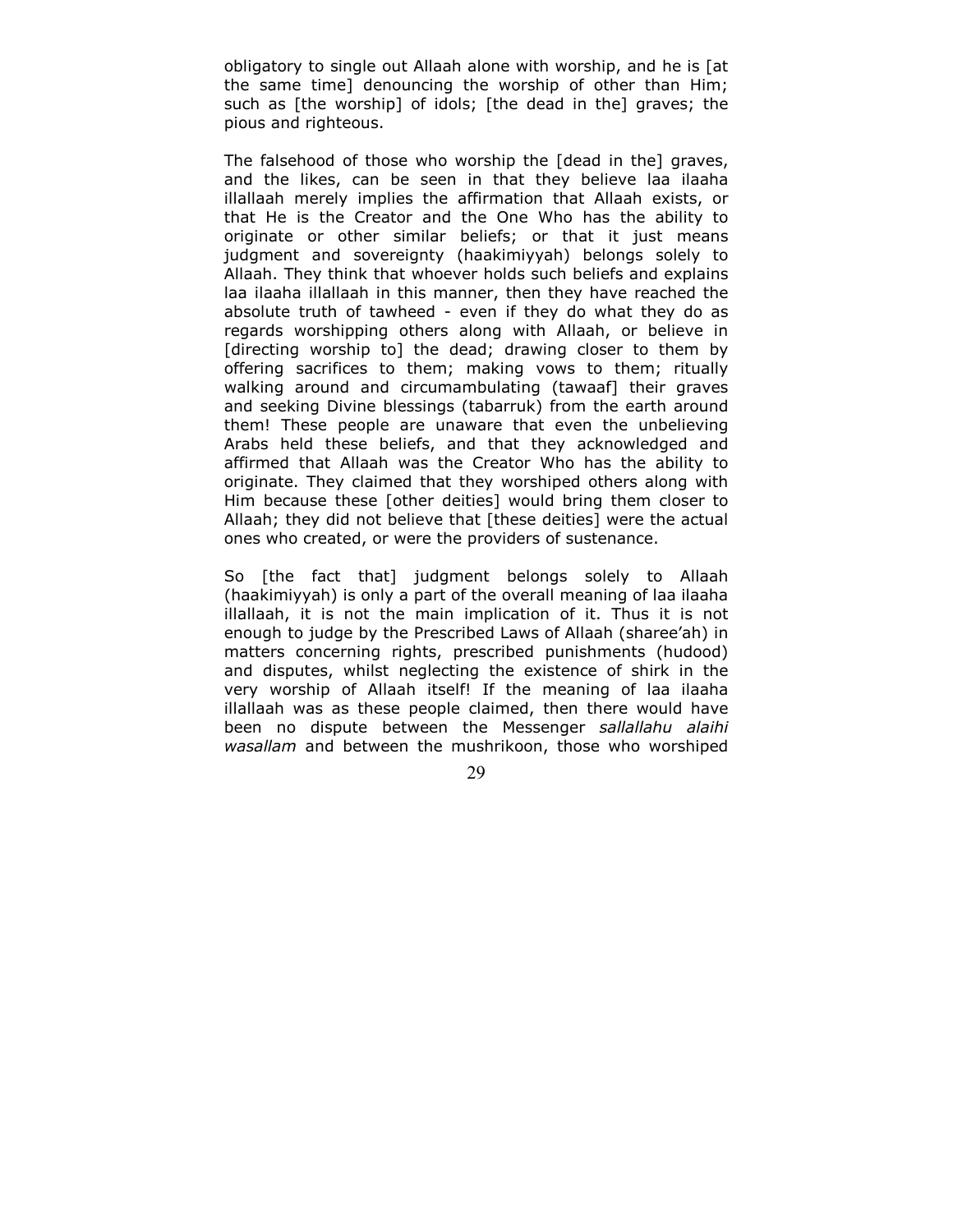idols and others along with Allaah. Indeed, if the Messenger *sallallahu alaihi wasallam* had just asked them to affirm that Allaah is the One Who has the ability to originate and create, or to affirm that Allaah exists, or if he asked them to judge in accordance with Allaah's Prescribed Laws concerning issues of blood, property and rights - whilst remaining silent about the issue of [singling out Allaah alone with] worship - then they would have hastened in responding to the Messenger *sallallahu alaihi wasallam*. However, they were a people who understood the Arabic language, and therefore they clearly understood that if they were to say laa ilaaha illallaah, they would be affirming the falsity of worshipping idols and that this kalimah was not a mere phrase devoid of meaning. This is why a group of them said:

**"Has he made all the deities into a single Deity to be worshiped. Indeed, this is something very peculiar!"** 

[Soorah Saad 38:5]

And Allaah said about them: **"When it is said to them: Say laa ilaaha illallaah, they puff themselves up with pride. And they say: Are we to abandon our deities that we worship, because of a mad poet?"** 

[Soorat as-Saafaat 37:35-36]

Allaah, and that they would have to single out Allaah alone with worship, and that if they said it and continued worshipping idols then they would be contradicting themselves; so they refrained from this contradiction. However, the present-day graveworshippers do not refrain from this hideous contradiction. They say laa ilaaha iilallaah yet they contradict it by worshipping the dead and drawing closer to their shrines by directing various acts of worship to them. So woe be to those who have less knowledge concerning the [true] meaning of laa ilaaha illallaah than even Aboo Jahl and Aboo Lahab!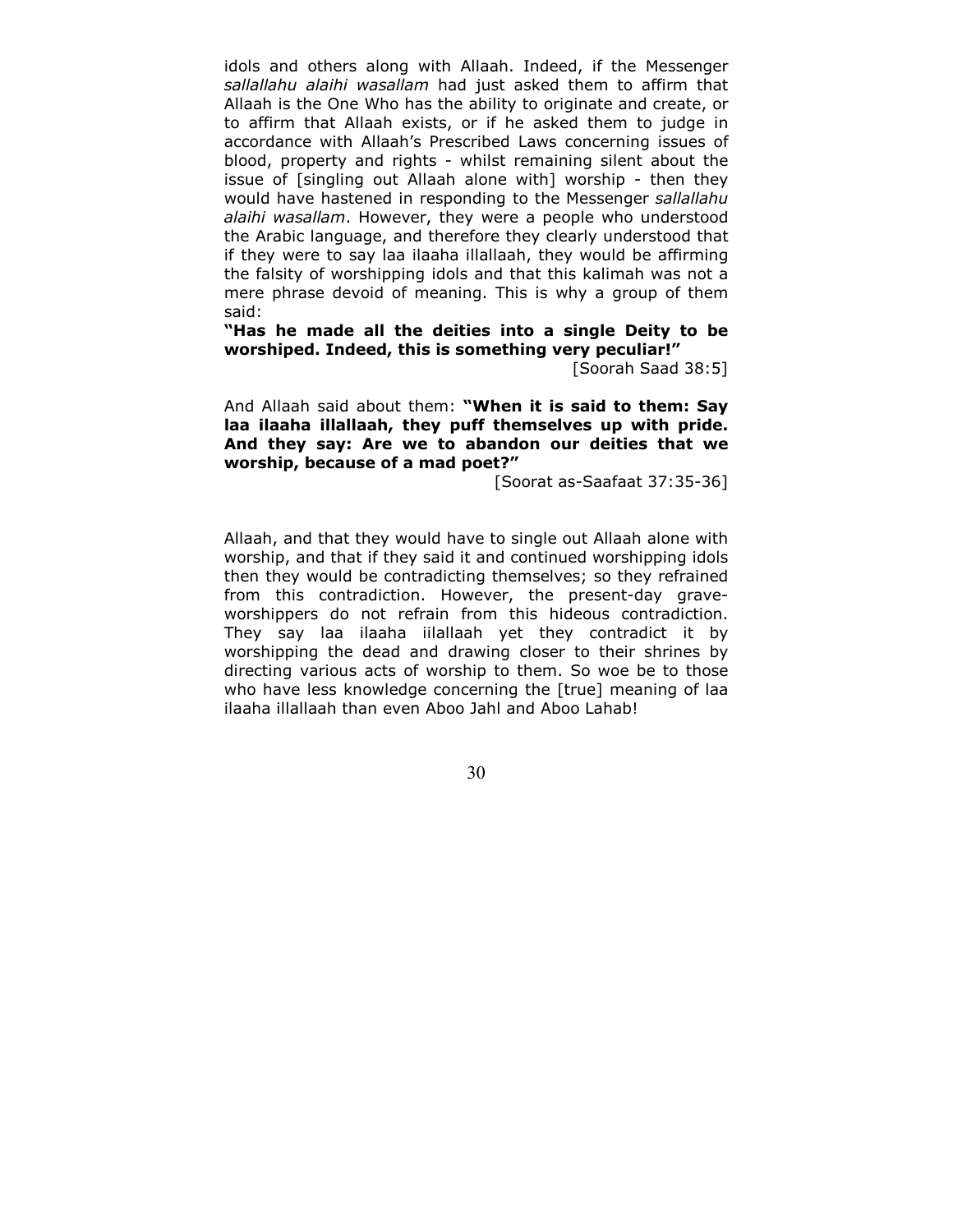In summary: Whoever utters this kalimah, knowing its meaning, acting by its inward and outward requirements, negating shirk and affirming worship for Allaah alone, having an unwavering belief in what it implies, and acting in accordance with it - then he is a true Muslim. Whoever utters it and acts upon its requirements outwardly, but without believing in what it necessitates, then he is a hypocrite (munaafiq). Whoever utters it with his tongue, but acts contrary to it with [acts of] shirk that negate the kalimah, then he is a self-contradicting mushrik  $^{26}$ .

 $\overline{a}$ 

<sup>26</sup> The Shaykh, hafidhahullaah, further explained in al-Muntaqaa min Fataawaa (1/9-10)

<sup>&</sup>quot;Whoever utters the testification of laa ilaaha illallaah muhammadur-rasoolallah, the ruling of him being a Muslim starts there and then and his blood is sacred. If he acts upon the requirements inwardly and outwardly, he is a true Muslim, and for him are good-tidings, both in this world and in the Hereafter. If he acts upon the requirements, but does so only outwardly, then he is judged to be a Muslim based upon his outward conduct and he is treated as a Muslim, even though inwardly he is a hypocrite (munaafiq) whose affair is left to Allaah. If he does not act upon the requirements of laa ilaaha illallaah, but satisfies himself with merely pronouncing it, or he acts in opposition to it, then the ruling of apostasy will be applied to him, and he will be treated as an apostate. If he acts upon some of its requirements without acting upon others, then it will have to be seen: If the requirements that he has left constitute apostasy, then he will be judged as an apostate; such as intentionally abandoning the Prayer, or directing any form of worship to other than Allaah. If, however, that which he has left does not constitute apostasy, then he will be considered a believer whose faith (eemaan) is deficient in proportion to what he has left; such as those who commit sins that are of a lesser degree than [the major acts of] shirk."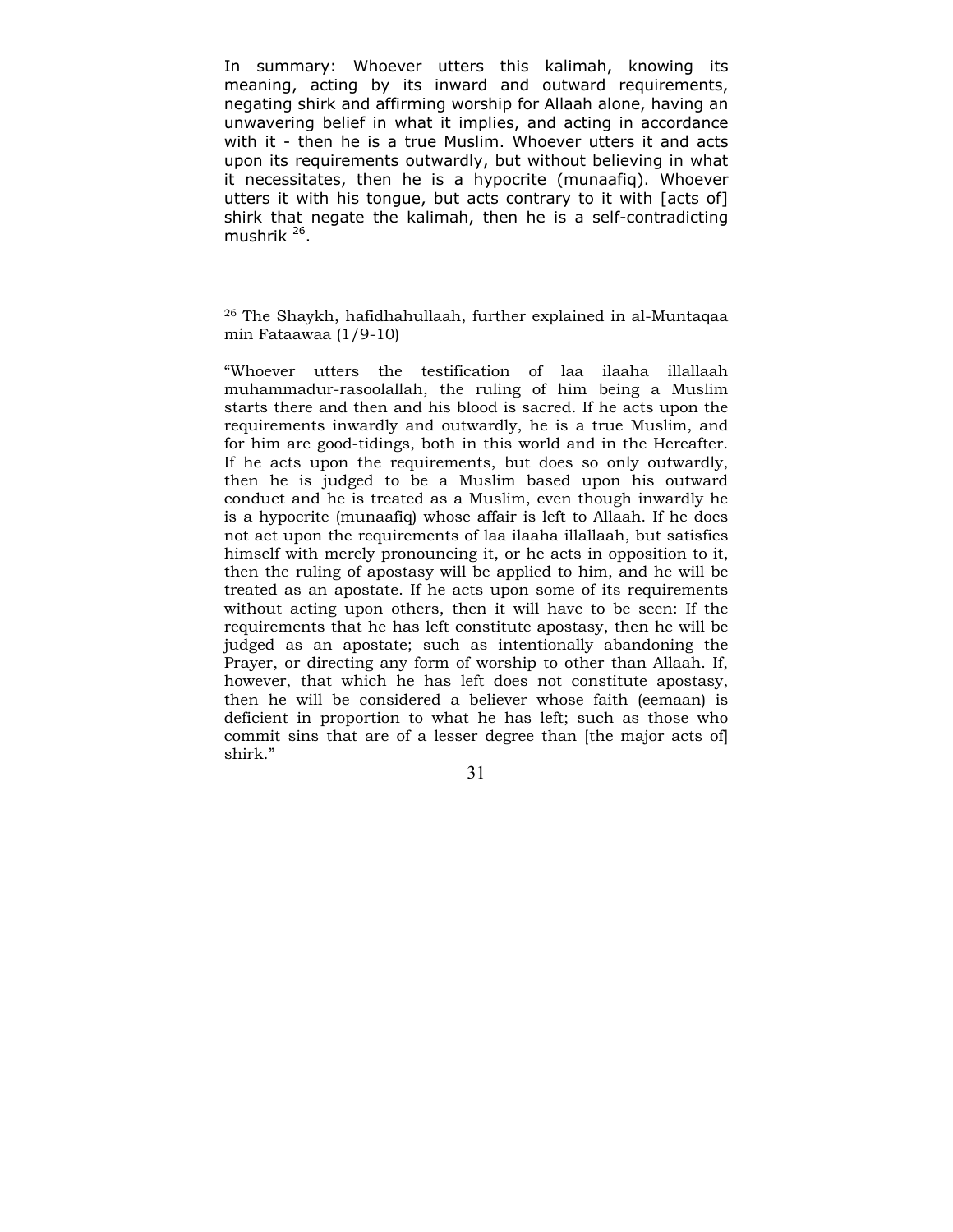So it is essential to not only utter this kalimah, but to also have knowledge of its meaning, since this will be a means towards acting in accordance with its essential requirements. Allaah, the Exalted, said: "Except those who bear witness to the truth and have knowledge."

[Soorah az-Zukhruf 43:86]

Acting according to its requirements means worshipping Allaah alone and rejecting the worship of anything else besides Him; this being the greatest implication of this kalimah.

Also, from the requirements of laa ilaaha illallaah is to accept Allaah's Prescribed Laws (sharee'ah) in matters of worship, social transactions and in what is lawful and unlawful, as well as to reject all other laws besides it. Allaah the Most High said:

# **"Or do they have partners with Allaah who have prescribed for them a religion that Allaah has not ordained?"** [Soorah ash- Shooraa 42:21]

It is therefore obligatory to accept the Prescribed Laws of Allaah in matters concerning worship, social transactions, judging between people in that which they differ regarding their personal situations and other matters, whilst [at the same time] rejecting man-made laws. What this means is to reject all the innovations and deviations that have been introduced and propagated by the devils - from amongst mankind and the jinn - in the matter of worshipping Allaah. Indeed, whoever accepts anything of this has actually committed shirk in [the matter of] obedience to Allaah, just as Allaah said in this verse:

**"Or do they have partners with Allaah who have prescribed for them a religion that Allaah has not ordained?"** 

[Soorah ash- Shooraa 42:21]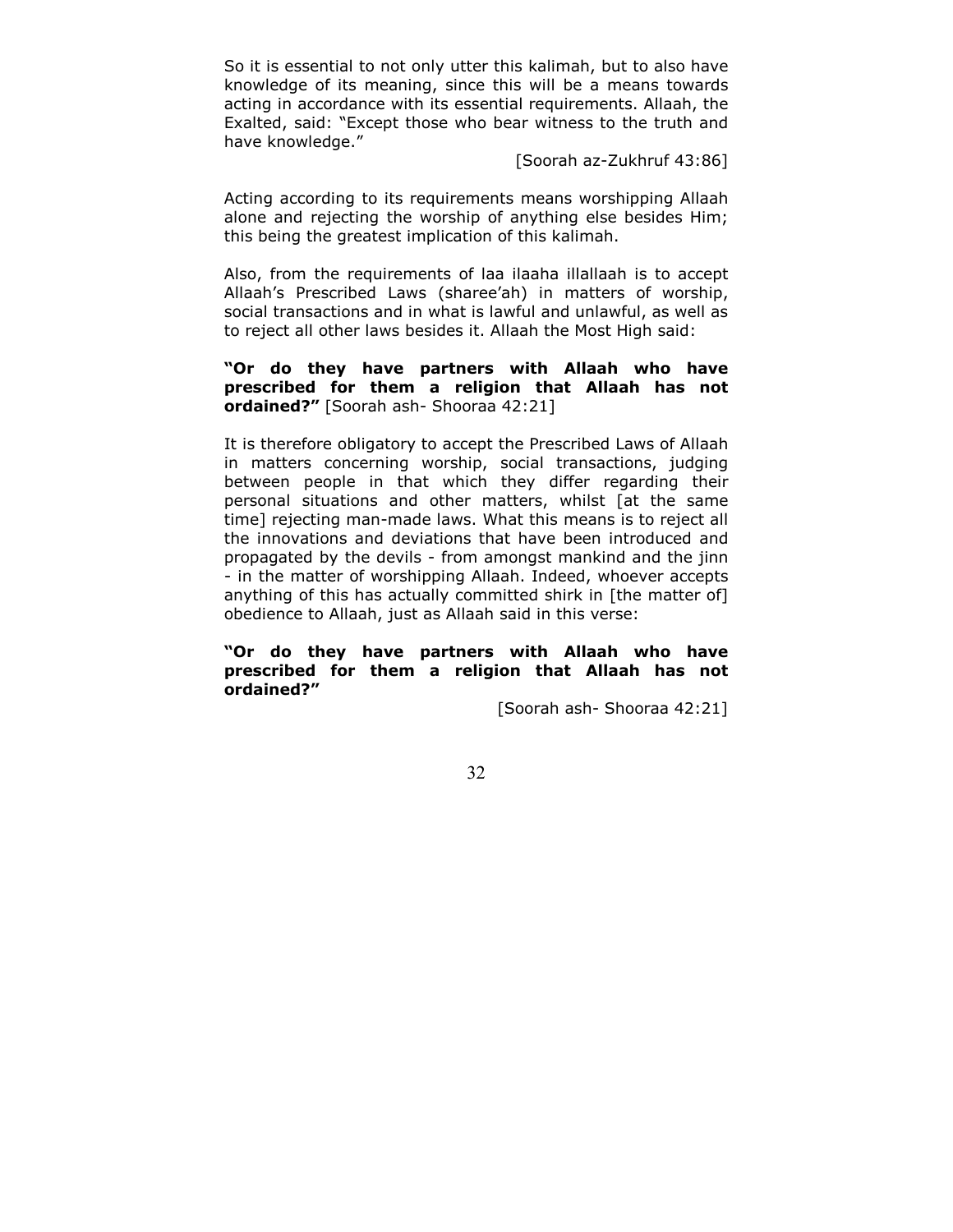And Allaah the Most High said: **"If you were to obey them, then indeed you would be mushriks."** 

[Soorah al-An'aam 6:121]

# **"They take their rabbis and their priests to be lords besides Allaah."**

[Soorah at-Tawbaa 9:31]

In an authentic narration the Prophet *sallallahu alaihi wasallam* once recited the above verse to 'Adee ibn Haatim at-Taa'ee *radhiyallahu anhu*, said: 0 Messenger of Allaah, we do not worship them. So he replied: **"Do they not make lawful to you, that whch Allaah has made unlawful, which you then deem as lawful? And do they not make unlawful to you that which Allaah has made lawful. which you then deem as unlawful?** He said: Yes indeed. So the Prophet *sallallahu alaihi wasallam* said to him: "**this is worshipping them**." 27

Shaykh 'Abdur-Rahrnaan ibn Hasan, rahimahullaah, said: "In this hadeeth is a proof that obeying the rabbis and priests in those matters which constitute disobedience to AlIaah is actually [an act of] worshipping them besides Allaah. This is one of the major [types of] shirk that Allaah does not forgive…"<sup>28</sup>

 $\overline{a}$ 

Shaykhul-Islaam Ibn Taymiyyah, rahimahullaah, clarified this point in more detail in Majmoo' Fatawaa (7/70-71), stating:

 $27$  Hasan: Reported with this wording by al-Bayhaqee in as-Sunanul-Kubraa (10/116) and lbn Taymiyyah declared it to he hasan in Majmoo Fataawaa (7/67). It has also been reported by at Tirmidhee (no. 3094) with a slightly different wording.  $28$  Fathul-Majeed (2/653).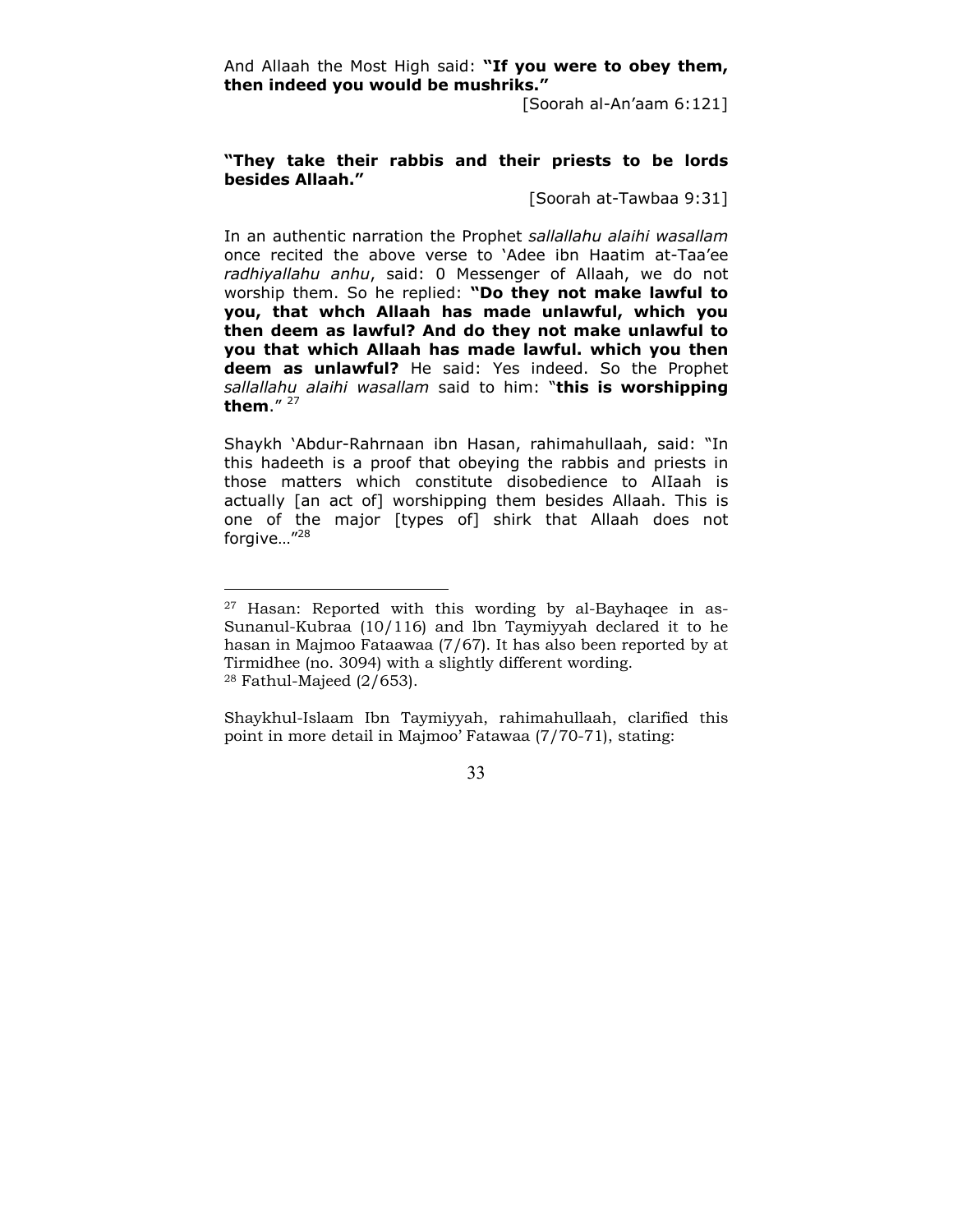So this is the major hype of] shirk which negates the very tawheed that 1aa ilaaha illallah points towards.

 $\overline{a}$ 

"Those that take their rabbis and priests as lords obeying them in their making lawful what Allaah has declared to be unlawful and their making lawful what Allaah has declared to be lawful, occurs in one of two ways:-

Firstly: that they know that they [i.e. the rabbis and priests] have changed the Religion of Allaah, yet follow them in this act of changing (tabdeel). They thus believe to be lawful that which Alllaah has made unlawful; and unlawful that which Allaah Ins made lawful following their leaders in this, along with knowing that they have opposed the Religion of the Messengers of Allaah. This is unbelief (kufr), which Allaah and His Messenger consider to he shirk – even if they do not actually pray or prostrate to them.

Secondly - that their belief and faith in what is [truly] lawful and unlawful is established. But if they follow them in disobedience to Allaah, then their case is just like a Muslim who commits an act of disobedience. which he believes to be an act of disobedience. The likes of such people have the same ruling as the sinful Muslims ... Also, this making unlawful what is lawful, and making lawful what is unlawful, if it occurs from a scholar whose intention is to follow the Messenger, but the truth. [in this matter] was not clear to him, but he feared Allaah as much as he was able, then Allaah will not take him to task for his mistake. Rather, lie will be rewarded for the scholarly striving (ijtihad) be undertook in obedience to his Lord. However, whosoever knows that this is a mistake, yet still follows his mistake, turning away from the saying of the Messenger, then such a person has a share of this shirk that Allaah has condemned, especially if the person is following his whims and desires in this, supporting it with his tongue and hand, along with having knowledge that this opposes the Messenger. This is shirk, the doer of which is deserving of punishment."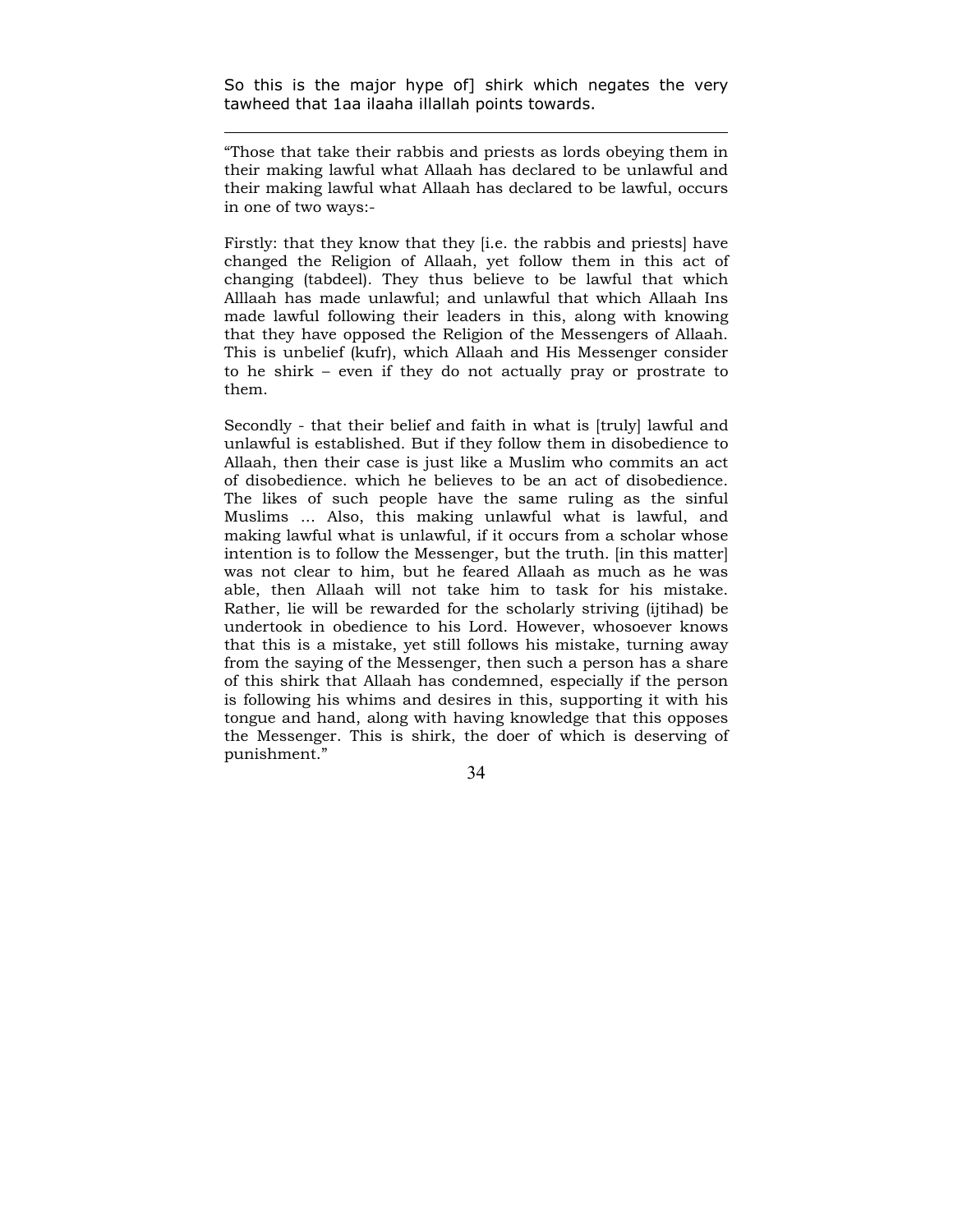Likewise, it is obligatory to reject referring judgment back to man-made laws, because it is obligatory to refer judgment back to the Book of Allaah and to abandon referring judgment to whatever opposes it from the man-made systems and laws. Allaah, the Most High, said: **"If you differ in anything amongst yourselves, refer it back to Allaah and His Messenger."**

[Soorah an-Nisaa 4:59]

# Allaah the Exalted also said: **"In whatever you differ, the judgment is for Allaah. Such is Allaah, my Lord."**

[Soorah ash-Shooraa 41:10]

Allaah, the Most Perfect, has declared that the one who does not judge by what Allaah has revealed, has committed unbelief (kufr), wrong-doing (dhulm) and sin (fisq), and faith has been negated from him. So if a person judges by other than what Allaah has revealed, deeming it permissible to do so, or deeming that it is better or more appropriate than Allaah's Judgment, then this is [the greater type of] kufr and shirk which totally negates tawheed and which completely nullifies laa ilaaha illallaah. If, however, he does not deem it permissible to do so, rather he believes that it is obligatory to judge by Allaah's Judgment, but he is overcome by desires which cause him to act contrary to it, then this is the lesser type of kufr and shirk which decreases [adherence to] laa ilaaha illallaah and its requirements, [but does not take the person outside the fold of Islaam].

Thus laa ilaaha illallaah is a complete and integral way of life. It is obligatory for the Muslims to follow this way in their [modes of] worship and in their conduct and behavior. It is not merely a word that is uttered for gaining blessings, or to be merely uttered as part of the morning and evening recommended supplications; without understanding its meaning, or acting upon its requirements, or traversing its path - as many of those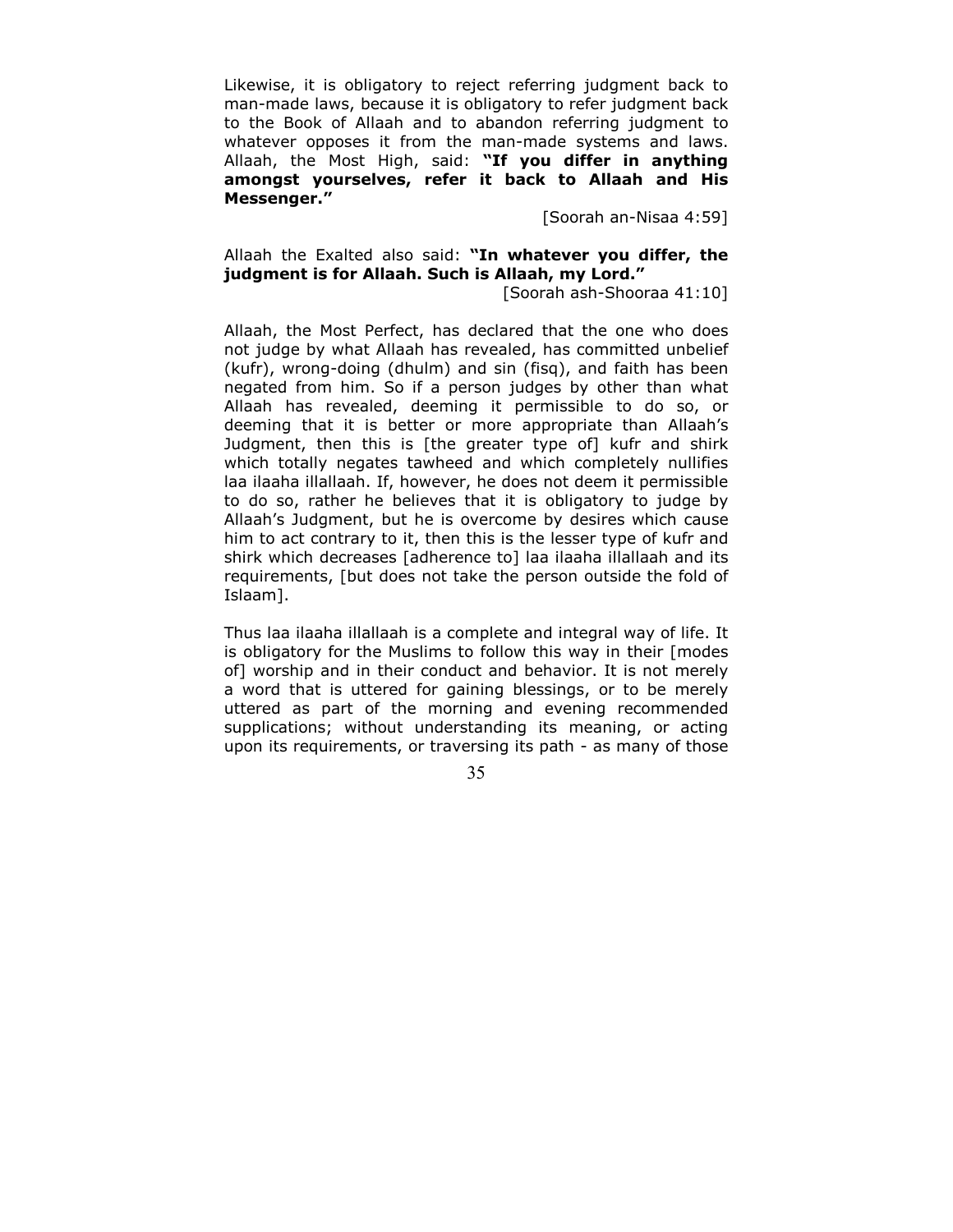who utter it with their tongues, but oppose it in their beliefs and behavior, actually think!

From the requirements of laa ilaaha illallaah is to affirm the Names (asmaa) and Attributes (sifaat) of Allaah; those that He called and described Himself with, or those that His Messenger *sallallahu alaihi wasallam* called and described Him with. Allaah the Exalted said: **"To Allaah belong the most Beautiful Names, so call upon Him by them. And leave those who reject and twist (ilhaad) His Names, they will be requited for what they used to do."** 

[Soorah al-A'raaf7:JSo]

It is stated in Fathul-Majeed: "The root meaning of ilhaad in the language of the Arabs implies: Turning away from the objective, swerving away, deviating ... All of the Names of the Lord, the Exalted, are Names and Attributes by which He acquainted His worshippers and which point towards His perfection. Ibn al-Qayyim, rahimahullaah, said: "Ilhaad [of the Divine Names and Attributes] occurs through either: a complete denial and rejection of them; rejecting them by divesting them of their true meanings; distorting them by means of figurative interpretations (ta'weelaat); or by giving the Names of Allaah to His creation, such as the deviation of the people who believe in experiencing union with Allaah (ahlul-ittihaad), for they give these Names to worldly things, whether [they] are praiseworthy or blameworthy. <sup>29 30</sup>

So whoever commits ilhaad in Allaah's Names and Attributes, either by divesting them of their correct meaning (ta'teel), by figurative interpretation (ta'weel) or by out rightly rejecting them (rafd) - as has been done by the Jahmiyyah, the Mu'tazilah and the Ash'arees - have actually contravened what laa ilaaha illallaah signifies. This is because the true deity

 $\overline{a}$ 

 $29$  Badaa'i'ul-Fawaa'id  $(1/169)$ .

<sup>30</sup> Fathud-Majeed (2/742-743).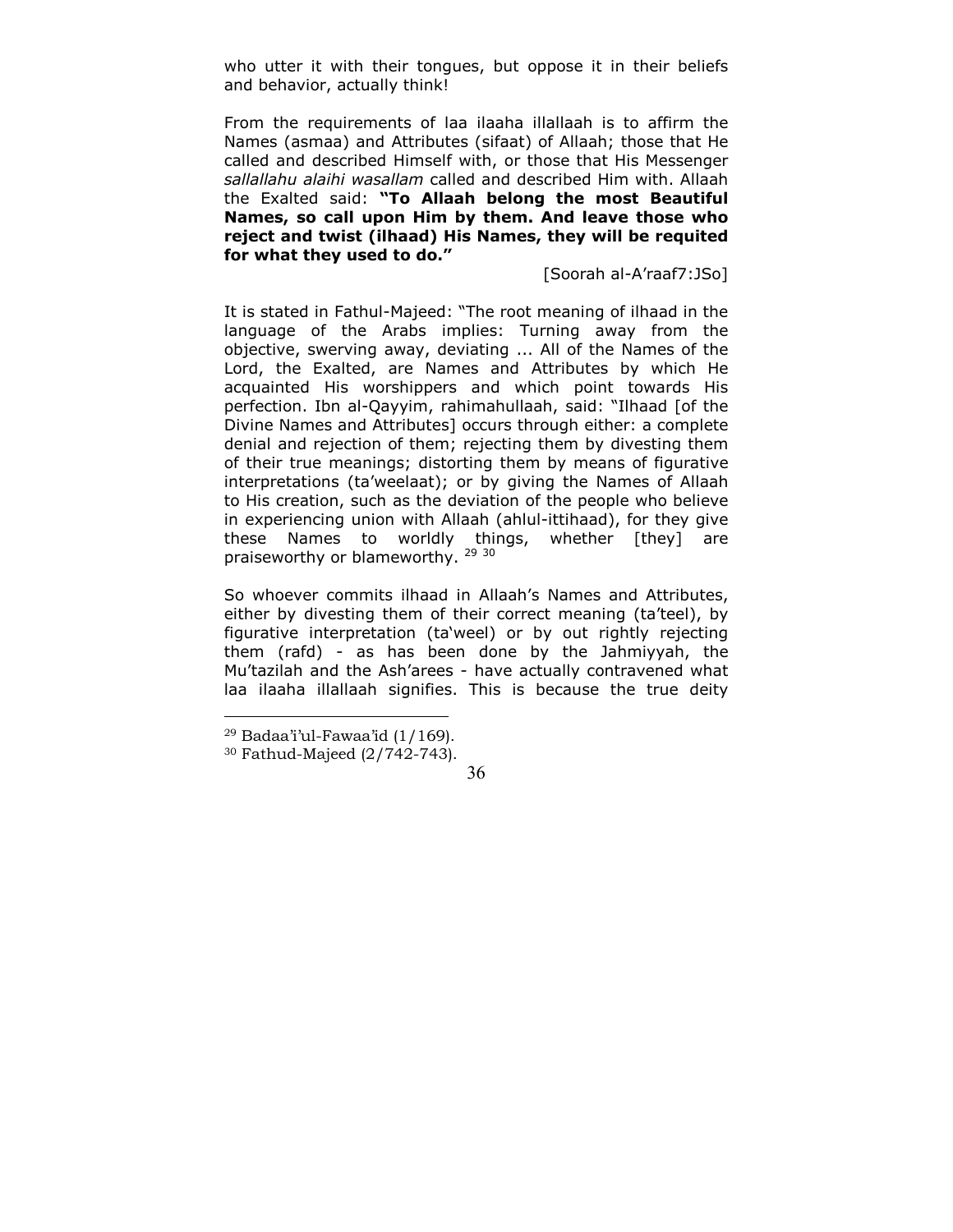deserving of worship is He with Whom nearness is sought (yatawassalu) by calling upon Him with His Names and Attributes.

Allaah the Most High said about this: "**So call upon Him by them."** 

ISoorah aI-A'raaf 7:1801

So that which has no names, nor any attributes, then how can it be a deity? How will you call upon that deity? What will you call upon that deity with?  $31$ 

 <sup>37</sup>  31 Imaam as-Sa'dee, rahimahullah, said in al-Qawlus-Sadeed (pp. 161-163), whilst explaining the above verse: "The foundation of tawheed is affirming whatever Allaah affirmed for Himself, or whatever His Messenger affirmed for Him, as regards His beautiful Names; being aware of what they encompass as regards their majestic and beautiful meanings, worshipping Allaah by them and calling upon Him with them. So everything that the worshipper seeks from his Lord - whether regarding his worldly or religious affairs - then he seeks it by calling upon Him with an appropriate Name from amongst the beautiful Names of Allaah. So whoever calls upon Him requiring provisions and sustenance, should ask Him by His Name ar-Razzaaq (the Provider). Whoever requires mercy and forgiveness [should call upon Him with His Name] ar-Rahmaan (the Most Merciful), ar-Raheem (the Bestower of Mercy), al-Birr (the Most Kind). al-Kareem (the Most Generous), al-Afu (the Pardoner). ul-Glaafoor (the Oft-Forgiving), at-Tawwaab (the One Who accepts repentance). and their like. What is better than this is that calling upon Him by His Names and Attributes is an act of worship providing that the meanings of His beautiful Names are acquired by the hearts, such that hearts are affected by what they signify and are filled with this awareness. So, for example, the Names [signifying] greatness, pride. magnificence and dread, should fill hearts with awe of Allaah and reverence to Him. The Names [signifying] beauty, goodness, kindness, compassion and munificence should fill the heart with love of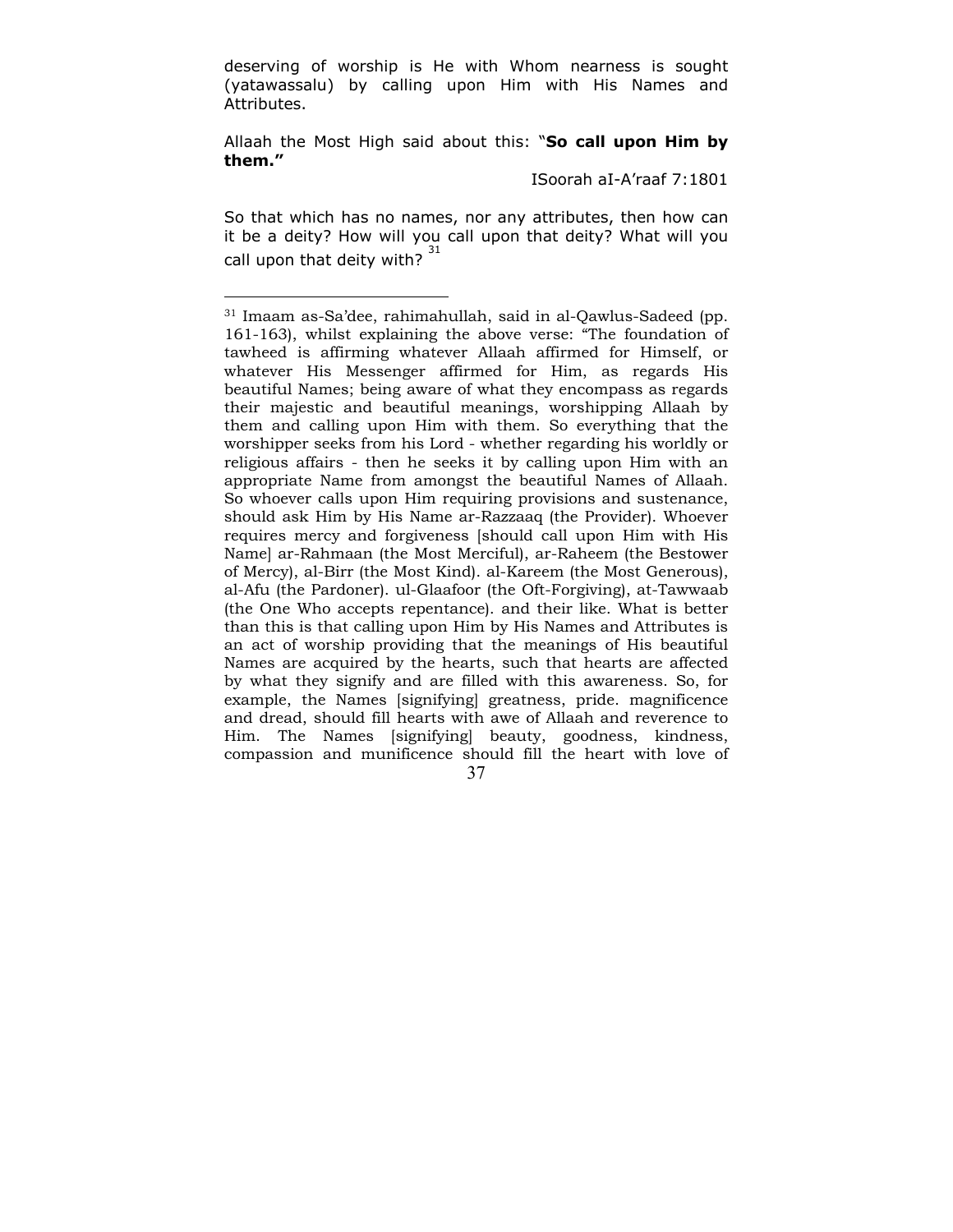Imaam Ibn al-Qayyim (rahimahullah) said: "The people differed in many issues related to actions and rulings (ahkaam), but at no time did they ever differ about a single verse concerning the [Divine] Attributes. **Rather, the Companions and their Followers were agreed in affirming them and leaving them as they are; along with affirming their meanings and their reality?32**

 $\overline{a}$ 

Allaah, a yearning for Him, praise of Him and gratitude to Him. The Names [signifying] might, wisdom, knowledge and power should fill the heart with submissiveness to Allaah, fear of Him and humility to Him. The Names that [signify] knowledge, being informed, omnipresence, watchfulness and witnessing, should fill the heart with an awareness that Allah watches over every movement and moment of stillness, and thus makes one guard against having evil thoughts and corrupt intentions. The Names signifying self-sufficiency, richness and beneficence should fill the heart with a realization of being dependant and in great need of Him, turning to Him at all times and under all circumstances"

32 The creed and consensus of Ahlus-Sunnah wal-Jamaa'ah regarding the Divine Attributes, has been superbly summarized by Imaam at-Tirmidhee, rahimahullah, who said I his Sunan (3/266-268):

"It has been stated by more than one person from the people of knowledge regarding this hadeeth and about the likes of it from the narrations concerning the Attributes, such as [the hadeeth] about the Lord, the Most Blessed, the Most High, descending to the lowest heaven of this world every: night, they said: Affirm the narrations concerning them; have faith (eemaan) in them, do not imagine them (laa yatawahhamu), nor ask how they are. The likes of this has been reported from Maalik ibn Anas, Sufyaan ibn 'Uyaynah and

 38 'Abdullaah ibn al-Mubaarak. They said concerning these ahaadeeth: "Leave them as they are, without asking how (amirroohaa bilaa kayfj." This is the saying of the people of knowledge from Ahlus-Sunnah wal-Jamaa'ah. As for the Jahmiyyah, they reject these narrations and say that this is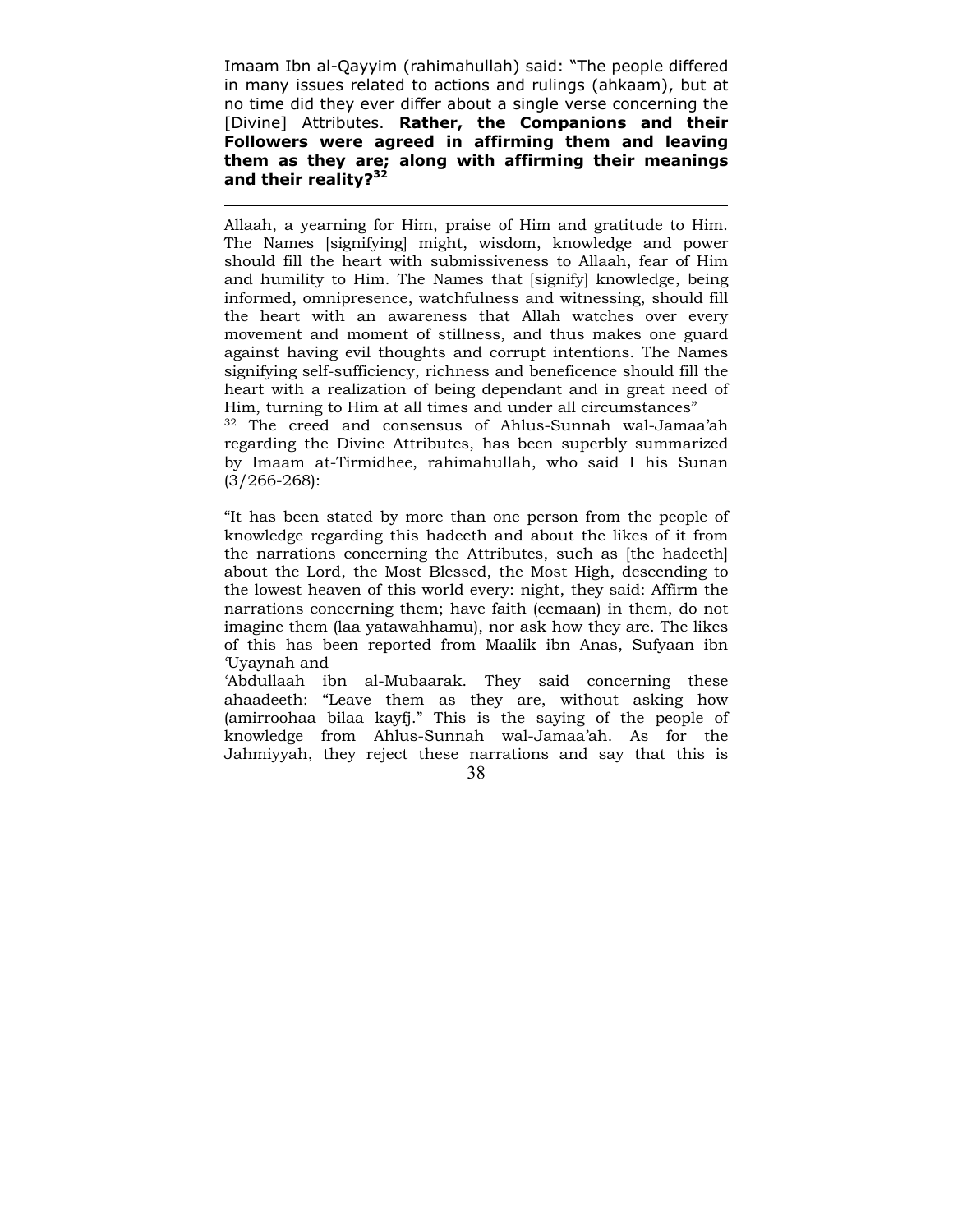This indicates that it is the greater of the two types [of verses] that have been clarified and that concern for explaining it is of the utmost importance, since it is from the completeness of understanding the two testimonies of faith, and affirming it is from the most essential part of tawheed. This is why Allaah, the Most Perfect, the Most High, as well as His Messenger have clearly and unequivocally explained it such that there can be no doubt or ambiguity about it. As for the verses related to rulings and actions, then it is mainly the elite from the people who understand their meanings. As for the verses related to the Attributes, they both the general people and the elite share in understanding them, in that they both understand the basic meaning, not that they understand their true nature or how they actually are."<sup>33</sup>

Ibnul-Qayyim also said: "It is known by the natural state (fitrah), by the sound intellects and by the heavenly Books,

33 Mukhtasar Sawaa'iqul-Mursalah (1/15).

resemblance (tashbeeh). However, Allaah, the Most High, has mentioned in various places in His Book [His Attribute of] Hand; Hearing and Seeing, but the Jahmiyyah make a figurative interpretation (ta'wee!) of these verses and explain them in a manner other than how it is explained by the people of knowledge. They say: Allaah did not create Aadam with His Hand, rather they say: The Hand [of Allaah] actually means His Power! Ishaaq ibn Ibraaheem [ar-Raahawayyah] said: Resemblance (tashbeeh) is when someone says: "The Hand [of Allaah] is like my hand, or His Hearing is like my hearing. So if someone says this, then this is resemblance. But if someone says what Allaah says: Hand, Hearing, Seeing, and he does not ask how these [Attributes] are, nor does he say that Allaah's Hearing is like my hearing, then this is not resemblance. Rather, it just like what Allaah, the Most Blessed, the Most High, said in His Book: **"There is none like Him; He is the All-Hearing, the All-Seeing."** [Soorah ash-Shooraa 42:11]."

 <sup>39</sup>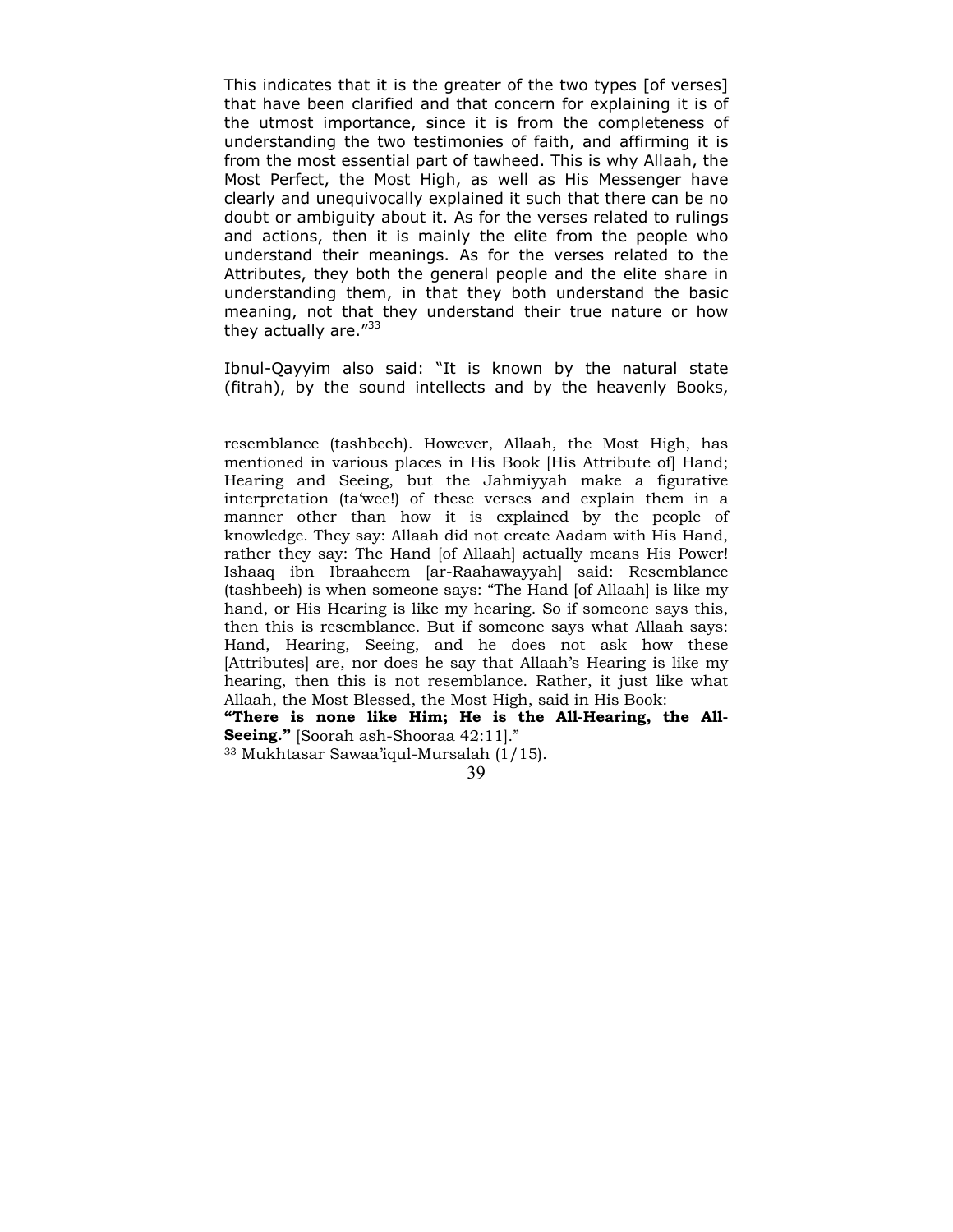that whoever lacks the attributes of perfection cannot be the true Ilaah, nor the Controller of affairs, nor the Lord and Sustainer. Rather, such a being is imperfect, possessing faults and deficiencies; who will not be deserving of complete and total praise, neither in this world or the Hereafter. This is because complete and total praise in this world and the Hereafter is only for whoever possess the attributes of perfection and magnificence, which would then make him deserving of complete and total praise. Due to this, the Pious Predecessors who wrote books concerning the correct beliefs and concerning affirming the Attributes of Allaah and that He is above His creation; and concerning His Speech and Him Speaking - they called such books: Tawheed. This is because negating the Attributes, rejecting them and disbelieving in them, is actually a rejection of the Creator and a denial of Him. Indeed tawheed requires affirming Allaah's Attributes of perfection, along with negating any resemblance, defects and imperfections for Him  $^{\text{w34}}$ 

<sup>34</sup> Madaarijus-Saalikeen (1/26).

 <sup>40</sup>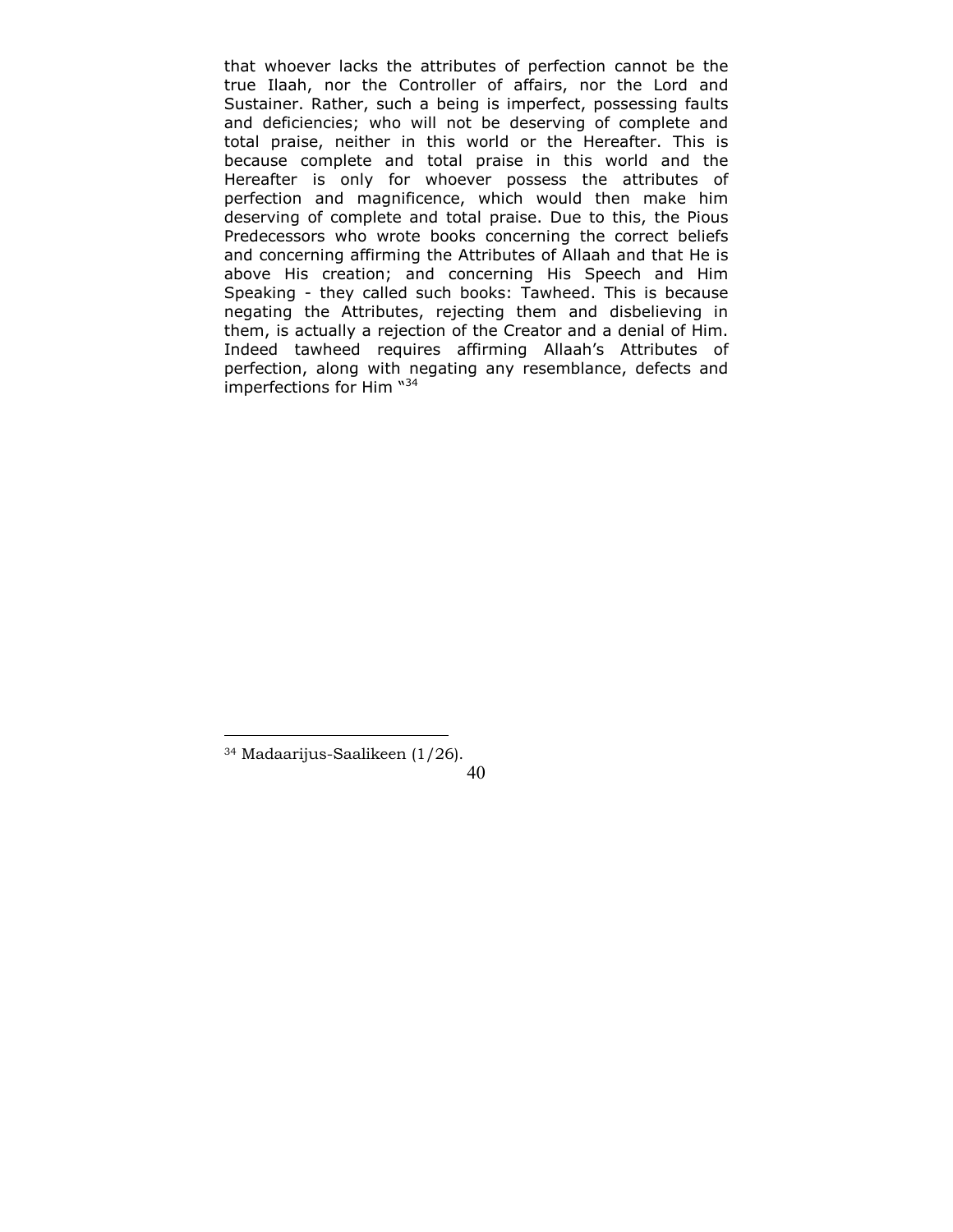#### **WHEN A PERSON BENEFITS FROM**

#### **THE DECLARATION OF FAITH**

<span id="page-40-0"></span>We previously mentioned that saying laa ilaaha illallaah must be accompanied by understanding its meaning and acting upon its requirements. However, as there are certain texts which may be misunderstood to mean that the mere utterance of it is sufficient, as some people incorrectly claim, this matter therefore needs to be clarified in order to dispel such misunderstandings from those who desire the truth.

Thus, concerning the hadeeth of 'Utbaan radiallaahu 'anhu which states:

"Indeed, Allaah has forbidden the Fire to whoever says laa ilaaha illallaah seeking by it the Face of Allaah. $"35"$ 

Shaykh Sulaymaan ibn 'Abdullaah, rahimahullaah, said: "And know that the apparent meaning of certain ahaadeeth is that whoever utters the two testimonies of faith, then Allaah will forbid the Fire to them; such as this one, and the hadeeth of Mu'aadh who said:

"I was riding along with the Prophet *sallallahu alaihi wasallam* as a companion rider when he said to me thrice: "**0 Mu'aadh ibn Jabal!**" I replied to him thrice: Here I am, 0 Messenger of Allaah, at your service. He then said: **"There is no one who testifies to laa ilaaha illallaah muhammadur-Rasoolullaah truthfully from his heart, except that Allaah would forbid the Fire to him**." I said: 0 Allaah's Messenger, shall I not inform the people so that they may receive good news? He said: **"No, because they will depend upon this.**" However, Mu'aadh related this hadeeth just before his death, fearing that he may be sinful [i.e by concealing this knowledge]."36

<sup>35</sup> Reported by al-Bukhaaree (no.425) and Muslim (no.33).

<sup>36</sup> Reported by al-Bukhaaree (no.128).

 <sup>41</sup>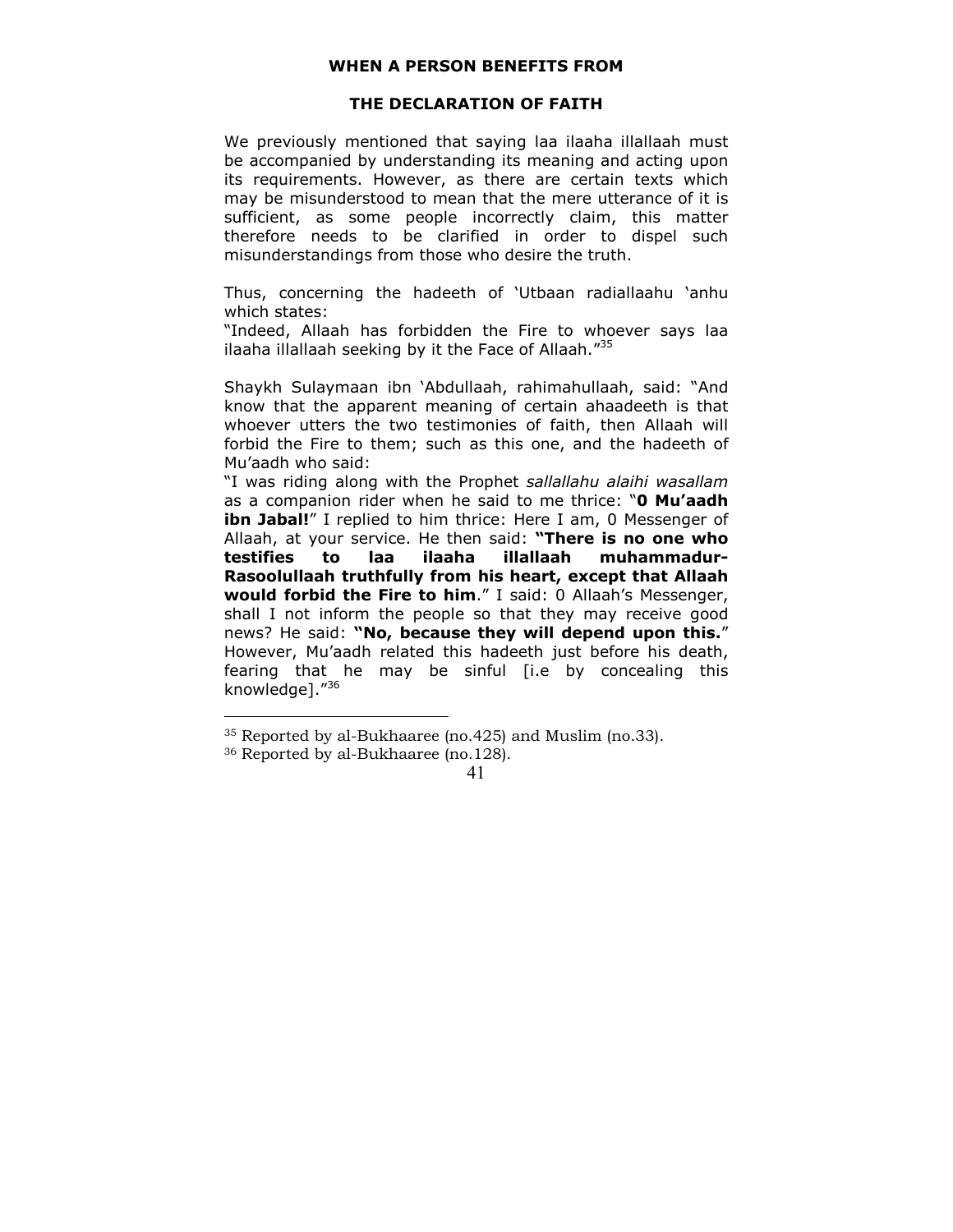And Muslim reports from 'Ubaadah *radhiyallahu anhu*, from the Prophet *sallallahu alaihi wasallam*: "**Whoever testifies to laa ilaaha illallaah and that Muhammad is the Messenger of Allaah, then Allaah would forbid the Fire to him**. "37

Then there are certain ahaadeeth that state that whoever utters the two testimonies of faith will enter the Gardens of Paradise, but they do not actually state that the person will be guarded from Hell. From [such ahaadeeth] is the hadeeth of 'Ubaadah *radhiyallahu anhu*, which has preceded, and the hadeeth of Abu Hurayrah - when they were with the Prophet *sallallahu alaihi wasallam* in the battle of Tabook - in which it states:

**"No one who meets Allaah having testified to laa ilaaha illallaah and that I am the Messenger of Allaah, having no doubt about it, shall be barred from the Gardens of Paradise. "**<sup>38</sup>

The best of what has been said concerning its meaning is what Shaykhul-Islaam [Ibn Taymiyyah] and others have said: That these ahaadeeth refer to whoever says it and dies upon it, since it has come with [certain] restrictions: That it should be said with sincerity from the heart, with certainty from the heart, without entertaining any doubt about it, and with truthfulness. Indeed, the reality of tawheed is the soul's total affinity and attraction to Allaah. So whoever testifies to laa ilaaha illallaah sincerely from his heart, will enter the Gardens of Paradise. This is because sincerity is actually the heart's affinity and attraction to Allaah, the Exalted, by sincerely repenting to Him from committing sins. So whoever dies upon this state will attain Paradise. There occurs in some ahaadeeth that reach the highest level of certainty and authenticity (mutawaatir), that whoever says laa ilaaha illallaah, and has in his heart faith,

 $\overline{a}$ 

<sup>&</sup>lt;sup>37</sup> Reported by Muslim (no.47).

<sup>38</sup> Reported by Muslim (no.45).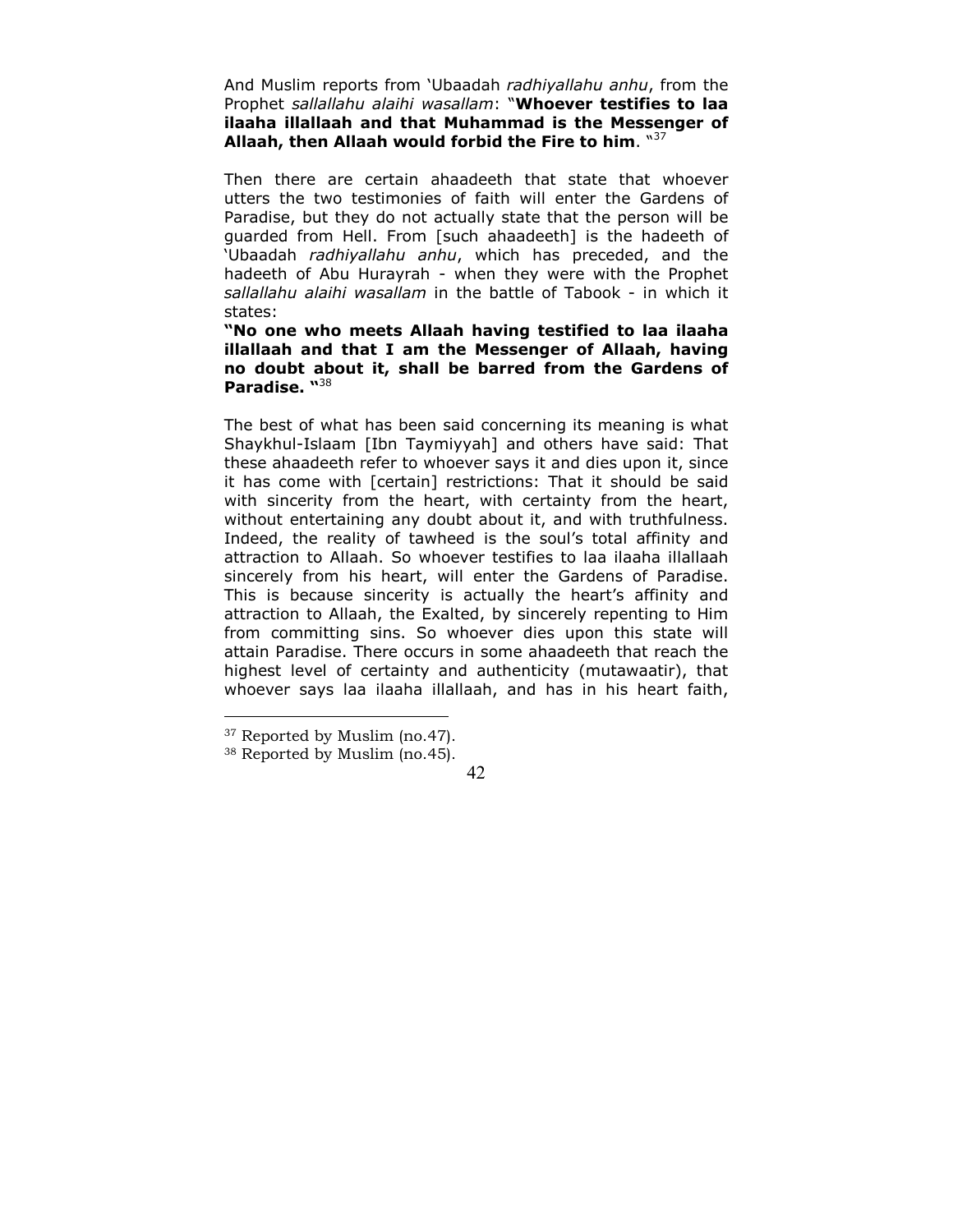even if it equals the weight of a grain of barley, or the weight of a mustard seed, or even the weight of an atom - will eventually be taken out of the Hellfire. It has been related in a continuously related narration (mutawaatir) that many of those who say laa ilaaha illallaah will enter the Hellfire, but will eventually be taken out from it. It has also been related in mutawaatir form that Allaah has forbidden the Fire from devouring the traces of prostration from the children of Aadam; those that used to pray and prostrate to Allaah. It has been related in mutawaatir form that the Fire is forbidden to whoever says laa ilaaha illallaah or testifies to laa ilaaha illallaahu muhammadur-rasoolullaah. However, they occur with certain weighty restrictions. Many of those who utter it do not know what sincerity or certainty [towards it] means, and it is feared that if they do not understand this, then they may be put to trial at the time of death, whereby they are barred from it. Indeed, most of the people who are put to trial at the time of death, or in their graves, are these types of people, as pointed out in the hadeeth:

## **"I heard the people saying something, so I said the same." 39**

This mostly occurs from those people who blindly follow. They are the people who best fit Allaah the Most High's saying:

**"Indeed we found our fathers following a certain way and religion, and we will surely follow in their footsteps."** [Soorah az-Zukhruf 43:23]

Therefore, there is no contradiction between these ahaadeeth. Since if laa ilaaha illallaah is said with complete sincerity and certainty, there will not be - in such a state - a persistence towards sinning. Indeed, perfect sincerity and certainty necessitate that Allaah becomes more beloved to that person

 $\overline{a}$ 

<sup>39</sup> Hasan: Part of a lengthy hadeeth reported by at-Tirmidhee (no.737), from Abu Hurayrah *radhiyallahu anhu*. Shaykh al-Albaanee verified its soundness in as-Saheehah (no.1391).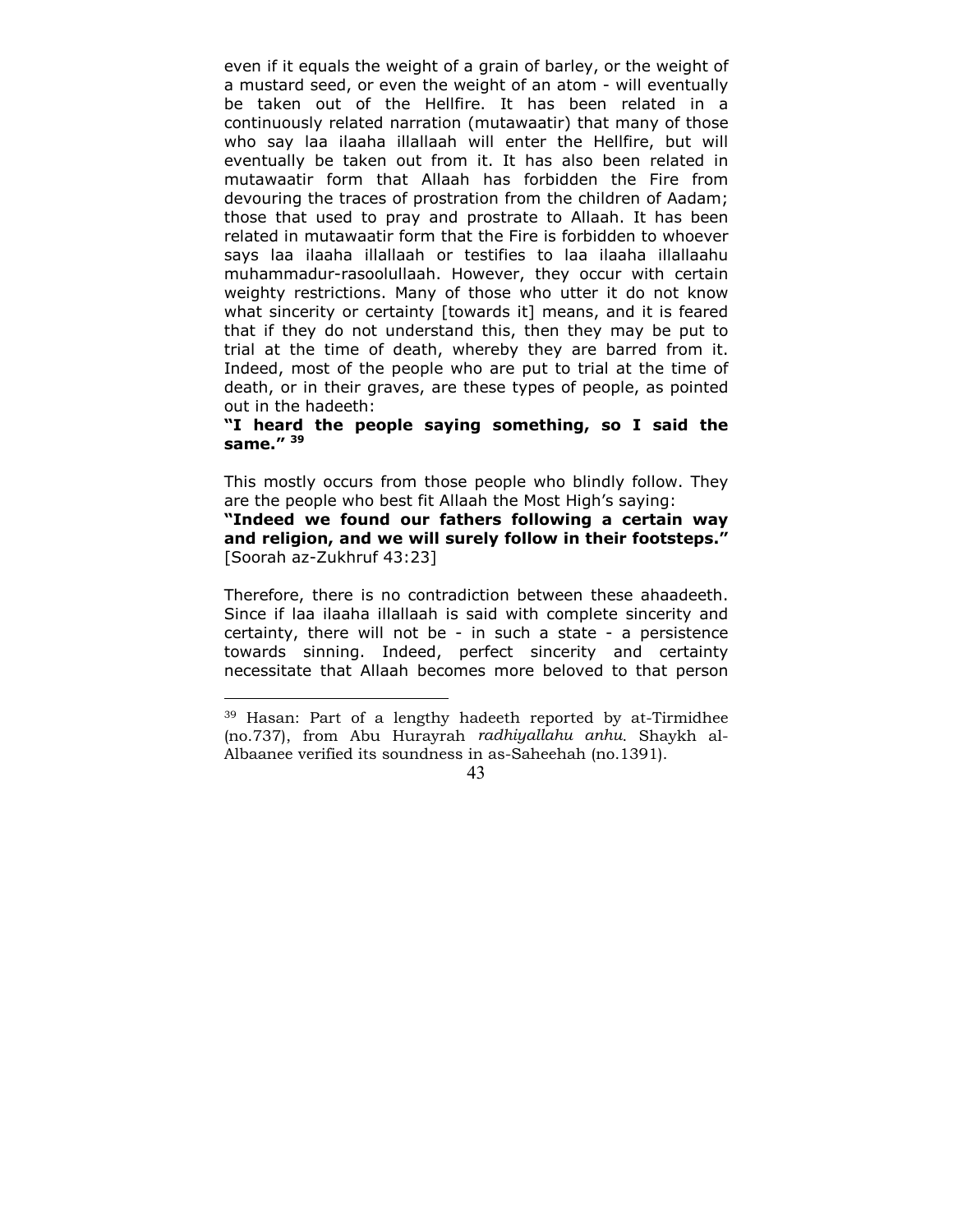than everything else, and hence no desire will remain to do what Allaah has prohibited, nor will there be any dislike for what Allaah has commanded. Such is the person to whom the Fire will be prohibited, even if he committed sins previous to this. Since this faith, this sincere repentance and sincerity, and this true love and certainty, will not leave any sin with such a person, except that it will be blotted out, just as the night blots out the day." Here end the words of the Shaykh, rahimahullaah<sup>40</sup>.

Shaykh Muhammad ibn 'Abdul-Wahhaab said: "There is another misconception that is raised. They say that the Prophet *sallallahu alaihi wasallam* reprimanded Usaamah for killing a person after he had uttered laa ilaaha illallaah, and he said: "Have you killed him after he had uttered laa ilaaha illallaah!"<sup>41</sup>

There are other ahaadeeth concerning withholding from one who utters the kalimah.

The intent of these ignorant ones is that whoever utters the kalimah, then it is not permissible to ever declare them to be unbelivers, nor to fight them - regardless of what they do! So to these ignorant ones it is said: It is known that Allaah's Messenger sallallaahu 'ala yhi wa sallam fought the jews and captured them, despite their utterance of laa ilaaha illallaah. And the Companions of Allaah's Messenger sallallaahu 'ala yhi wa sallam fought against Banoo Haneefah, inspite of them bearing witness to laa ilaaha illallaahu muhammadurrasoolullaah, and despite them praying and claiming that they were Muslims.<sup>42</sup>

<sup>40</sup> Tayseerul-Azeezul-Hameed (pp.61-62).

<sup>41</sup> Reported by al-Bukhaaree (no.4269) and Muslim (no.159).

 <sup>44</sup>  42 That was when Banoo Haneefah apostatized under the leadership of the false prophet, Musaylamah. The Companions fought them at the battle of Yamaamah, during the rule of Aboo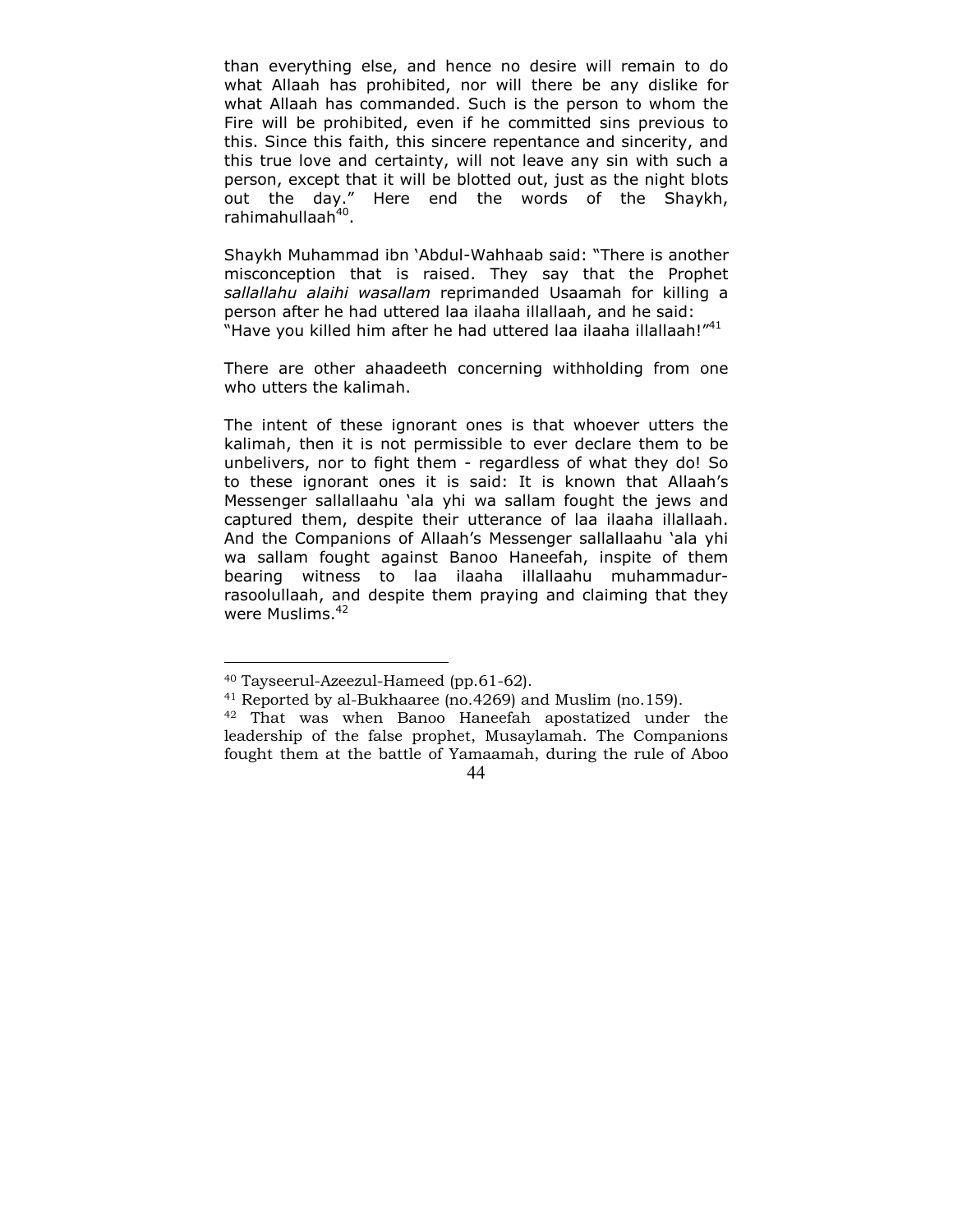Likewise was the case of those who were burnt alive by 'Alee ibn Abee Taalib. $43$  Yet these ignorant ones affirm that whoever denies the Resurrection is to be declared an unbeliever and killed, even after saying laa ilaaha illallaah. They also affirm that whoever denies any of the pillars of Islaam is to be declared an unbeliever and killed, even if he has uttered the kalimah. So how is it that [uttering the kalimah] does not benefit a person when he denies a secondary [fundamental], but will benefit a person who denies tawheed; which is the very core of the Religion that the Messengers were sent with? However, the enemies of Allaah do not understand the meaning of those ahaadeeth."44

And he, rahimahullaah, also said: "As for [what is to be understood from] the hadeeth of Usaamah who once killed a person who declared himself to be a Muslim, because he thought that he only did so due to fear for his life and property. Then whenever a person outwardly displays that he is a Muslim, it is obligatory to withhold from fighting him, unless it becomes absolutely clear that he has done something to oppose this [and for which Islaam requires that he be fought]. Allaah revealed about this [type of situation]:

**"0 you who Believe! When you go out to fight in the Path of Allaah, verify the truth, and do not say to anyone who greets you by embracing Islaam: You are not a Believer."** [Soorah an-Nisaa 4:94]

So this verse proves that it is obligatory to withhold and to verify the truth. So if after investigation it is proven that the person contradicts Islaam, then that person is to be fought,

Bakr radiallaahu 'anhu, in the year 11H. Consult al-Kaamil (2/218-224) of Ibn al-Atheer.

<sup>43</sup> Reported by al-Bukhaaree (no.6922).

<sup>44</sup> Kashfush-Shubuhaat (pp.45-49)

 <sup>45</sup>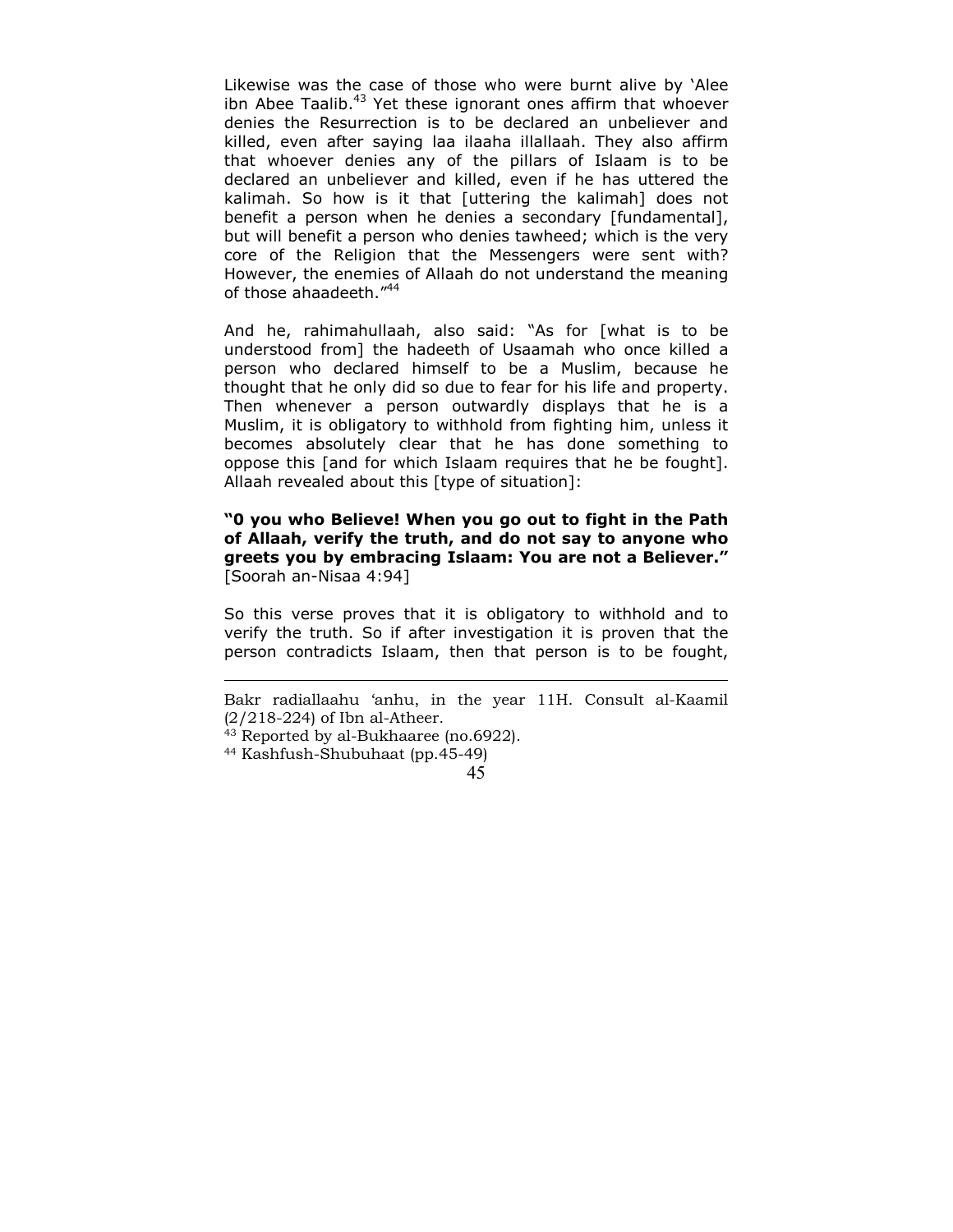because of Allaah's command to verify the truth. If it was the case that a person could never ever be fought, so long as he has uttered the kalimah, then the command to verify the truth would be pointless! Likewise is the case for those other ahaadeeth that we have previously mentioned, which are similar in meaning [and which state] that whoever outwardly displays Islaam and tawheed, then it is obligatory to withhold concerning him, except if it becomes clear from him that he contradicts this. The proof for this is that the Messenger *sallallahu alaihi wasallam* said: "Have you killed him after he uttered laa ilaaha illallaah!"

## And he said: "**I have been ordered to fight the people until they say laa ilaaha illallaah**." 45

Yet he is the one who also said about the Khawaarij: **"If I were to meet them, then I would kill them, as the people of Aad were killed."<sup>46</sup>**

[This was the case] even though they were the most persistent of people in uttering laa ilaaha illallaah, to the extent that even the Companions felt [that their own worship was] insignificant compared to theirs. The Khawaarij were also those who learnt knowledge from the Companions, yet their [utterance of] laa ilaaha illallaah did not benefit them, nor did their abundant worship, nor did their ascription to Islaam - since they displayed actions which were contrary to the Prescribed Law (Sharee'ah). Likewise is the case concerning fighting against the jews, and the Companions fighting against Banoo Haneefah, as we have previously mentioned."<sup>47</sup>

<sup>45</sup> Reported by al-Bukhaaree (no.392) and Muslim (no.35).

<sup>46</sup> Reported by al-Bukhaaree (no.6930) and an-Nasaa'ee (no.3823).

<sup>47</sup> Kashfush-Shubuhaat (pp.49-51).

 <sup>46</sup>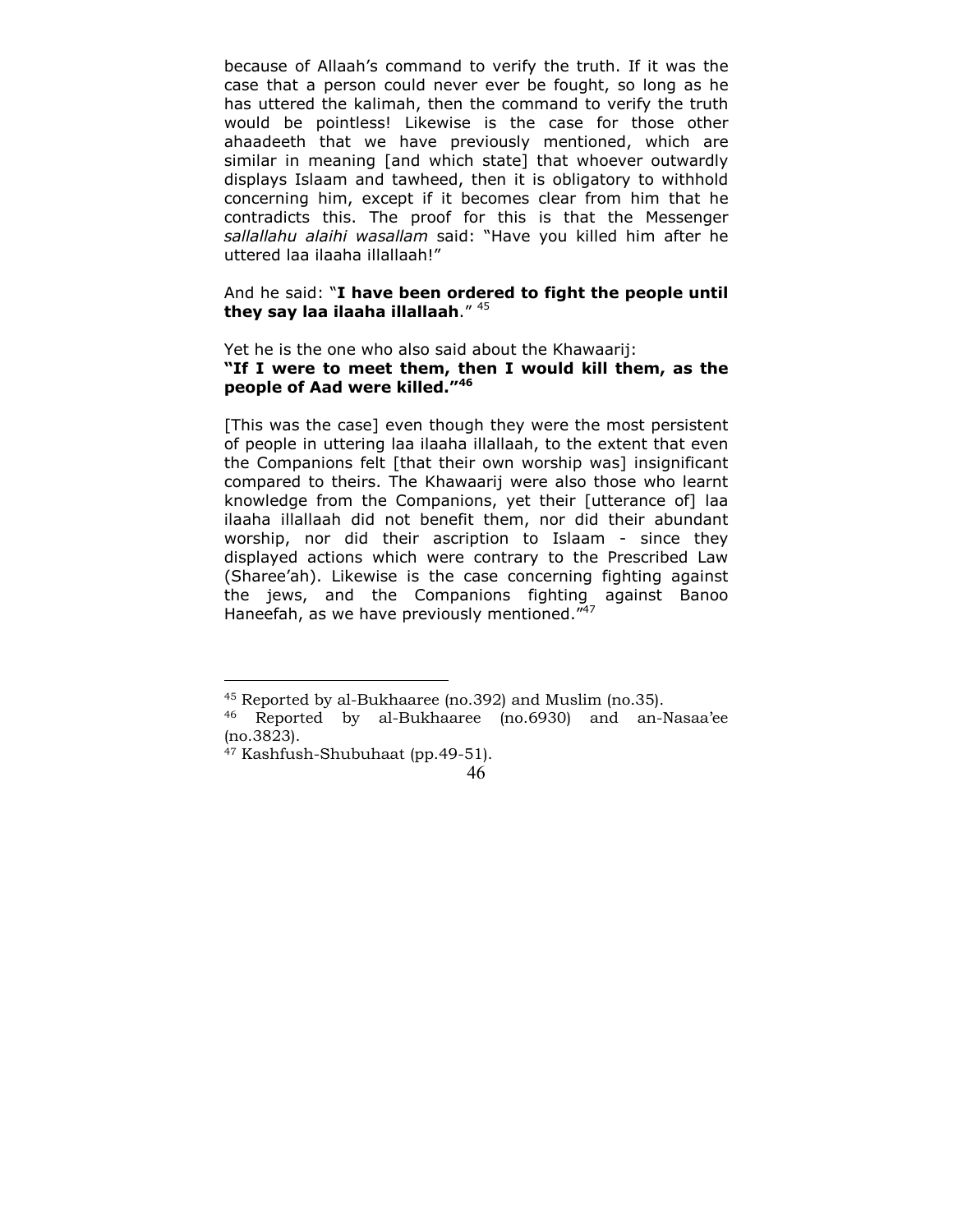Al-Haafidh Ibn Rajab said in his essay entitled Kalimatul-Ikhlaas (pp.20-21), whilst commenting upon the saying of the Prophet *sallallahu alaihi wasallam*: **I have been commanded to fight the people, until they testify to laa ilaaha illallaah and that I am the Messenger of Allaah, and establish the Prayer and pay the Zakaah**."48

He said: "That 'Umar and a group of the Companions understood [from it] that whoever pronounces the shahaadatain, would be protected from being punished in this world because of it. So they withheld from fighting against those who withheld from paying the Zakaah. However, [Abu Bakr] as-Siddeeq understood [from it] that fighting them should not be prevented, unless they fulfilled the rights of the kalimah, due to the Prophet sallallaahu 'alayhi wa sallam's saying:

**"If they do this, then their blood and their property will be protected from me, except what is a right by Islaam, and their reckoning is with Allaah**."49

Abu Bakr said: "Zakaah is a right which is due upon wealth."<sup>50</sup> This understanding of Abu Bakr as-Siddeeq was based upon what was clearly narrated from the Prophet *sallallahu alaihi wasallam* by more than one Companion - which includes Ibn 'Umar, Anas and others - that he said:

**"I have been commanded to fight the people, until they testify to laa ilaaha illallaah and that I am the Messenger of Allaah, and establish the Prayer and give the Zakaah."** 

This is also proven by Allaah the Most High's saying:

<sup>48</sup> Reported by al-Bukhaaree (no.25) and Muslim (no.36), from Ibn 'Umar

<sup>49</sup> This is the end part of the preceding hadeeth

<sup>50</sup> Reported by al-Bukhaaree (no.1400).

 <sup>47</sup>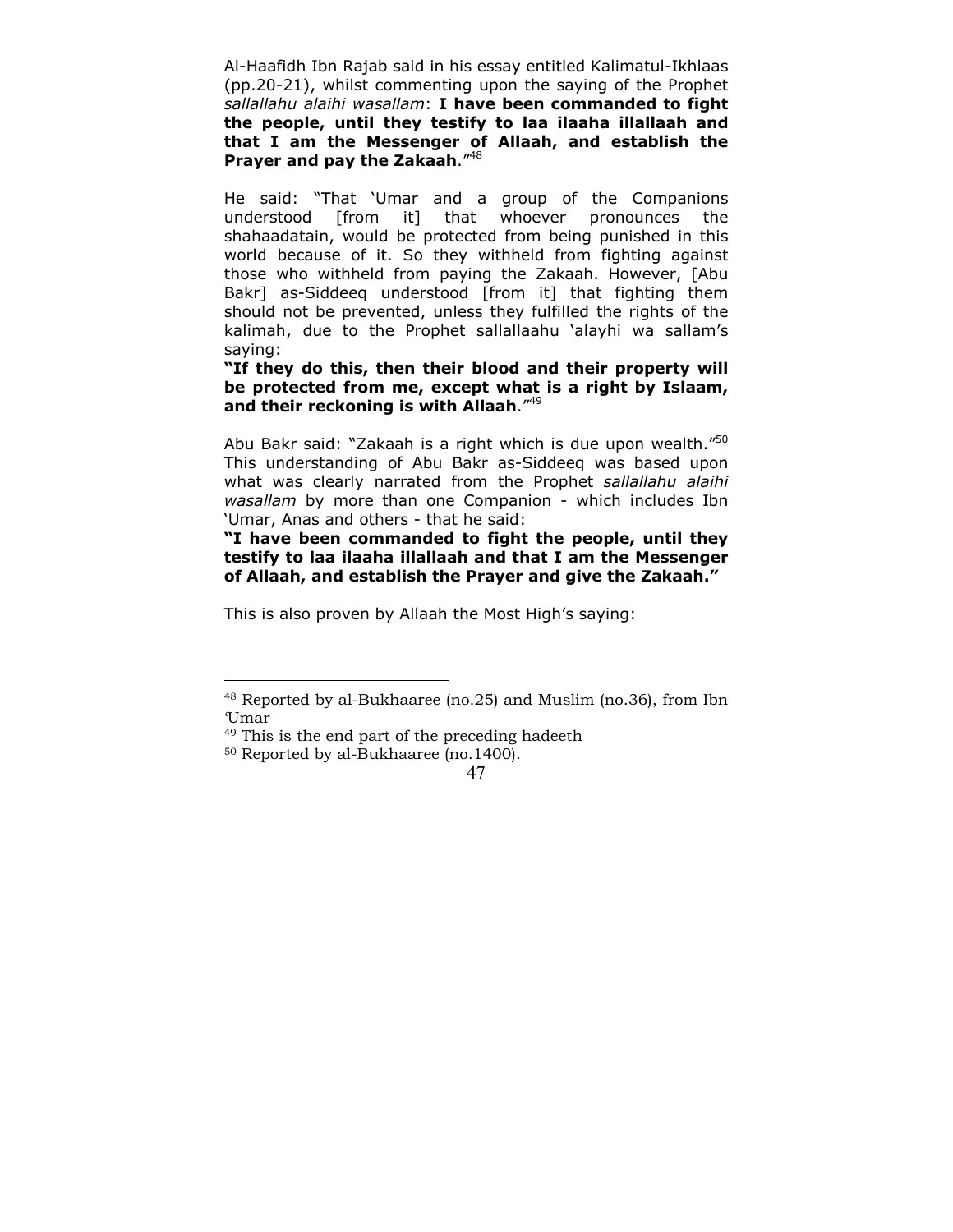**"So if they repent (from their unbelief), establish the Prayer and give the Zakaah, then leave their way free."** [Soorah at-Tawbah 9:5]

In a similar way, the [following] verse: **"So if they repent, establish the Prayer and give the Zakaah, then they are your brothers in the Religion."** [Soorah at-Tawbah 9:11]

… proves that the Islaamic brotherhood is not established except by fulfillment of the obligatory duties along with [the affirmation of] tawheed. Indeed, repentance from shirk can never be achieved except with the [affirmation of] tawheed. So when Abu Bakr resolved this with the Companions, they accepted his saying and saw that his view was correct. So now you know that punishment in this world is not absolutely lifted from one who merely utters the two testimonies of faith, rather he may receive punishment due to certain shortcomings in fulfilling any of the rights of Islaam. Likewise, there could [also] be punishment in the Hereafter."

Ibn Rajab also said: "A group of scholars said that what is meant by these ahaadeeth is that laa ilaaha illallaah is a cause for entering the Gardens of Paradise and being saved from the Hellfire, and that it obligates it. However, results will not come about except by the fulfillment of its conditions (shuroot) and the removal of any of its impediments (intifaa'ul-muwaani'). Consequently, rewards may be withheld due to the absence of one of its conditions, or due to the presence of one of its impediments. This is the saying of al-Hasan [al-Basree] and Wahb ibn Munabbih and it is the most prevalent view.

Al-Hasan said to al-Farazdaq, who was burying his wife: "What have you prepared for this day?" He replied: Testifying to laa ilaaha illallaah for the last seventy years. Al-Hasan said: "What wonderful preparation. However, laa ilaaha illallaah has certain conditions, so beware of defaming chaste women."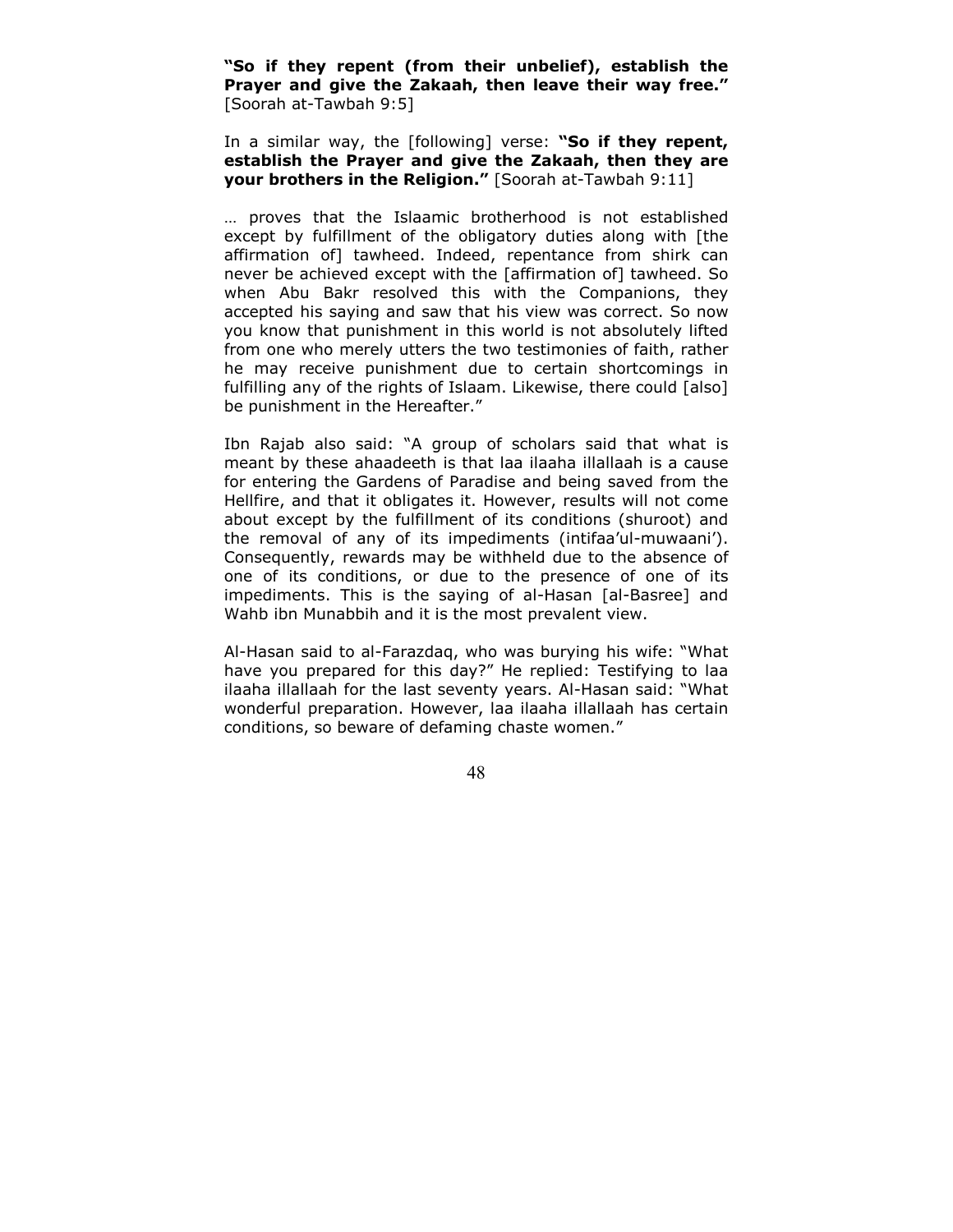It was once said to al-Hasan: Some people think that whoever says laa ilaaha illallaah will enter the Gardens of Paradise. So he replied: Whoever says laa ilaaha illallaah, fulfils its right and obligations, will enter the Gardens of Paradise.

Wahb ibn Munabbih was once asked: Isn't laa ilaaha illallaah the key to Paradise? So he replied: "Indeed, but there is no key except that it has certain ridges and teeth. So whoever possesses that key, with those ridges and teeth, then the doors will be opened for him. If not, then it will not!" $51.52$ 

I believe that what I have quoted from the words of the people of knowledge is sufficient in dispelling the doubts of those who think that whoever utters laa ilaaha illallaah can never be declared an unbeliever, even if he does acts of great shirk which are still perpetrated today at the shrines and graves of the righteous; acts that totally and utterly oppose and contradict the kalimah laa ilaaha illallaah. This is the path taken by the deviants; those who take hold of general texts which they think are proofs for them, whilst leaving what clarifies and explains them from the detailed texts. This is similar to the state of those who believe in a part of the Book and reject other parts of the Book. Allaah said about this type of people

**"It is Allaah Who has sent down to you the Book. In it are Verses that are entirely clear in meaning (almuhkamaait), they are the foundations of the Book; and other Verses that are not so clear (almutashaabihaat). As for those in whose heart there is perversity and deviation, they follow those verses that are not so clear, seeking discord and trial and seeking for its hidden meanings. But none knows its hidden meanings except Allaah.** 

<sup>51</sup> Reported by al-Bukhaaree (3/141).

<sup>52</sup> Kalimatul-Ikhlaas (pp.15-17).

 <sup>49</sup>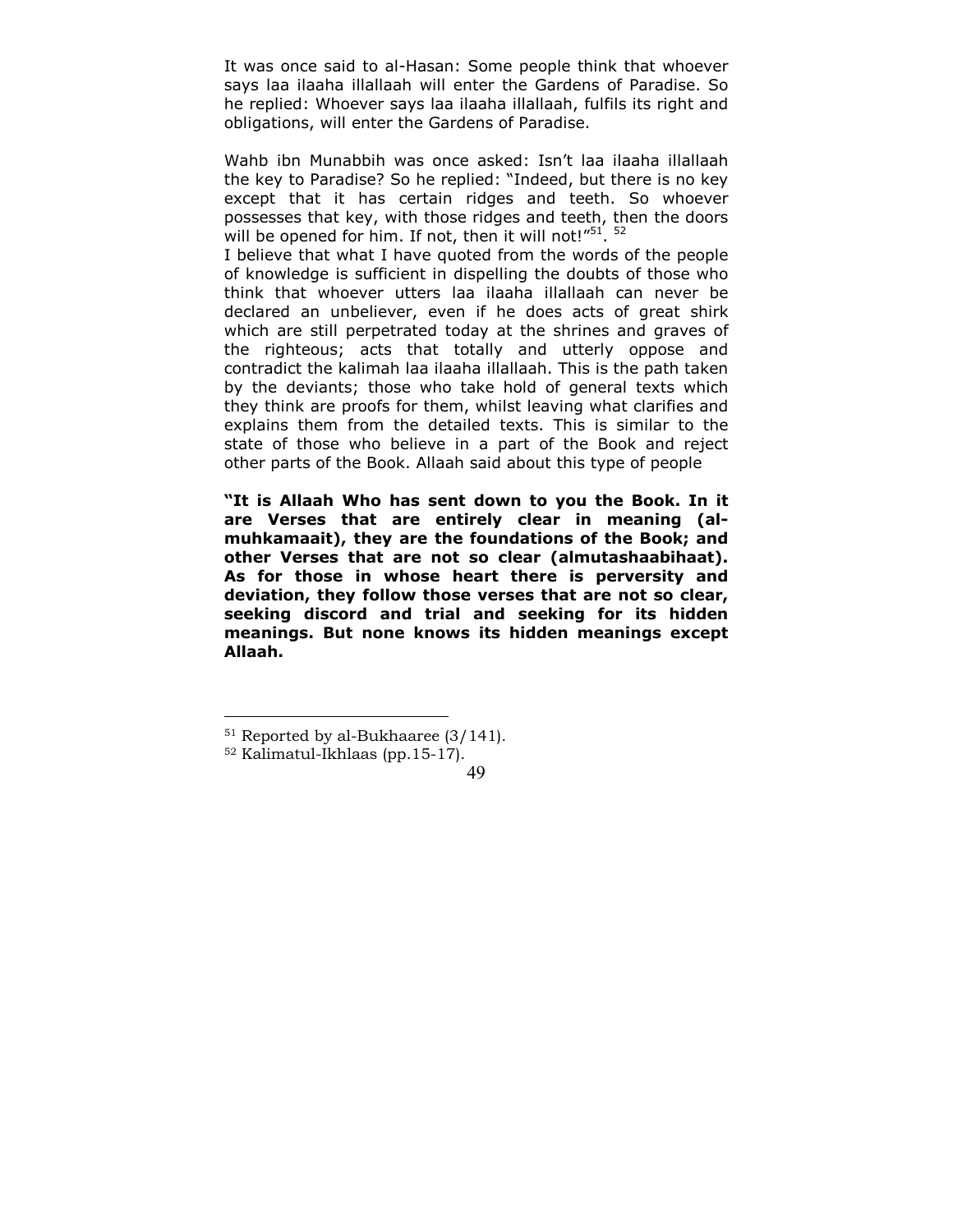**And those who are firmly entrenched in knowledge say: We believe in it; the whole of it is from our Lord. And none receive admonition, except the men of understanding. [Those who say]:** 

**Our Lord! Let not our hearts deviate from the truth after You have guided us, and grant us mercy from Yourself. Indeed, You are the Bestower. Our Lord! Indeed it is You who will gather mankind on the Day about which there is no doubt. Indeed Allaah never breaks His Promise."** [Soorah Aal-'Imraan  $3:7-9$ ].<sup>53</sup>

o Allaah! Show us the truth and grant us the ability to follow it; and show us the falsehood and grant us the ability to stay clear of it.

 $\overline{a}$ 

<sup>53</sup> Imaam ash-Shaatibee, rahimahullaah, said in his valuable book at-I'tisaam (1/231):

<sup>&</sup>quot;Anyone who follows the mutashaabihaat verses; twists the underlying reasons [of the verse]; gives an explanation to it not given by the Pious Predecessors (Salafus-Saalih); clings to the very weak or fabricated ahaadeeth, or uses that which is apparently a proof, for every view that agrees with his [preconceived] goals and intent - without finding a fundamental proof for understanding it in this manner - then this is the method of derivation which gives rise to innovations and the innovators."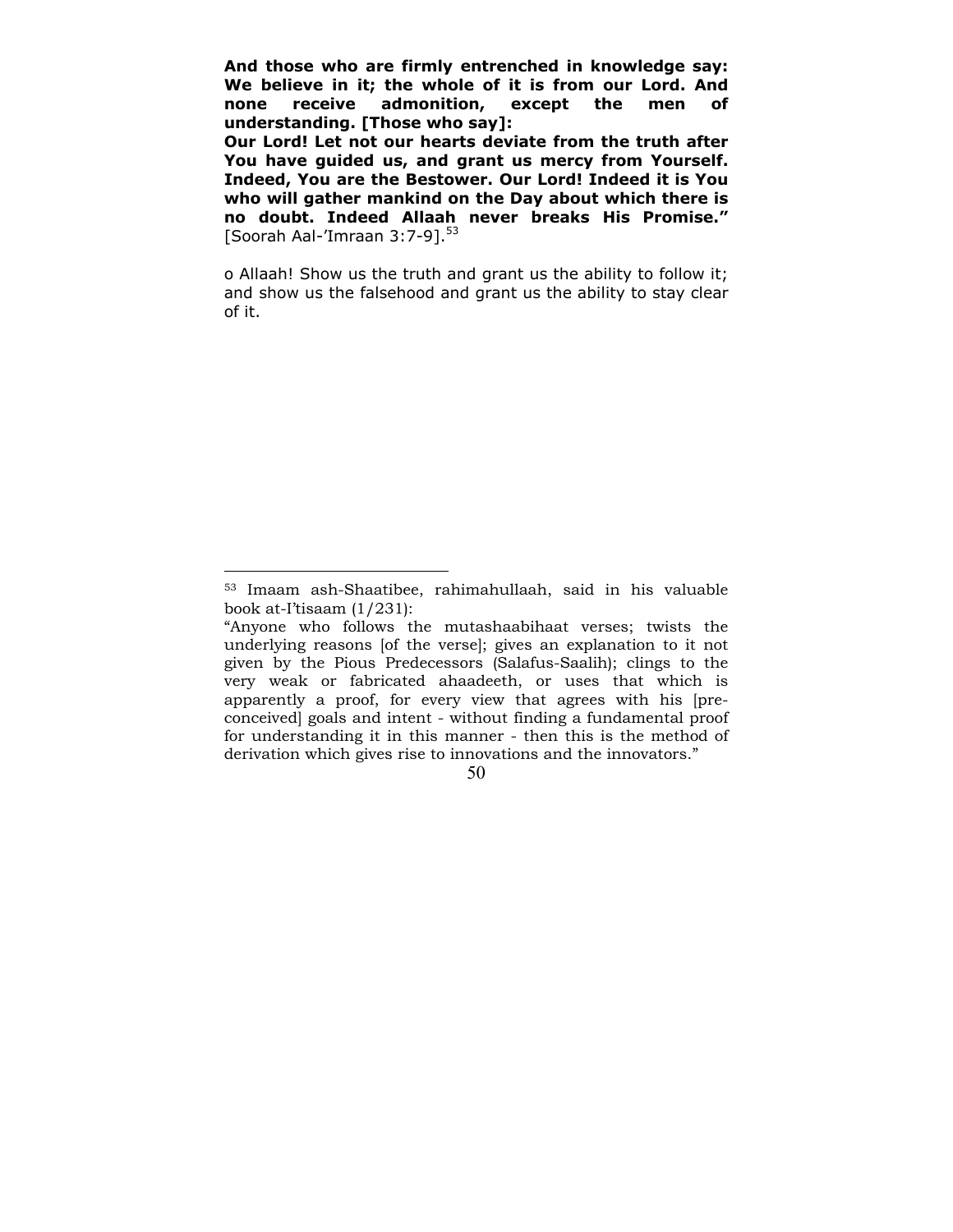# **THE EFFECTS OF THE DECLARATION OF FAITH**

<span id="page-50-0"></span>If this kalimah is pronounced with truthfulness and sincerity and its essential requirements are acted upon, both inwardly and outwardly, then its effects upon both the individual and the society will indeed be praiseworthy.

From the most important of these effects are:

1- Having a united word which results in the Muslims acquiring strength and achieving victory over their enemies. This is because they submit to one Religion and to a single creed ('aqeedah), as Allaah the Most High said:

**"And hold fast altogether to the rope of Allaah and do not become divided."** [Soorah Aal-'Imraan 3:101]

And Allaah the Most High said: **"He it is that has strengthened you with His help and with the Believers. And moreover, He has united their hearts with love and affection. If you had spent all that is in the earth, you could not have united their hearts with love and affection. However, Allaah has united them. Indeed Allaah is the All-Mighty, All-Wise.**" [Soorah al-Anfaal 8:62- 63]

And differing in the creed is a cause for divisions, disputes and hostility - as Allaah the Exalted said: **"Indeed those who split up their religion and become sects, you have no concern with them in the least."** [Soorah al-An'aam 6:159]

And Allaah the Most High said: **"But people have cut off their affair of unity between themselves, into sects; each party rejoices in that which is with itself."** [Soorah al-Mu'minoon 23:53]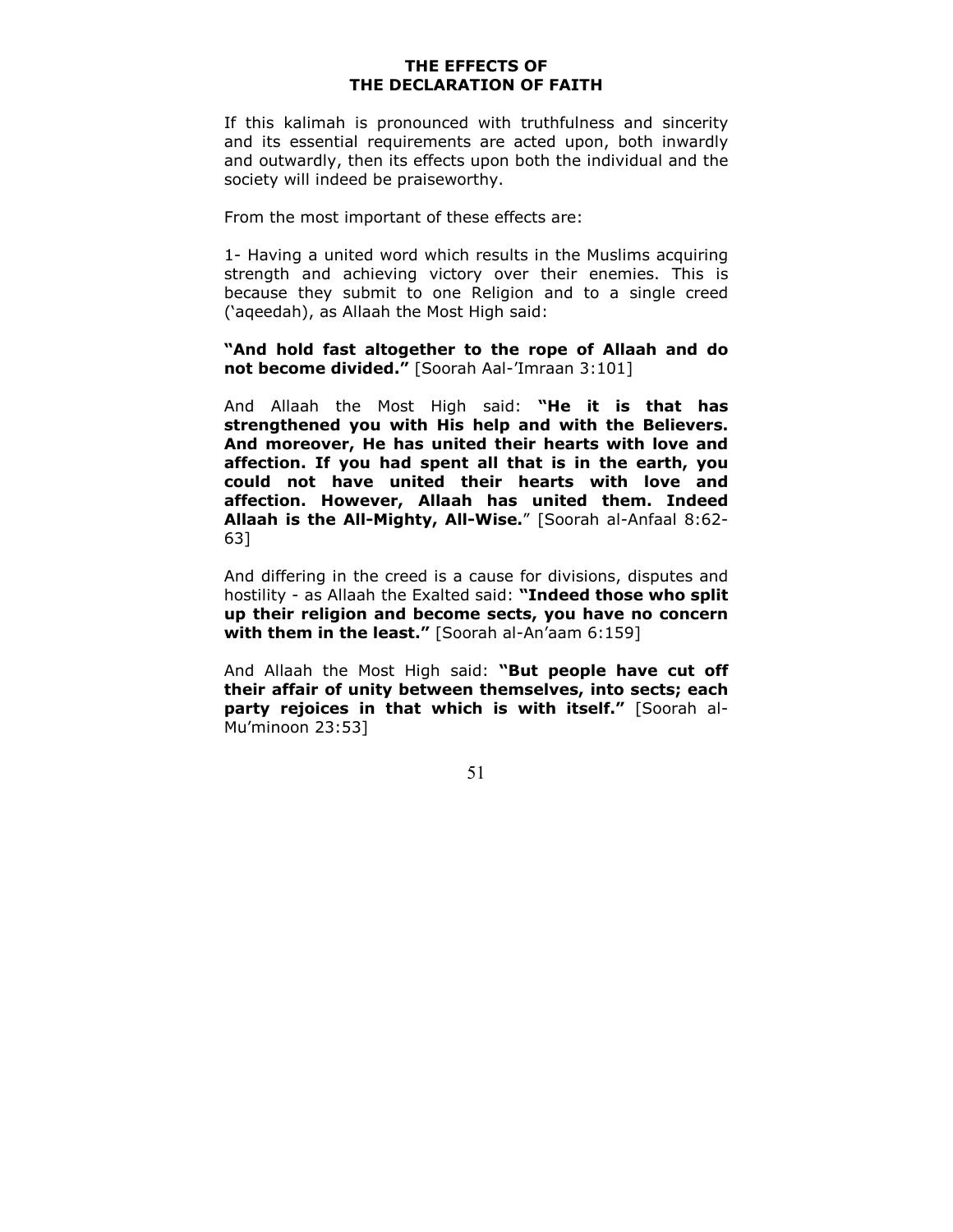So people cannot be united except upon a common creed of faith (eemaan) and tawheed; which is the implication of laa ilaaha illallaah - and this can be seen in the condition of the Arabs before and after Islaam.

2 - The prevalence of peace and tranquility in a society that professes tawheed and submits to the requirements of laa ilaaha illallaah. This is because every individual will take only that which Allaah has made lawful and leave that which He has prohibited, doing so in response with what the kalimah requires of him. So he will refrain from aggression, injustice and transgression and in its place will be co-operation, love and allegiance for the sake of Allaah; acting upon Allaah, the Most High's, saying: **"Indeed the Believers are but brothers."** [Soorah alHujuraat 4 9:10]

This is clearly reflected in the condition of the Arabs before they submitted to this kalimah, and after they submitted to it. Before they submitted to it they used to be enemies, slaughtering one another, boasting about killing, looting and plundering. But when they submitted to it, they became brothers who had mutual love for one another. Allaah the Exalted said:

**"Muhammad is the Messenger of Allaah; and those with him are harsh against the unbelievers, but kind and merciful to each other."** [Soorah al-Fath 48:29]

And Allaah the Most High said:

**"And remember the favor of Allaah upon you, for you were once enemies to one another but He joined your hearts together in love, so that by His Grace you became brothers."** [Soorah Aal-'Imraan 3:103]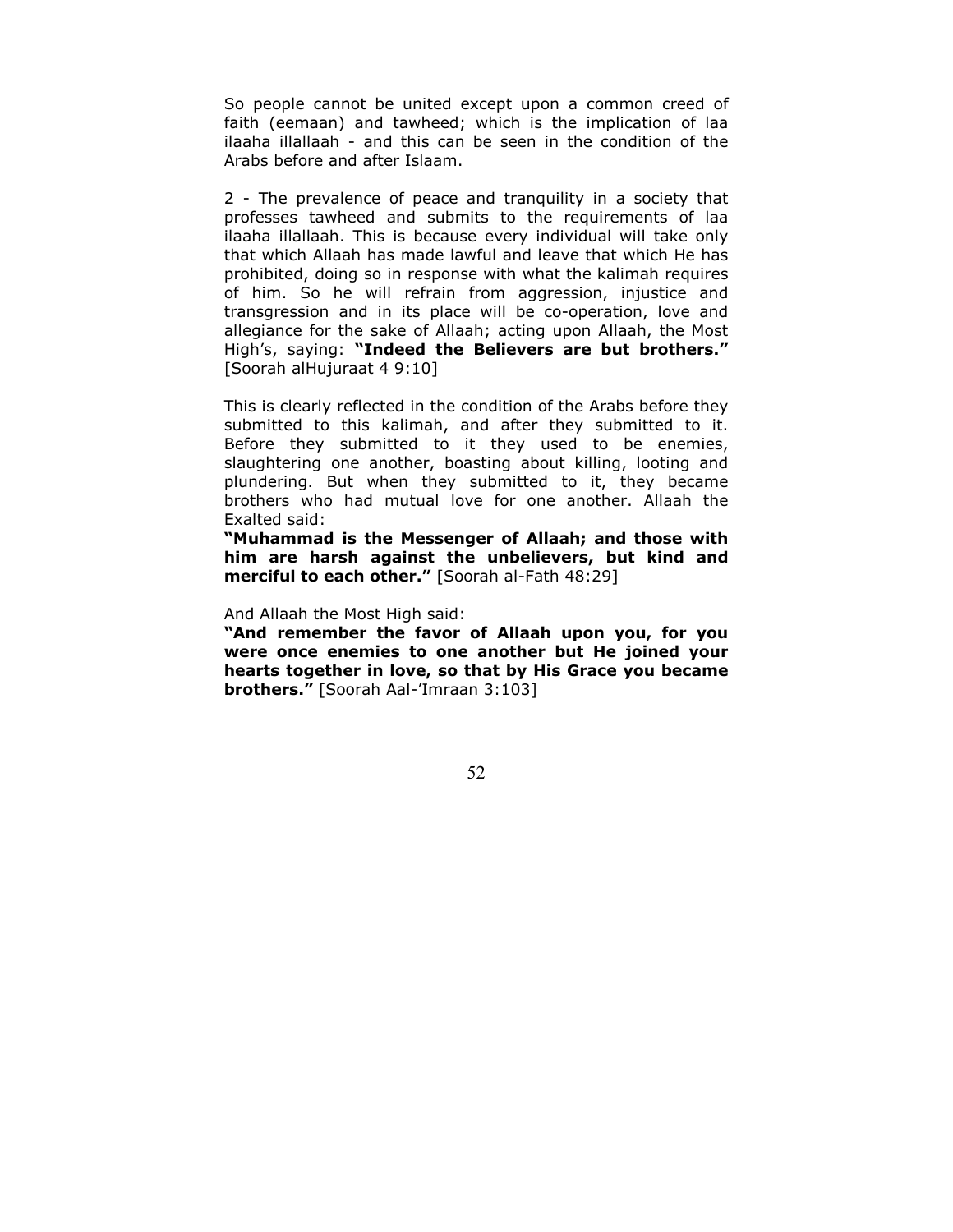3 - **Achieving authority and succession of rule (khilaafah) upon the earth**, and [maintaining] purity of the Religion and firmness against the various destructive thoughts and ideologies; just as Allaah, the Exalted, said:

**"Allaah has promised those amongst you who truly believe and act in obedience to Allaah and His Messenger, that He will grant them rulership upon the earth, just as He granted it to those before them, and that He will establish their Religion for them and grant them the authority to practice the Religion which He chose and ordered for them. And He will certainly change their situation to one of security, after their fear, providing they worship Me, obey Me, and do not associate anything else in worship with Me."** [Soorah an-Noor 24:55]

So Allaah has firmly tied the achievement of these lofty goals and objectives with worshipping Him alone and not worshipping others along with Him. And this is the meaning and requirement of laa illaaha illallaah.

4 - **Achieving peace and tranquility of the soul, as well as mental and psychological relief** for whoever says laa ilaaha illallaah and acts by its requirements. This is because such a person is a slave and worshipper of only one Lord. He knows what his Lord wants and what pleases Him, so he does it. Likewise, he knows what angers Him, so he abstains from it. This is contrary to one who worships and is enslaved by many deities, each one desiring from him what the other does not desire, and each one planning and arranging for him something different to what the others plan and arrange. Allaah, the Most High, said:

**"Are many different lords and deities better or Allaah, the One, the Irresistible?"** [Soorah Yoosuf 12:39]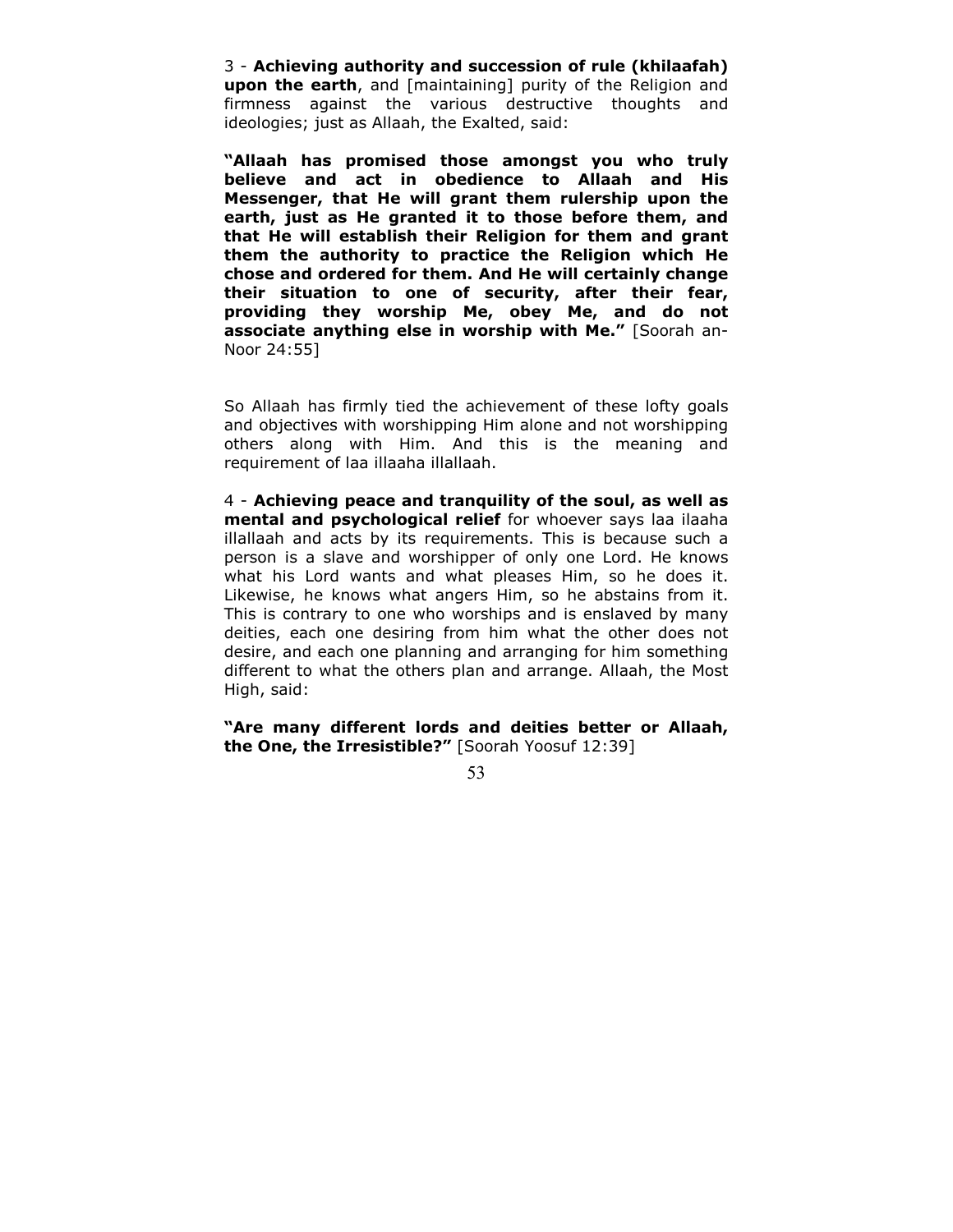And Allaah the Most High said: **"Allaah puts forth a similitude: a slave belonging to many partners who dispute and argue with one another and a slave who belongs entirely to one master. Are the two equal in comparison?"** [Soorah az-Zumar 39:29]

Imaam Ibnul-Qayyim remarked: "This similitude that Allaah the Most Perfect strikes is like that of one who worships others besides Allaah (mushrik) and one who worships only Allaah (muwahhid). So the example of a mushrik is like a slave who is owned by a group [of masters] who constantly dispute, argue and show enmity towards each other; so the person becomes ill-natured. Thus, since the mushrik is one who worships different deities, he is likened to a slave who is owned by a group of masters who compete with one another to employ his service and obedience. It is therefore not possible for him to appease all of them!

On the other hand, the example of a muwahhid who worships Allaah alone is like a slave who has just one master to whom he submits. The slave knows the master's intent and knows also the ways to please him. Thus he is relieved of all the feuds and confusion [that are bound to arise if he has more than one master]. Rather, he is safe from his master, with no dispute over who he should serve and obey, with the fact that the master shows clemency, mercy and kindness to him, does good to him, and looks after his best interests. So are the two slaves alike?"<sup>54</sup>

**5 - Acquiring dignity and eminence, both in this world and in the Hereafter**, for the people of laa ilaaha illallaah. Allaah the Most High said:

<sup>54</sup> I'laamul-Muwaqqi'een (1/187).

 <sup>54</sup>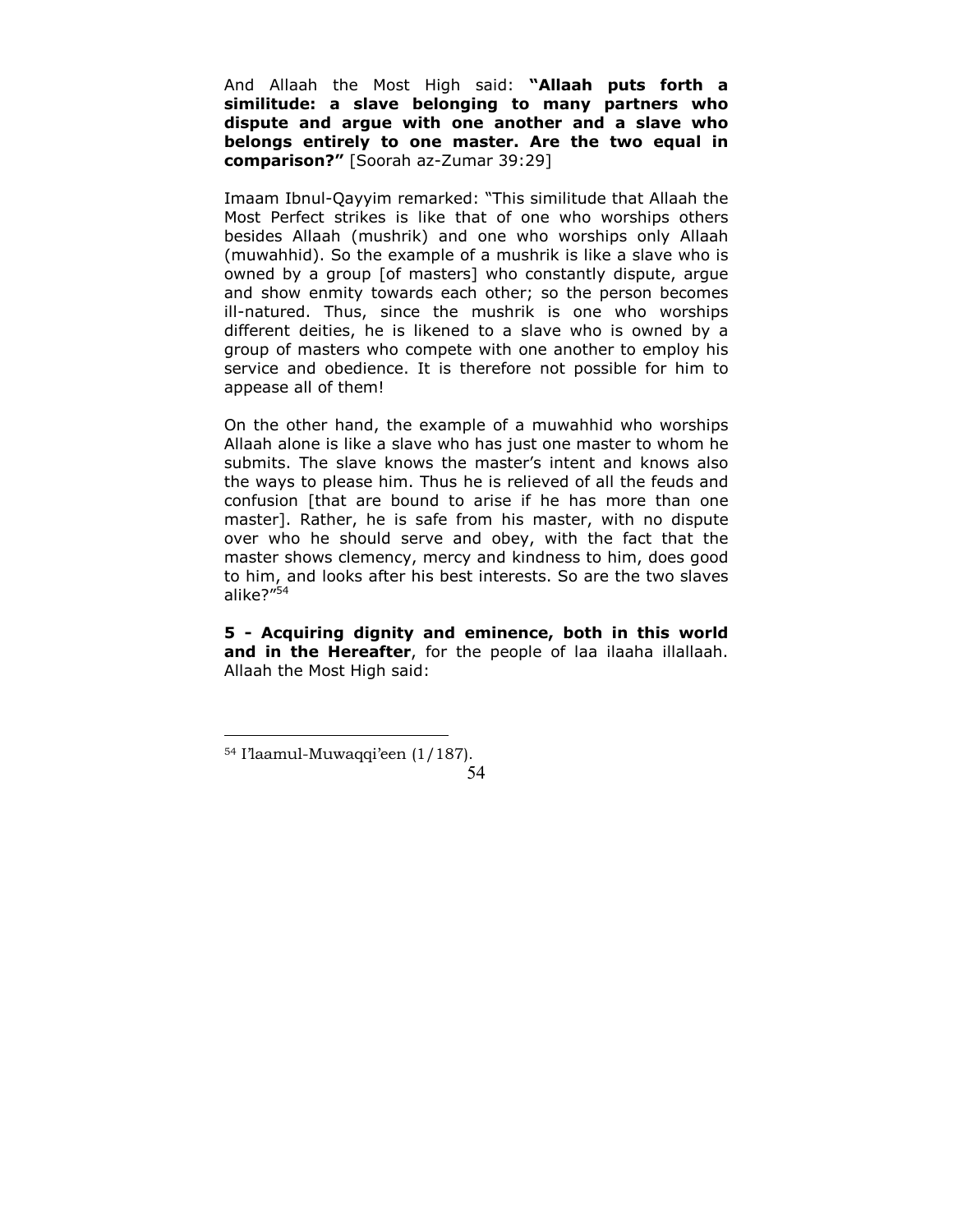**"Worshipping none but Allaah alone; not ascribing any partner in the worship of Him. And whoever commits shirk with Allaah, it is as if he had plummeted from the sky and the birds had snatched him, or the winds had hurled him to a far off place."** [Soorah al-Hajj 22:31]

So this Verse proves that tawheed is loftiness and ascendancy, whereas shirk is lowliness and ignominy.

The great scholar, Ibn al-Qayyim, rahimahullaah, said: "Allaah likened the loftiness, expanse and nobility of faith and tawheed to that of the heavens, which are its place of ascent and descent. From it faith and tawheed descend to the earth and to it they ascend. Abandoning faith and tawheed has been likened to plummeting from the heavens to the lowest of the lowly places with regards to the severe constriction [of the heart] and the ever-accumulating pain. The birds that snatch at his limbs and completely severs them are a similitude of the Shaytaan whom Allaah sends to drive him towards evil, to harass him and to steer him to the place of his destruction. The wind that hurls him to a far off place is his false desires which cause him to cast his soul into the most despicable of places, furthest away from the heavens."55

6 - Safeguarding one's blood, property and honors; due to the Prophet's saying *sallallahu alaihi wasallam*:

# **"I have been ordered to fight mankind until they say laa ilaaha illallaah. So if they say it, then their blood and their wealth will be protected, except if they fail to fulfill its right, and their reckoning is with Allaah."<sup>56</sup>**

What is meant by except if they fail to fulfill its right is: If they say it, but refuse to fulfill its obligations - which implies not

<sup>55</sup> I'laamul-Muwaqqi'een (1/180).

<sup>56</sup> Reported by al-Bukhaaree (13/419).

 <sup>55</sup>